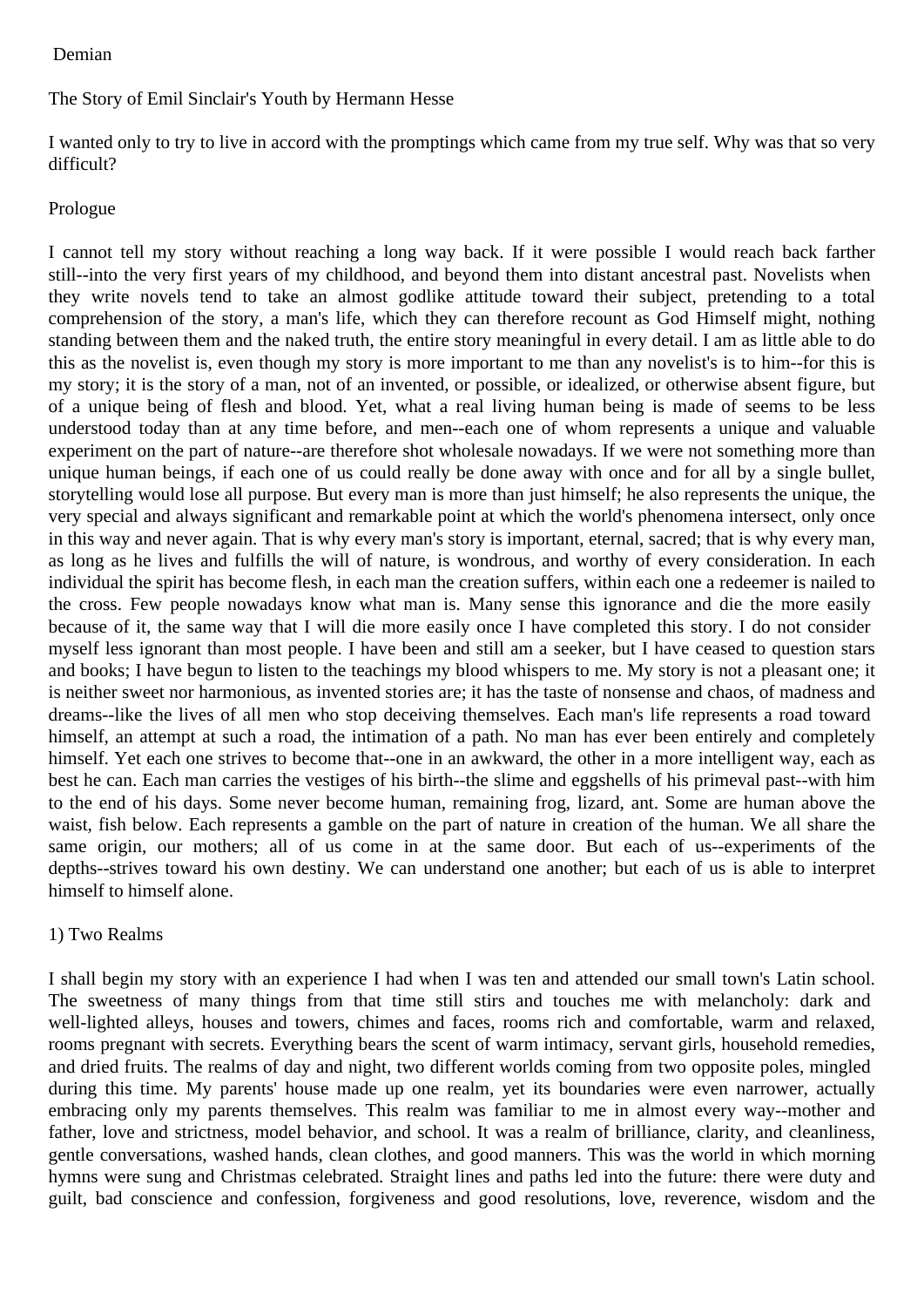words of the Bible. If one wanted an unsullied and orderly life, one made sure one was in league with this world. The other realm, however, overlapping half our house, was completely different; it smelled different, spoke a different language, promised and demanded different things. This second world contained servant girls and workmen, ghost stories, rumors of scandal. It was dominated by a loud mixture of horrendous, intriguing, frightful, mysterious things, including slaughterhouses and prisons, drunkards and screeching fishwives, calving cows, horses sinking to their death, tales of robberies, murders, and suicides. All these wild and cruel, attractive and hideous things surrounded us, could be found in the next alley, the next house. Policemen and tramps, drunkards who beat their wives, droves of young girls pouring out of factories at night, old women who put the hex on you so that you fell ill, thieves hiding in the forest, arsonists nabbed by country police--everywhere this second vigorous world erupted and gave off its scent, everywhere, that is, except in our parents' rooms. And that was good. It was wonderful that peace and orderliness, quiet and a good conscience, forgiveness and love, ruled in this one realm, and it was wonderful that the rest existed, too, the multitude of harsh noises, of sullenness and violence, from which one could still escape with a leap into one's mother's lap. It was strange how both realms bordered on each other, how close together they were! For example, when Lina, our servant girl, sat with us by the living-room door at evening prayers and added her clear voice to the hymn, her washed hands folded on her smoothed-down apron, she belonged with father and mother, to us, to those that dwelled in light and righteousness. But afterwards, in the kitchen or woodshed, when she told me the story of "the tiny man with no head, " or when she argued with neighborhood women in the butchershop, she was someone else, belonged to another world which veiled her with mystery. And that's how it was with everything, most of all with myself. Unquestionably I belonged to the realm of light and righteousness; I was my parents' child. But in whichever direction I turned I perceived the other world, and I lived within that other world as well, though often a stranger to it, and suffering from panic and a bad conscience. There were times when I actually preferred living in the forbidden realm, and frequently, returning to the realm of light--necessary and good as it may have been -- seemed almost like returning to something less beautiful, something rather drab and tedious. Sometimes I was absolutely certain that my destiny was to become like mother and father, as clear-sighted and unspoiled, as orderly and superior as they. But this goal seemed far away and to reach it meant attending endless schools, studying, passing tests and examinations, and this way led past and through the other, darker realm. It was not at all impossible that one might remain a part of it and sink into it. There were stories of sons who had gone astray, stories I read with passion. These stories always pictured the homecoming as such a relief and as something so extraordinary that I felt convinced that this alone was the right, the best, the sought-for thing. Still, the part of the story set among the evil and the lost was more appealing by far, and--if I could have admitted it--at times I didn't want the Prodigal Son to repent and be found again. But one didn't dare think this, much less say it out loud. It was only present somehow as a premonition, a possibility at the root of one's consciousness. When I pictured the devil to myself I could easily imagine him on the street below, disguised or undisguised, or at the country fair or in a bar, but never at home with us. My sisters, too, belonged to the realm of light. It often seemed to me that they had a greater natural affinity to my father and mother; they were better, better mannered, had fewer faults than I. They had their faults, of course; they had their bad moments, but these did not appear to go very deep as they did with me, whose contact with evil often grew so oppressive and painful, and to whom the dark world seemed so much closer. Sisters, like parents, were to be comforted and respected; if I had quarreled with them I always reproached myself afterwards, felt like the instigator, the one who had to ask for forgiveness. For by offending my sisters I offended my parents, all that was good and superior. There were secrets I would far rather have shared with the lowest hoodlum than with my sisters. On good days, when my conscience did not trouble me, it was often delightful to play with them, to be good and decent as they were and to see myself in a noble light. That's what it must have been like to be an angel! It was the highest state one could think of. But how infrequent such days were! Often at play, at some harmless activity, I became so fervent and headstrong that I was too much for my sisters; the quarrels and unhappiness this led to threw me into such a rage that I became horrible, did and said things so awful they seared my heart even as I said them. Then followed harsh hours of gloomy regret and contrition, the painful moment when I begged forgiveness, to be followed again by beams of light, a quiet, thankful, undivided gladness. I attended the Latin school. The mayor's son and the head forester's son were in my class; both visited me at home at times, and though they were quite unruly, they were both members of the good, the legal world. Yet this did not mean that I had no dealings with some of the neighborhood boys who attended public school and on whom we usually looked down. It is with one of them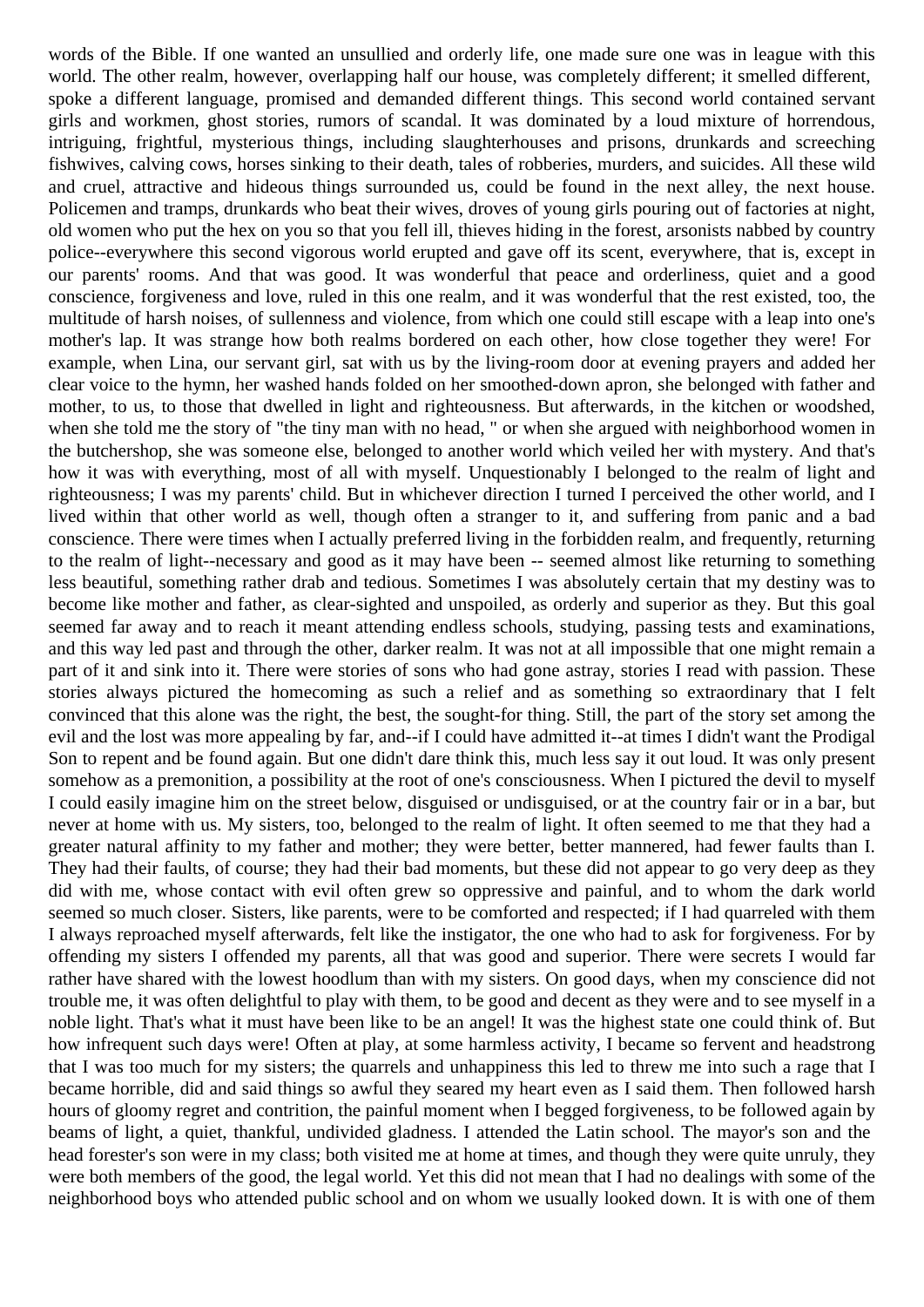that I must begin my story. One half-holiday--I was little more than ten years old--two neighborhood kids and I were roaming about when a much bigger boy, a strong and burly kid from public school, the tailor's son, joined us. His father drank and the whole family had a bad name. I had heard much about Franz Kromer, was afraid of him, didn't at all like that he came up to us. His manners were already those of a man and he imitated the walk and speech of young factory workers. Under his leadership we clambered down the riverbank by the bridge and hid below the first arch. The narrow strip between the vaulted wall of the bridge and the lazily flowing river was covered with nothing but refuse, shards, tangled bundles of rusty wire and other rubbish. Occasionally one could pick up something useful here. Franz Kromer instructed us to comb the area and show him what we found. He would either pocket it or fling it into the river. He put us on the lookout for objects made of lead, brass, and tin, all of which he tucked away--also an old comb made of horn. I felt very uneasy in his presence, not only because I knew that my father would not have approved of my being seen in his company, but because I was simply afraid of Franz himself, though I was glad that he seemed to accept me and treat me like the others. He gave instructions and we obeyed--it seemed like an old habit, even though this was the first time I was with him. After a while we sat down. Franz spit into the water, and he looked like a man; he spit through a gap between his teeth and hit whatever he aimed at. A conversation started up, and the boys began boasting and heaping praise on themselves for all sorts of schoolboy heroics and tricks they had played. I kept quiet and yet was afraid I'd be noticed, that my silence might particularly incur Kromer's wrath. My two friends had begun to shun me the very moment Franz Kromer had joined us. I was a stranger among them and felt that my manners and clothes presented a kind of challenge. As a Latin school boy, the spoiled son of a well-to-do father, it would be impossible for Franz to like me, and the other two, I felt acutely, would soon disown and desert me. Finally, out of sheer nervousness, I began telling a story too. I invented a long tale about a robbery in which I filled the role of hero. In a garden near the mill, I said, together with a friend, I had stolen a whole sackful of apples one night, and by no means ordinary apples, but apples of the very best sort. It was the fear of the moment that made me seek refuge in this story--inventing and telling stories came naturally to me. In order not to fall immediately silent again, and perhaps become involved in something worse, I gave a complete display of my narrative powers. One of us, I continued, had had to stand guard while the other climbed the tree and shook out the apples. Moreover, the sack had grown so heavy that we had to open it again, leaving half the apples behind. But half an hour later we had returned and fetched the rest. When I had finished I waited for approval of some sort. I had warmed to my subject toward the end and been carried away by my own eloquence. The two younger ones kept silent, waiting, but Franz Kromer looked sharply at me out of narrowed eyes and asked threateningly: "Is that true?" "Yes, " I said. "Really and truly?" "Yes, really and truly, "I insisted stubbornly while choking inwardly with fear. "Would you swear to it?" I became very afraid but at once said yes. "Then say: By God and the grace of my soul. " "By God and the grace of my soul, "I said. "Well, all right, " he said and turned away. I thought everything was all right now, and was glad when he got up and turned to go home. After we had climbed back up to the bridge, I said hesitantly that I would have to head for home myself. "You can't be in that much of a hurry." Franz laughed. "We're going in the same direction, aren't we?" Slowly he ambled on and I didn't dare run off; he was in fact walking in the direction of my house. When we stood in front of it and I saw the front door and the big brass knocker, the sun in the windows and the curtain in my mother's room, I breathed a sigh of relief. When I quickly opened the door and slipped in, reaching to slam it shut, Franz Kromer edged in behind me. In the cool tiled passageway, lit only by one window facing the courtyard, he stood beside me, held on to me and said softly: "Don't be in such a rush, you. " I looked at him, terrified. His grip on my arm was like a vise. I wondered what he might have in mind and whether he wanted to hurt me. I tried to decide whether if I screamed now, screamed loud and piercingly, someone could come down from above quickly enough to save me. But I gave up the idea. "What is it?" I asked. "What do you want?" "Nothing much. I only wanted to ask you something. The others don't have to hear it. " "Oh, really? I can't think of anything to say to you. I have to go up, you know. " Softly Franz Kromer asked: "You know who owns the orchard by the mill, don't you?" "I'm not sure. The miller, I think. " Franz had put his arm around me and now he drew me so close I was forced to look into his face inches away. His eyes were evil, he smiled maliciously; his face was filled with cruelty and a sense of power. "Well, I can tell you for certain whose orchard that is. I've known for some time that someone had stolen apples there and that the man who owns it said he'd give two marks to anyone who'd tell him who swiped them. " "Oh, my God!" I exclaimed. "You wouldn't do that, would you?" I felt it would be useless to appeal to his sense of honor. He came from the other world: betrayal was no crime to him. I sensed this acutely. The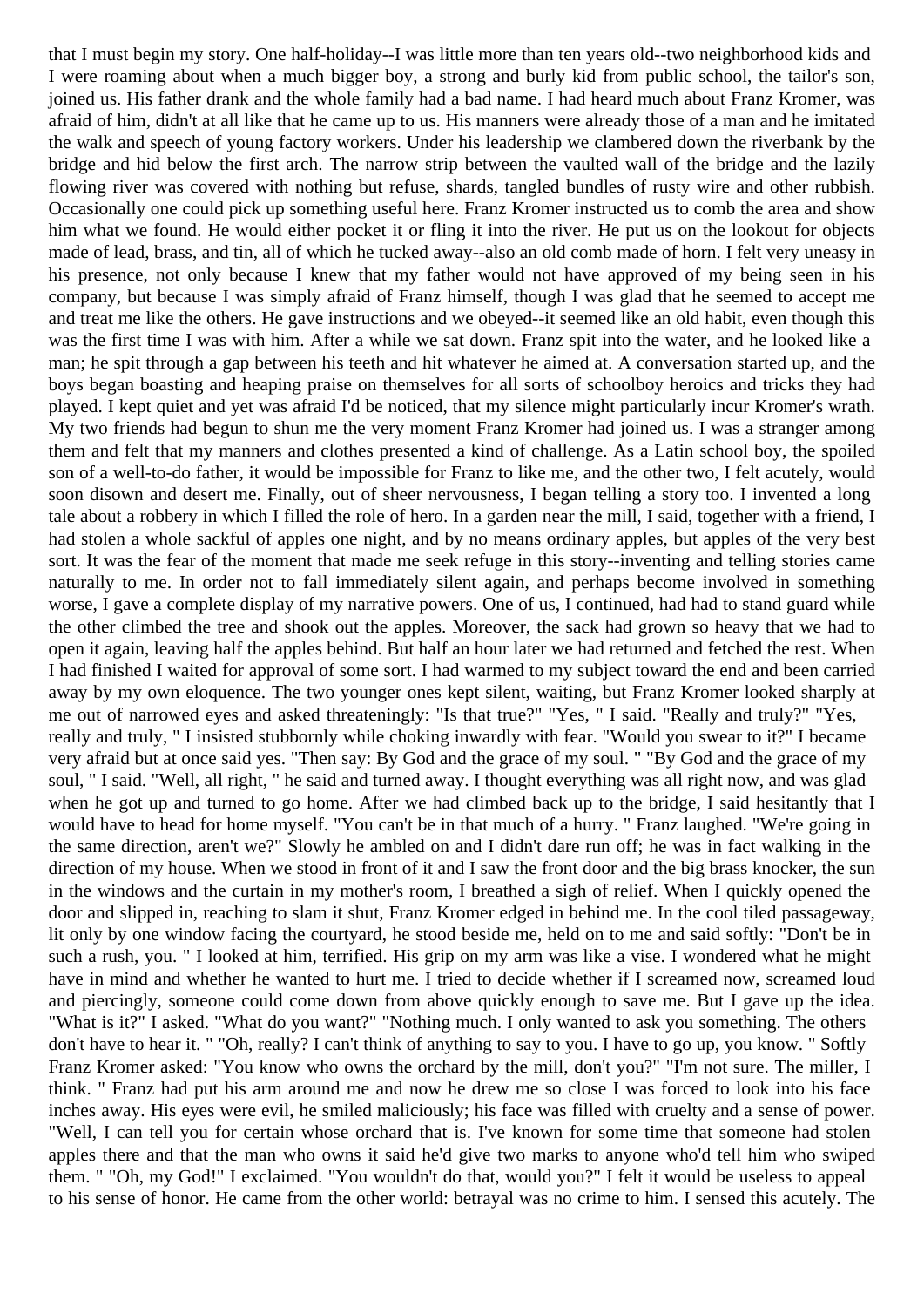people from the other world were not like us in these matters. "Not say anything?" laughed Kromer. "Kid, what do you take me for? Do you think I own a mint? I'm poor, I don't have a wealthy father like you and if I can earn two marks I earn them any way I can. Maybe he'll even give me more. " Suddenly he let go of me. The passageway no longer smelled of peace and safety, the world around me began to crumble. He would give me away to the police! I was a criminal; my father would be informed--perhaps even the police would come. All the dread of chaos threatened me, everything ugly and dangerous was united against me. It meant nothing that I'd filched nothing. I'd sworn I had! Tears welled up in my eyes. I felt I had to strike a bargain and desperately I groped through all my pockets. Not a single apple, no pocket knife, I had nothing at all. I thought of my watch, an old silver watch that didn't work, that I wore just for the fun of it. It had been my grandmother's. Quickly I took it off. I said: "Kromer, listen! Don't give me away. It wouldn't be fair if you did. I'll give you my watch as a present, here, take a look. Otherwise I've nothing at all. You can have it, it's made of silver, and the works, well, there's something slightly wrong with them; you have to have it fixed. " He smiled and weighed the watch in his palm. I looked at his hand and felt how brutal and deeply hostile it was to me, how it reached for my life and peace. "It's made of silver," I said hesitantly. "I don't give a damn for your silver and your old watch, " he said scornfully. "Get it fixed yourself. " "But, Franz!" I exclaimed, trembling with fear that he might run away. "Wait, wait a moment. Why don't you take it? It's really made of silver, honest. And I don't have anything else. " He threw me a cold scornful look. "Well, you know who I'll go to. Or I could go to the police too... I'm on good terms with the sergeant. " He turned as if to go. I held on to his sleeve. I couldn't allow him to go. I would rather have died than suffer what might happen if he went off like that. "Franz, " I implored, hoarse with excitement, "don't do anything foolish. You're only joking, aren't you?" "Yes, I'm joking, but it could turn into an expensive joke. " "Just tell me what I'm supposed to do, Franz. I'll do anything you ask. " He looked me up and down with narrowed eyes and laughed again. "Don't be so stupid, " he said with false good humor. "You know as well as I that I'm in a position to earn two marks. I'm not a rich man who can afford to throw them away, but you're rich--you even have a watch. All you have to do is give me two marks; then everything will be all right. " I understood his logic. But two marks! That was as much and as unattainable as ten, as a hundred, as a thousand. I didn't have a pfennig. There was a piggy bank that my mother kept for me. When relatives came to visit they would drop in five- or ten-pfennig pieces. That was all I had. I had no allowance at that time. "I just don't have any, "I said sadly. "I don't have any money at all. But I'll give you everything else I have. I have a Western, tin soldiers, and a compass. Wait, I'll get them for you. " Kromer's mouth merely twisted into a brief sneer. Then he spit on the floor. Harshly he said: "You can keep your crap. A compass! Don't make me mad! You hear, I'm after money. " "But I don't have any, I never get any, I can't help it. " "All right, then you'll bring me the two marks tomorrow. I'll wait for you after school down near the market place. That's all. You'll see what'll happen if you don't bring it. " "But where am I going to get it if I don't have any?" "There's plenty of money in your house. That's your business. Tomorrow after school. And I'm telling you: if you don't have it with you... " He threw me a withering look, spit once more, and vanished like a shadow. I couldn't even get upstairs. My life was wrecked. I thought of running away and never coming back, or of drowning myself. However, I couldn't picture any of this very clearly. In the dark, I sat down on the bottom step of our staircase, huddled up within myself, abandoning myself to misery. That's where Lina found me weeping as she came downstairs with the basket to fetch wood. I begged her not to say a word, then I went upstairs. To the right of the glass door hung my father's hat and my mother's parasol; they gave me a feeling of home and comfort, and my heart greeted them thankfully, as the Prodigal Son might greet the sight and smell of old familiar rooms. But all of it was lost to me now, all of it belonged to the clear, well-lighted world of my father and mother, and I, guilty and deeply engulfed in an alien world, was entangled in adventures and sin, threatened by an enemy, --by dangers, fear, and shame. The hat and parasol, the old sandstone floor I was so fond of, the broad picture above the hall cupboard, the voice of my elder sister coming to me from the living room were all more moving, more precious, more delicious than ever before, but they had ceased to be a refuge and something I could rely on; they had become an unmistakable reproach. None of this was mine any more, I could no longer take part in its quiet cheerfulness. My feet had become muddied, I could not even wipe them clean on the mat; everywhere I went I was followed by a darkness of which this world of home knew nothing. How many secrets I had had, how often I had been afraid--but all of it had been child's play compared with what I brought home with me today. I was haunted by misfortune, it was reaching out toward me so that not even my mother could protect me, since she was not even allowed to know. Whether my crime was stealing or lying--(hadn't I sworn a false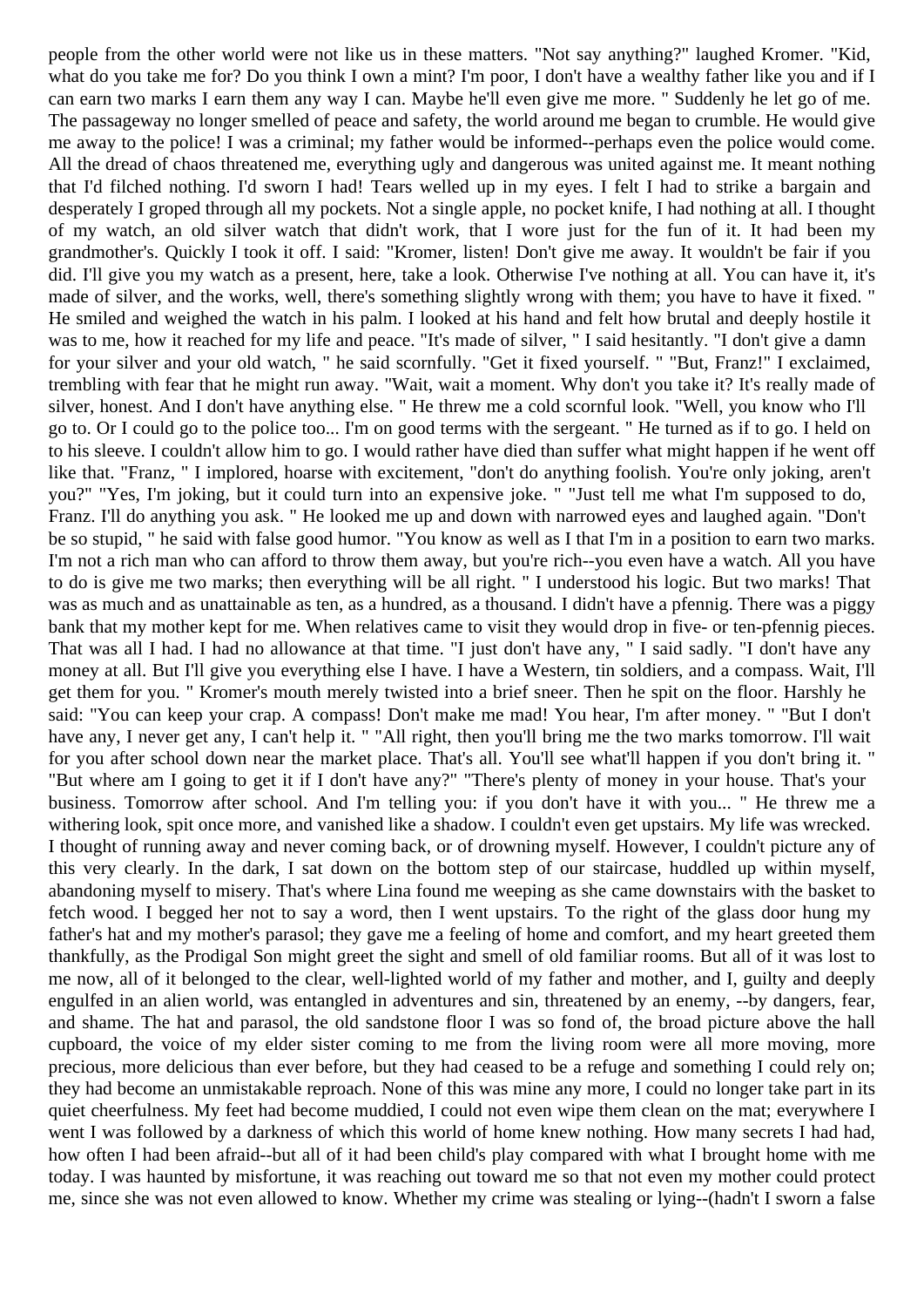oath by God and everything that was sacred?)--was immaterial. My sin was not specifically this or that but consisted of having shaken hands with the devil. Why had I gone along? Why had I obeyed Kromer--better even than I had ever obeyed my father? Why had I invented the story, building myself up with a crime as though it were a heroic act? The devil held me in his clutches, the enemy was behind me. For the time being I was not so much afraid of what would happen tomorrow as of the horrible certainty that my way, from now on, would lead farther and farther downhill into darkness. I felt acutely that new offenses were bound to grow out of this one offense, that my presence among my sisters, greeting and kissing my parents, were a lie, that I was living a lie concealed deep inside myself. For a moment, hope and confidence flickered up inside me as I gazed at my father's hat. I would tell him everything, would accept his verdict and his punishment, and would make him into my confessor and savior. It would only be a penance, the kind I had often done, a bitterly difficult hour, a ruefully difficult request for forgiveness. How sweet and tempting that sounded! But it was no use. I knew I wouldn't do it. I knew I now had a secret, a sin which I would have to expiate alone. Perhaps I stood at the parting of the ways, perhaps I would now belong among the wicked forever, share their secrets, depend on them, obey them, have to become one of their kind. I had acted the man and hero, now I had to bear the consequences. I was glad when my father took me to task for my muddy boots. It diverted his attention by sidestepping the real issue and placed me in a position to endure reproaches that I could secretly transfer to the other, the more serious offense. A strange new feeling overcame me at this point, a feeling that stung pleasurably: I felt superior to my father! Momentarily I felt a certain loathing for his ignorance. His upbraiding me for muddy boots seemed pitiful. "If you only knew" crossed my mind as I stood there like a criminal being cross-examined for a stolen loaf of bread when the actual crime was murder. It was an odious, hostile feeling, but it was strong and deeply attractive, and shackled me more than anything else to my secret and my guilt. I thought Kromer might have gone to the police by now and denounced me, that thunderstorms were forming above my head, while all this time they continued to treat me like a little child. This moment was the most significant and lasting of the whole experience. It was the first rent in the holy image of my father, it was the first fissure in the columns that had upheld my childhood, which every individual must destroy before he can become himself. The inner, the essential line of our fate consists of such invisible experiences. Such fissures and rents grow together again, heal and are forgotten, but in the most secret recesses they continue to live and bleed. I immediately felt such dread of this new feeling that I could have fallen down before my father and kissed his feet to ask forgiveness. But one cannot apologize for something fundamental, and a child feels and knows this as well and as deeply as any sage. I felt the need to give some thought to my new situation, to reflect about what I would do tomorrow. But I did not find the time. All evening I was busy getting used to the changed atmosphere in our living room. Wall clock and table, Bible and mirror, bookcase and pictures on the wall were leaving me behind; I was forced to observe with a chill in my heart how my world, my good, happy, carefree life, was becoming a part of the past, was breaking away from me, and I was forced to feel how I was being shackled and held fast with new roots to the outside, to the dark and alien world. For the first time in my life I tasted death, and death tasted bitter, for death is birth, is fear and dread of some terrible renewal. I was glad when I finally lay in my bed. Just before, as my last torment, I had had to endure evening prayers. We had sung a hymn which was one of my favorites. I felt unable to join in and every note galled me. When my father intoned the blessing--when he finished with "God be with us!" --something broke inside me and I was rejected forever from this intimate circle. God's grace was with all of them, but it was no longer with me. Cold and deeply exhausted, I had left them. When I had lain in bed awhile, enveloped by its warmth and safety, my fearful heart turned back once more in confusion and hovered anxiously above what was now past. My mother had said good night to me as always. I could still hear her steps resound in the other room; the candle glow still illuminated the chink in the door. Now, I thought, now she'll come back once more, she has sensed something, she will give me a kiss and ask, ask kindly with a promise in her voice, and then I'll weep, then the lump in my throat will melt, then I will throw my arms around her, and then all will be well; I will be saved! And even after the chink in the door had gone dark I continued to listen and was certain that it simply would have to happen. Then I returned to my difficulties and looked my enemy in the eye. I could see him clearly, one eye screwed up, his mouth twisted into a brutal smile, and while I eyed him, becoming more and more convinced of the inevitable, he grew bigger and uglier and his evil eye lit up with a fiendish glint. He was right next to me until I fell asleep, yet I didn't dream of him nor of what had happened that day. I dreamed instead that my parents, my sisters, and I were drifting in a boat, surrounded by absolute peace and the glow of a holiday. In the middle of the night I woke with the aftertaste of this happiness. I could still see my sisters'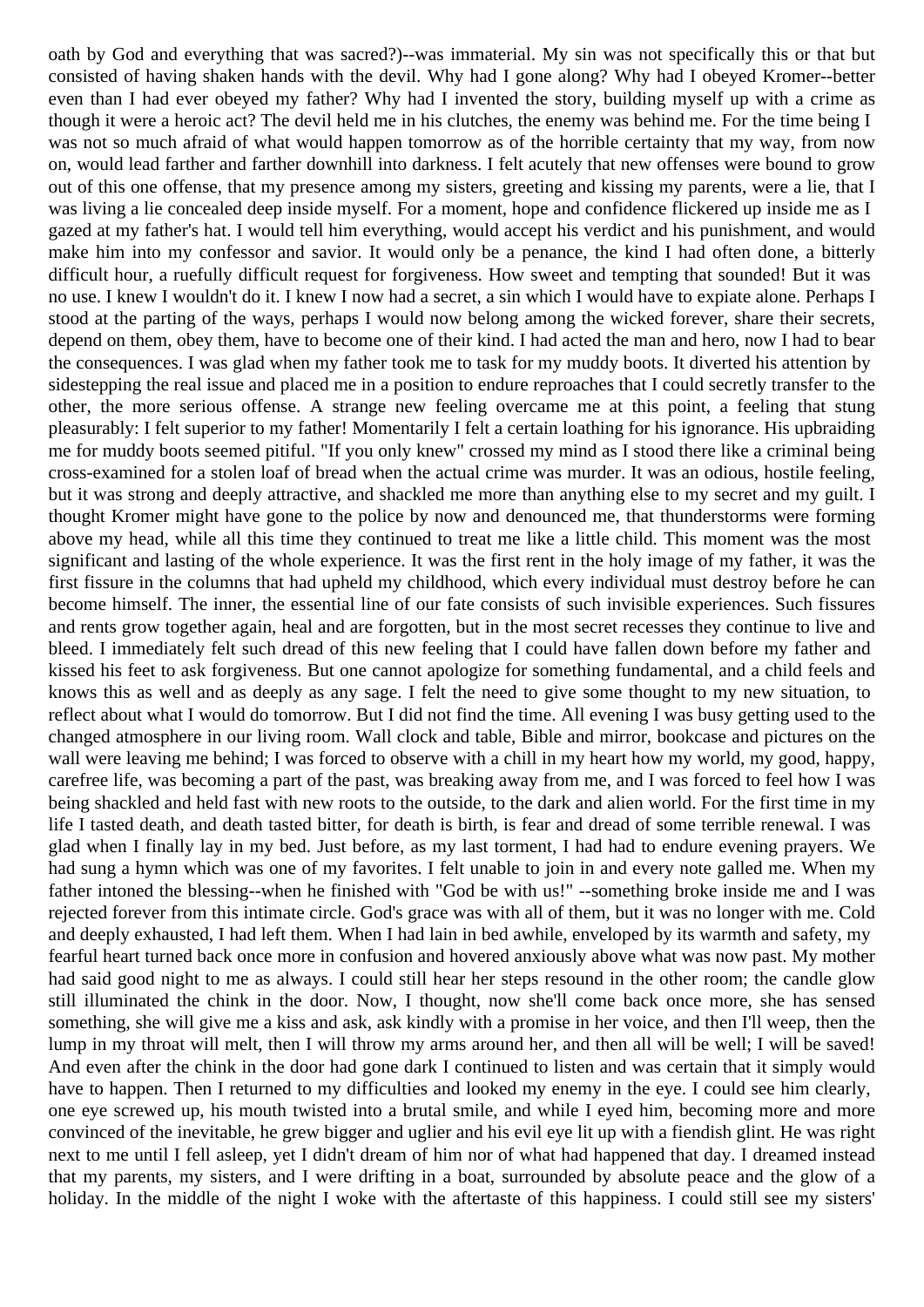white summer dresses shimmer in the sun as I fell out of paradise back into reality, again face to face with the enemy, with his evil eye. Next morning, when my mother came rushing up shouting that it was late and why was I still in bed, I looked sick. When she asked me whether anything was wrong, I vomited. This seemed to be something gained. I loved being slightly sick, being allowed to lie in bed all morning, drinking camomile tea, listening to my mother tidy up the other rooms or Lina deal with the butcher in the hallway. Mornings off from school seemed enchanted, like a fairy tale; the sun playing in the room was not the same sun shut out of school when the green shades were lowered. Yet even this gave me no pleasure today; there was something false about it. If only I could die! But, as often before, I was only slightly unwell and it was of no help, my illness protected me from school but not from Franz Kromer who would be waiting for me at eleven in the market place. And my mother's friendliness, instead of comforting me, was a distressing nuisance. I made a show of having fallen asleep again in order to be left alone to think. But I could see no way out. At eleven I had to be at the market. At ten I quietly got dressed and said that I felt better. The answer, as usual under these circumstances, was: either I went straight back to bed or in the afternoon I would have to be in school. I said I would gladly go to school. I had come up with a plan. I couldn't meet Kromer penniless. I had to get hold of my piggy bank. I knew it didn't contain enough, by no means enough, yet it was something, and I sensed that something was better than nothing, and that Kromer could at least be appeased. In stocking feet I crept guiltily into my mother's room and took the piggy bank out of her desk; yet that was not half as bad as what had happened the day before with Kromer. My heart beat so rapidly I felt I would choke. It did not ease up when I discovered downstairs that the bank was locked. Forcing it was easy, it was merely a matter of tearing the thin tin-plate grid; yet breaking it hurt--only now had I really committed a theft. Until then I had filched lumps of sugar or some fruit; this was more serious stealing, even though it was my own money I stole. I sensed how I was one step nearer Kromer and his world, how bit by bit everything was going downhill with me. I began to feel stubborn; let the devil take the hindmost! There was no turning back now. Nervously I counted the money. In the piggy bank it had sounded like so much more, but there was painfully little lying in my hand: sixty-five pfennigs. I hid the box on the ground floor, held the money clasped in my fist, and stepped out of the house, feeling more different than I had ever felt before when I walked through the gate. I thought I heard someone calling after me from upstairs but I walked away quickly. There was still a lot of time left. By a very devious route, I sneaked through the little alleys of a changed town, under a cloudy sky such as I had never seen before, past staring houses and people who eyed me with suspicion. Then it occurred to me that a friend from school had once found a thaler in the cattle market. I would gladly have gone down on my knees and prayed that God perform a miracle and let me make a similar find. But I had forfeited the right to pray. And in any case, mending the box would have required a second miracle. Franz Kromer spotted me from a distance, yet he approached me without haste and seemed to ignore me. When he was close, he motioned authoritatively for me to follow him, and without once turning back he walked calmly down the Strohgasse and across the little footbridge until he stopped in front of a new building at the outskirts. There were no workmen about, the walls were bare, doors and windows were blanks. Kromer took a look around, then walked through the entrance into the house and I followed him. He stepped behind a wall, gave me a signal, and stretched out his hand. "Have you got it?" he asked coolly. I drew my clenched fist out of my pocket and emptied my money into his flat outstretched palm. He had counted it even before the last pfennig piece had clinked down. "That's sixty-five pfennigs, " he said and looked at me. "Yes, " I said nervously. "That's all I have. I know it's not enough, but it's all I have. " "I thought you were cleverer than that, " he scolded almost mildly. "Among men of honor you've got to do things right. I don't want to take anything away from you that isn't the right sum. You know that. Take your pennies back, there! The other one--you know who--won't try to scale down the price. He pays up. " "But I simply don't have another pfennig. It's all I had in my bank. " "That's your business. But I don't want to make you unhappy. You owe me one mark, thirty-five pfennigs. When can I have them?" "Oh, you'll get them for sure, Kromer. I just don't know when right now--perhaps I'll have more tomorrow or the day later. You understand, don't you, that I can't breathe a word about this to my father. " "That's not my concern. I'm not out to do you any harm. I could have my money before lunch if I wanted, you know, and I'm poor. You wear expensive clothes and you're better fed than I. But I won't say anything. I can wait a bit. The day after tomorrow I'll whistle for you. You know what my whistle sounds like, don't you?" He let me hear it. I had heard it before. "Yes, "I said, "I know it. " He left me as though he'd never seen me before. It had been a business transaction between the two of us, nothing more. I think Kromer's whistle would frighten me even today if I suddenly heard it again. From now on I was to hear it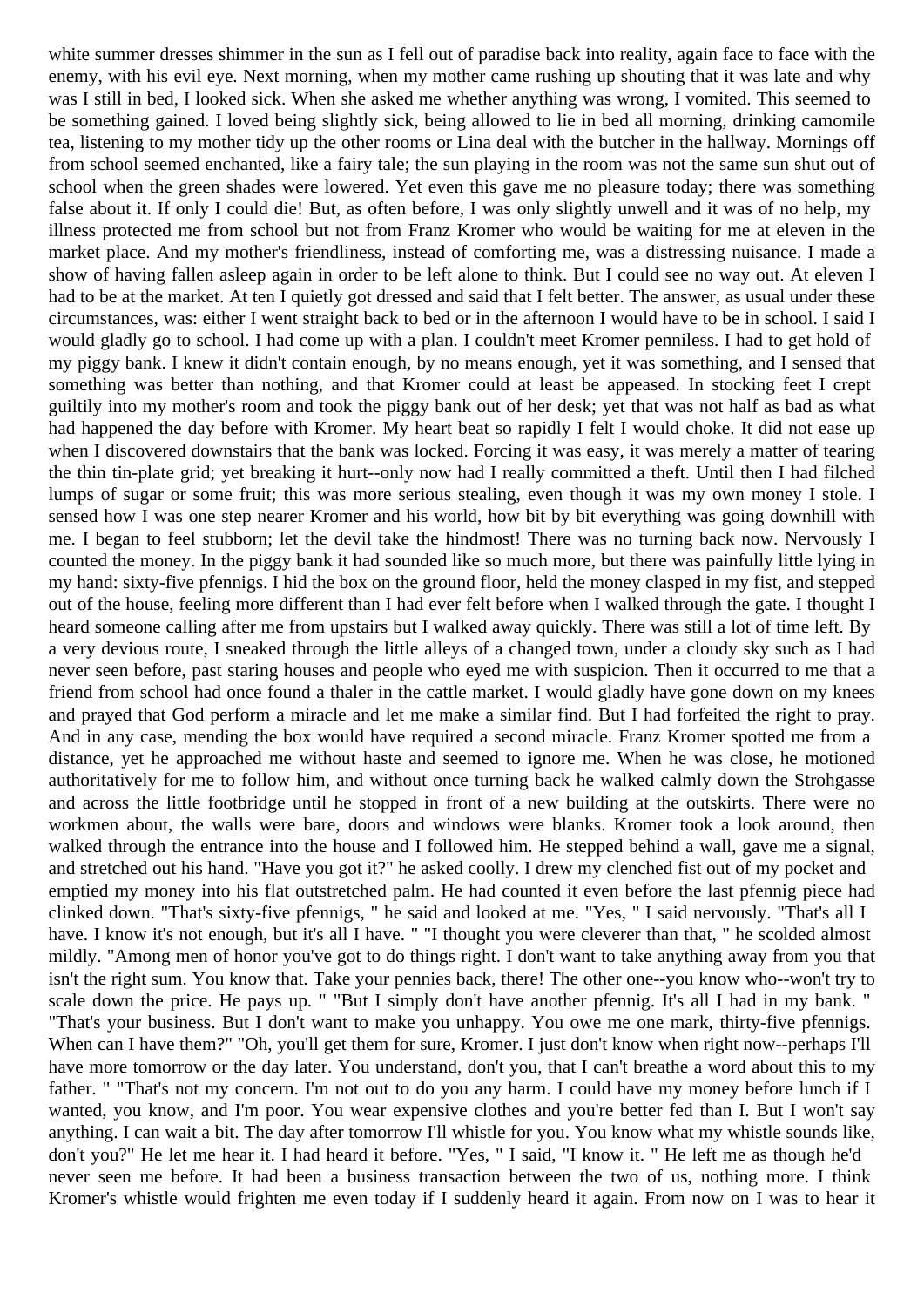repeatedly; it seemed to me I heard it all the time. There was not a single place, not a single game, no activity, no thought which this whistle did not penetrate, the whistle that made me his slave, that had become my fate. Frequently I would go into our small flower garden, of which I was so fond on those mild, colorful autumn afternoons, and an odd urge prompted me to play once more the childish games of my earlier years; I was playing, so to speak, the part of someone younger than myself, someone still good and free, innocent and safe. Yet into the midst of this haven--always expected, yet horribly surprising each time--from somewhere Kromer's whistle would erupt, destroying the game, crushing my illusions. Then I would have to leave the garden to follow my tormentor to wicked, ugly places where I would have to give him an account of my pitiful finances and let myself be pressed for payment. The entire episode lasted perhaps several weeks, yet to me they seemed like years, an eternity. Rarely did I have any money, at most a five- or ten-pfennig piece stolen from the kitchen table when Lina had left the shopping basket lying around. Kromer upbraided me each time, becoming more and more contemptuous: I was cheating him, depriving him of what was rightfully his, I was stealing from him, makinghim miserable! Never in my life had I felt so distressed, never had I felt more hopeless, more enslaved. I had filled the piggy bank with play money and replaced it in my mother's desk. No one asked for it but the possibility that they might never left my thoughts. What frightened me even more than Kromer's brutal whistling was my mother's stepping up to me--wasn't she coming to inquire about the piggy bank? Because I had met my tormentor many times empty-handed, he began finding other means of torturing and using me. I had to work for him. He had to run various errands for his father; I had to do them for him. Or he would ask me to perform some difficult feat: hop for ten minutes on one leg, pin a scrap of paper on a passer-by's coat. Many nights in my dreams I elaborated on these tortures and lay drenched in a nightmare's sweat. For a while I actually became sick. I vomited frequently and came down with frequent chills, yet at night I would burn and sweat. My mother sensed that something was wrong and was very considerate, but this only tortured me the more since I could not respond by confiding in her. One night, after I had gone to bed, she brought me a piece of chocolate. It reminded me of former years when, if I had been a good boy, I would receive such rewards before I fell asleep. Now she stood there and offered me the piece of chocolate. The sight was so painful that I could only shake my head. She asked me what was wrong and stroked my hair. All I could answer was: "No, no! I don't want anything. " She placed the chocolate on my night table and left. The next morning, when she wanted to ask me about my behavior of the night before, I pretended to have forgotten the episode completely. Once she brought the doctor, who examined me and prescribed cold baths in the morning. My condition at that time was a kind of madness. Amid the ordered peace of our house I lived shyly, in agony, like a ghost; I took no part in the life of the others, rarely forgot myself for an hour at a time. To my father, who was often irritated and asked me what was the matter, I was completely cold.

#### 2) Cain

My salvation came from a totally unexpected source, which, at the same time, brought a new element into my life that has affected it to this very day. A new boy had just been enrolled in our school. He was the son of a well-to-do widow who had come to live in our town; he wore a mourning band on his sleeve. Being several years older than I, he was assigned to a grade above me. Still, I could not avoid noticing him, nor could anyone else. This remarkable student seemed much older than he looked; in fact, he did not strike anyone as a boy at all. In contrast to us, he seemed strange and mature, like a man, or rather like a gentleman. He was not popular, did not take part in our games, still less in the general roughhouse, and only his firm, self-confident tone toward the teachers won the admiration of the students. He was called Max Demian. One day--as happened now and again--an additional class was assigned to our large classroom for some reason or other. It was Demian's class. We, the younger ones, were having a Scripture lesson; the higher grade had to write an essay. While the story of Cain and Abel was being drummed into us, I kept glancing toward Demian whose face held a peculiar fascination for me, and I observed the intelligent, light, unusually resolute face bent attentively and diligently over his work; he didn't at all look like a student doing an assignment, but rather like a scientist investigating a problem of his own. I couldn't say that he made a favorable impression on me; on the contrary, I had something against him: he seemed too superior and detached, his manner too provocatively confident, and his eyes gave him an adult expression--which children never like--faintly sad, with flashes of sarcasm. Yet I could not help looking at him, no matter whether I liked or detested him, but if he happened to glance my way I averted my eyes in panic. When I think back on it today, and what he looked like as a student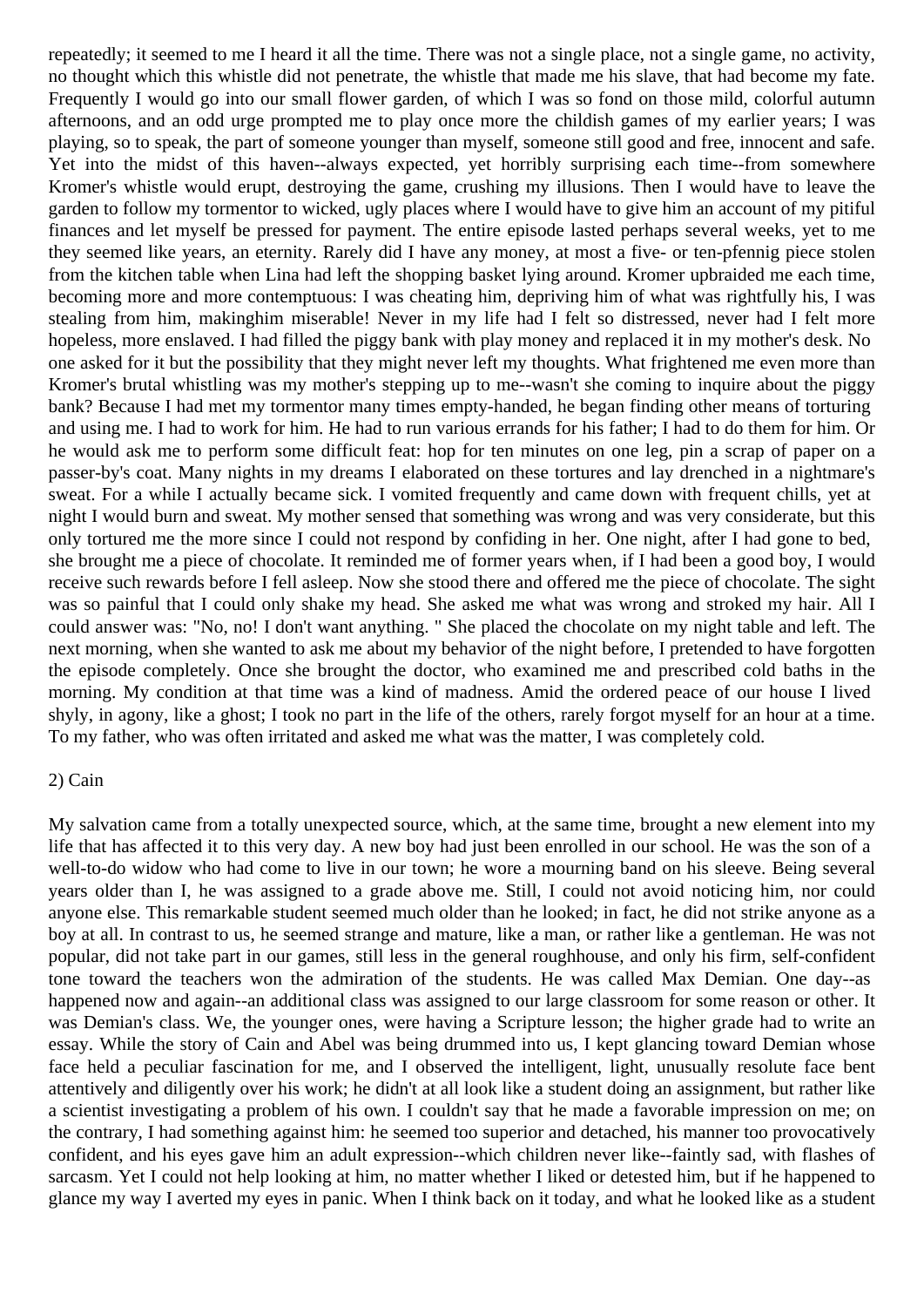at that time, I can only say that he was in every respect different from all the others, was entirely himself, with a personality all his own which made him noticeable even though he did his best not to be noticed; his manner and bearing was that of a prince disguised among farm boys, taking great pains to appear one of them. He was walking behind me on the way home from school, and after the others had turned off he caught up with me and said hello. Even his manner of greeting, though he tried to imitate our schoolboy tone, was distinctly adult and polite. "Shall we walk together for a while?" he asked. I felt flattered and nodded. Then I described to him where I lived. "Oh, over there?" he said and smiled. "I know the house. There's something odd above the doorway--it interested me at once. " I didn't know offhand what he meant and was astonished that he apparently knew our house better than I did myself. The keystone of the arch above the doorway bore no doubt a kind of coat of arms but it had worn off with time and had frequently been painted over. As far as I knew it had nothing to do with us and our family. "I don't know anything about it, " I said shyly. "It's a bird or something like that and must be quite old. The house is supposed to have been part of the monastery at one point. " "That's quite possible. " He nodded. "Take a good look at it sometime! Such tilings can be quite interesting. I believe it's a sparrow hawk. " We walked on. I felt very self-conscious. Suddenly Demian laughed as though something had struck him as funny. "Yes, when we had class together, " he burst out. "The story of Cain who has that mark on his forehead. Do you like it?" No, I didn't. It was rare for me to like anything we had to learn. Yet I didn't dare confess it, for I felt I was being addressed by an adult. I said I didn't much mind the story Demian slapped me on the back. "You don't have to put on an act for me. But in fact the story is quite remarkable. It's far more remarkable than most stories we're taught in school. Your teacher didn't go into it at great lengths. He just mentioned the usual things about God and sin and so forth. But I believe --" He interrupted himself and asked with a smile: "Does this interest you at all?" "Well, I think, " he went on, "one can give this story about Cain quite a different interpretation. Most of the things we're taught I'm sure are quite right and true, but one can view all of them from quite a different angle than the teachers do--and most of the time they then make better sense. For instance, one can't be quite satisfied with this Cain and the mark on his forehead, with the way it's explained to us. Don't you agree? It's perfectly possible for someone to kill his brother with a stone and to panic and repent. But that he's awarded a special decoration for his cowardice, a mark that protects him and puts the fear of God into all the others, that's quite odd, isn't it?" "Of course, " I said with interest: the idea began to fascinate me. "But what other way of interpreting the story is there?" He slapped me on the shoulder. "It's quite simple! The first element of the story, its actual beginning, was the mark. Here was a man with something in his face that frightened the others. They didn't dare lay hands on him; he impressed them, he and his children. We can guess--no, we can be quite certain--that it was not a mark on his forehead like a postmark--life is hardly ever as clear and straightforward as that. It is much more likely that he struck people as faintly sinister, perhaps a little more intellect and boldness in his look than people were used to. This man was powerful: you would approach him only with awe. He had a 'sign. ' You could explain this any way you wished. And people always want what is agreeable to them and puts them in the right. They were afraid of Cain's children: they bore a 'sign. ' So they did not interpret the sign for what it was--a mark of distinction--but as its opposite. They said: 'Those fellows with the sign, they're a strange lot'--and indeed they were. People with courage and character always seem sinister to the rest. It was a scandal that a breed of fearless and sinister people ran about freely, so they attached a nickname and myth to these people to get even with them, to make up for the many times they had felt afraid--do you get it?" "Yes--that is--in that case Cam wouldn't have been evil at all? And the whole story in the Bible is actually not authentic?" "Yes and no. Such age-old stories are always true but they aren't always properly recorded and aren't always given correct interpretations. In short, I mean Cain was a fine fellow and this story was pinned on him only because people were afraid. The story was simply a rumor, something that people gab about, and it was true in so far as Cain and his children really bore a kind of mark and were different from most people. " I was astounded. "And do you believe that the business about killing his brother isn't true either?" I asked, entranced. "Oh, that's certainly true. The strong man slew a weaker one. It's doubtful whether it was really his brother, But it isn't important. Ultimately all men are brothers. So, a strong man slew a weaker one: perhaps it was a truly valiant act, perhaps it wasn't. At any rate, all the other weaker ones were afraid of him from then on, they complained bitterly and if you asked them: 'Why don't you turn around and slay him, too?' they did not reply 'Because we're cowards, ' but rather 'You can't, he has a sign. God has marked him. ' The fraud must have originated some way like that. --Oh well, I see I'm keeping you. So long then. " He turned into the Altgasse and left me standing there, more baffled than I had ever been in my life. Yet, almost as soon as he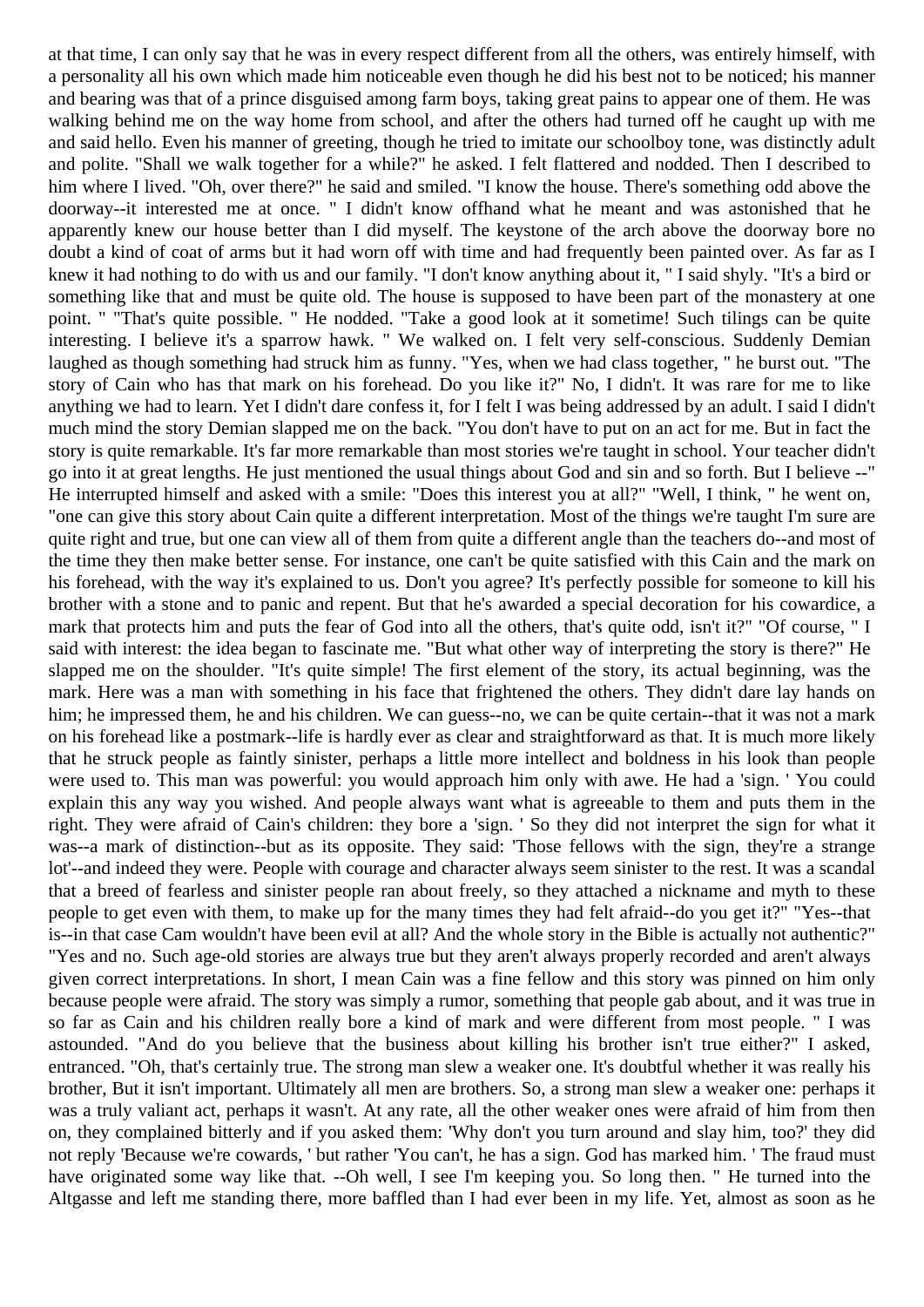had gone, everything he had said seemed incredible. Cain a noble person, Abel a coward! Cain's mark a mark of distinction! It was absurd, it was blasphemous and evil. How did God fit in in that case? Hadn't He accepted the sacrifice of Abel? Didn't He love Abel? No, what Demian had said was completely crazy. And I suspected that he had wanted to make fun of me and make me lose my footing. He was clever all right, and he could talk, but he couldn't put that one over, not on me! I had never before given as much thought to a biblical story or to any other story. And for a long time I had not forgotten Franz Kromer as completely; for hours, for a whole evening in fact. At home I read the story once more as written in the Bible. It was brief and unambiguous; it was quite mad to look for a special, hidden meaning. At that rate every murderer could declare that he was God's darling! No, what Demian had said was nonsense. What pleased me was the ease and grace with which he was able to say such things, as though everything were self-evident; and then the look in his eyes! Something was very wrong with me, though; my life was in very great disorder. I had lived in a wholesome and clean world, had been a kind of Abel myself, and now I was stuck deeply in the "other world, " had fallen and sunk very low--yet it hadn't basically been my fault! How was I to consider that? And now a memory flashed within me that for a moment almost left me breathless. On that fatal evening when my misery had begun, there had been that matter with my father. There, for a moment, I had seen through him and his world of light and wisdom and had felt nothing but contempt for it. Yes, at that moment I, who was Cain and bore the mark, had imagined that this sign was not a mark of shame and that because of my evil and misfortune I stood higher than my father and the pious, the righteous. I had not experienced the moment in this form, in clearly expressed thoughts, but all of this had been contained within it; it had been the eruption of emotions, of strange stirrings, that hurt me yet filled me with pride at the same time. When I considered how strangely Demian had talked about the fearless and the cowardly, what an unusual meaning he had given the mark Cain bore on his forehead, how his eyes, his remarkable adult eyes had lit up, the question flashed through my mind whether Demian himself was not a kind of Cain. Why does he defend Cain unless he feels an affinity with him? Why does he have such a powerful gaze? Why does he speak so contemptuously of the "others, " of the timid who actually are the pious, the chosen ones of the Lord? I could not bring these thoughts to any conclusion. A stone had been dropped into the well, the well was my youthful soul. And for a very long time this matter of Cain, the fratricide, and the "mark" formed the point of departure for all my attempts at comprehension, my doubts and my criticism. I noticed that Demian exerted equal fascination over the other students. I hadn't told anyone about his version of the story of Cain, but the others seemed to be interested in him, too. At any rate, many rumors were in circulation about the "new boy. " If I could only remember them all now, each one would throw some light on him and could be interpreted. I remember first that Demian's mother was reported to be wealthy and also, supposedly, neither she nor her son ever attended church. One story had it that they were Jewish but they might equally well have been secret Mohammedans. Then there was Max Demian's legendary physical prowess. But this could be corroborated: when the strongest boy in Demian's class had taunted him, calling him a coward when he refused to fight back, Demian had humiliated him. Those who were present told that Demian had grasped the boy with one hand by the neck and squeezed until the boy went pale; afterwards, the boy had slunk away and had not been able to use his arm for a whole week. One evening some boys even claimed that he was dead. For a time everything, even the most extravagant assertions were believed. Then everyone seemed to have had their fill of Demian for a while, though not much later gossip again flourished: some boys reported that Demian was intimate with girls and that he "knew everything. " Meanwhile, my business with Kromer took its inevitable course. I couldn't escape him, for even when he left me alone for days I was still bound to him. He haunted my dreams and what he failed to perpetrate on me in real life, my imagination let him do to me in those dreams in which I was completely his slave. I have always been a great dreamer; in dreams I am more active than in my real life, and these shadows sapped me of health and energy. A recurring nightmare was that Kromer always maltreated me, spit and knelt on me and, what was worse, led me on to commit the most horrible crimes--or, rather, not so much led me on as compelled me through sheer force of persuasion. The worst of these dreams, from which I awoke half-mad, had to do with a murderous assault on my father. Kromer whetted a knife, put it in my hand; we stood behind some trees in an avenue and lay in wait for someone, I did not know whom. Yet when this someone approached and Kromer pinched my arm to let me know that this was the person I was to stab--it was my father. Then I would awake. Although I still drew a connection between these events and the story of Cain and Abel, I gave little thought to Max Demian. When he first approached me again, it was, oddly enough, also in a dream. For I was still dreaming of being tortured. Yet this time it was Demian who knelt on me. And--this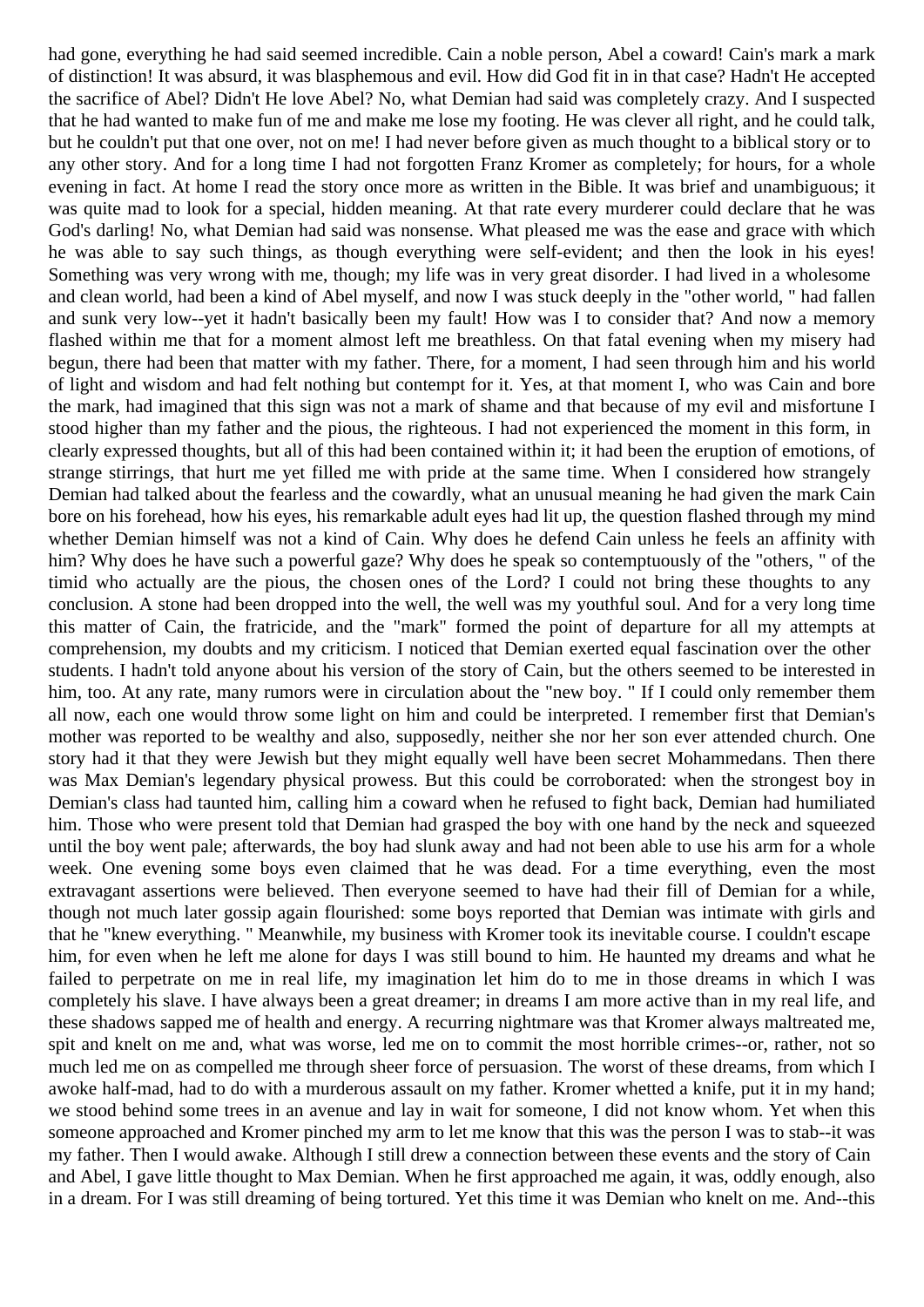was totally new and left a deep impression on me--everything I had resisted and that had been agony to me when Kromer was my tormentor I suffered gladly at Demian's hands, with a feeling compounded as much of ecstasy as of fear. I had this dream twice. Then Kromer regained his old place. For years I have been unable to distinguish between what I experienced in these dreams and in real life. In any event, the bad relationship with Kromer continued and by no means came to an end after I had finally paid my debt out of any number of petty thefts. No, for now he knew of these new thefts since he asked each time where I had gotten the money, and I was more in bondage to him than ever. Often he threatened to tell everything to my father but even then my fear was hardly as great as my profound regret at not having done so myself at the very beginning. In the meantime, miserable though I was, I did not regret everything that happened, at least not all the time, and occasionally I even felt that everything had had to happen as it did. I was in the hands of fate and it was useless to try to escape. Presumably, my parents also were distressed by the state I was in. A strange spirit had taken hold of me, I no longer fitted into our community, once so intimate; yet often a wild longing came over me to return to it as to a lost paradise. My mother in particular treated me more like an invalid than a scoundrel, but my true status within the family I was better able to judge from my sisters' attitude. Theirs was one of extreme indulgence, which made it plain that I was considered a kind of madman, more to be pitied for his condition than blamed, but possessed by the devil nonetheless. They prayed for me with unusual fervor and I was infinitely miserable when I realized the futility of these prayers. Often I felt a burning need for relief, for genuine confession, and yet sensed in advance that I would be unable to tell my mother or father, and explain everything properly. I knew that everything I said would be accepted sympathetically, that they would, yes, even feel sorry for me, but that they would not understand, that the whole thing would be regarded as a momentary aberration, whereas in truth it was my fate. I realize that some people will not believe that a child of little more than ten years is capable of having such feelings. My story is not intended for them. I am telling it to those who have a better knowledge of man. The adult who has learned to translate a part of his feelings into thoughts notices the absence of these thoughts in a child, and therefore comes to believe that the child lacks these experiences, too. Yet rarely in my life have I felt and suffered as deeply as at that time. One day it rained. Kromer had ordered me to meet him at the Burgplatz, and there I stood and waited, shuffling among the wet chestnut leaves that were still falling from the black wet trees. I had no money with me but I had managed to put aside two pieces of cake and had brought them along so as to be able to give Kromer something at least. By now I was used to standing in some corner and waiting for him, often for a very long time, and I accepted it the same way one learns to put up with the inevitable. Kromer showed up finally. He didn't stay long. He poked me in the ribs a few times, laughed, took the cake, even offered me a damp cigarette (which, however, I did not accept), and was friendlier than usual. "Yes, " he said nonchalantly before going away, "before I forget it, you might bring your sister along the next time, the older one, what's her name. " I failed to get his point and made no reply. I only looked at him, surprised. "Don't you understand? You're to bring your sister. " "No, Kromer, that's impossible. I wouldn't be allowed to and she wouldn't come in any case. " I was prepared for this new ruse or pretext of his. He did this often: demanded something impossible, frightened and humiliated me, then gradually offered some bargain as a way out, and I had to buy myself off with some money or a gift. This time, however, it was altogether different. My refusal did not seem to make him angry at all. "Well, anyway, " he said in a matter-of-fact tone, "think it over. I'd like to meet your sister. We'll find a way one of these days. You could simply take her along on a walk and then I could join you. I'll give you a whistle tomorrow, then we can talk about it some more. " After he had left, something of the nature of his request suddenly dawned on me. I was still quite ignorant in these matters but I knew from hearsay that boys and girls when they grew older were able to do certain mysterious, repulsive, forbidden things together. And now I was supposed to--it suddenly flashed on me how monstrous his request was! I knew at once that I would never do it. But what would happen then? What revenge would Kromer take on me? I didn't dare think of it. This was the beginning of a new torture for me. Inconsolable, I walked across the desolate square, hands in my pockets. Further and greater agonies awaited me! Suddenly a vigorous cheerful voice called me. I was startled and began to flee. Someone ran after me, a hand grasped me gently from behind. It was Max Demian. "Oh, it's you, " I said mistrustfully. "You gave me a terrible shock. " He looked down at me and never had his look been more adult, superior, the look of someone who could see through me. We had not spoken to each other for a long time. "I feel sorry for you, " he said in his polite yet decisive manner. "Listen, you can't let yourself be frightened like that. " "Well, one can't always help it. " "So it seems. But look: if you practically go to pieces in front of someone who hasn't done you any harm, then that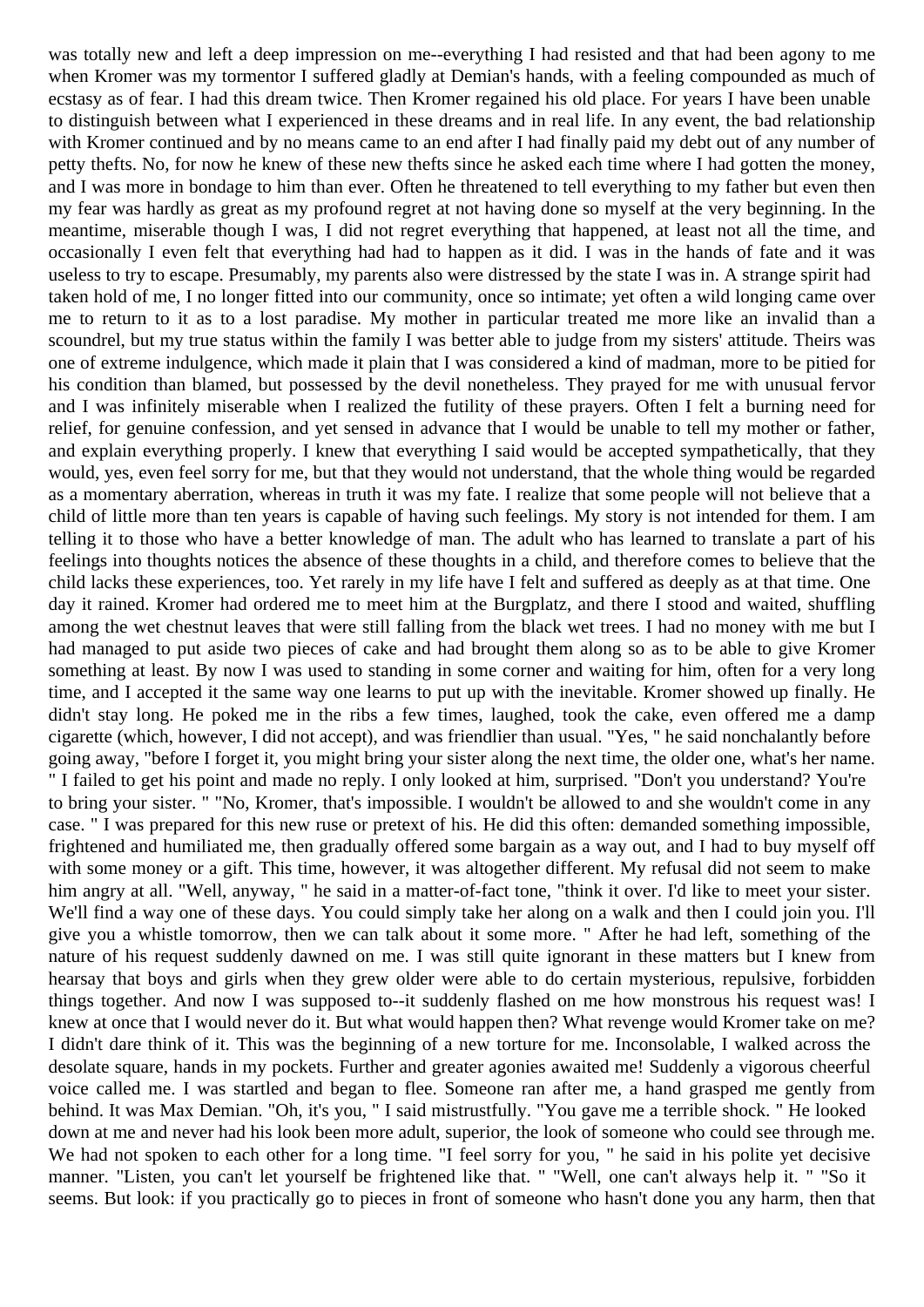someone begins to think. He's surprised, he becomes inquisitive, he thinks you're remarkably high-strung and reaches the conclusion that people are always like that when they're deathly afraid. Cowards are constantly afraid, but you're not a coward, are you? Certainly, you're no hero either. There are some things you're afraid of, and some people, too. And that should never be, you should never be afraid of men. You aren't afraid of me? Or are you?" "Oh, no, not at all. " "Exactly. But there are people you are frightened of?" "I don't know... Why don't you let me be?" He kept pace with me--I had quickened my steps with thoughts of escaping--and I felt him glancing at me from the side. "Let's assume, " he began again, "that I don't mean to do you any harm. At any rate, you've no need to be afraid of me. I'd like to try out an experiment on you. It might be fun and you might even learn something from it. Now pay attention!--You see, I sometimes practice an art known as thought reading. There's no black magic about it but if you don't know how it's done it can seem very uncanny. You can shock people with it, too. Now let's give it a try. Well, I like you, or I'm interested in you and would like to discover what goes on inside you. I've already taken the initial step in that direction: I've frightened you--so that you're nervous. There must be things and people that you're afraid of. If you are afraid of someone, the most likely reason is that this someone has something on you. For example, you've done something wrong and the other person knows it--he has a hold on you. You get it? Very clear, isn't it?" I looked up helplessly at his face, which was as serious and intelligent as ever, and kind. Yet its detached severity lacked tenderness; impartiality or something similar was visible in it. I was hardly aware of what was happening to me: he stood before me like a magician. "Have you got it?" he asked once more. I nodded, unable to speak. "I told you, reading other people's thoughts seems strange but it's perfectly natural. For instance, I could tell you almost exactly what you thought about me the time I told you the story of Cain and Abel. Well, this isn't the time to talk of that. I also think it possible that you dreamed about me once. But let's put that aside, too. You're bright and most people are stupid. I like talking to a bright fellow now and then, someone I can trust. You don't mind, do you?" "Of course not. But I don't understand... " "Let's keep to our amusing experiment for the moment. So, we've discovered that boy S is easily frightened--he's afraid of someone--he probably shares a secret with this other person, a secret that makes him feel uneasy. Roughly speaking, does this correspond to the facts?" As though in a dream, I succumbed to his voice and influence. His voice seemed to come from within myself. And it knew everything. Did it know everything more clearly and better than I did myself? Demian slapped me firmly on the shoulder. "So that's what it is. I thought it might be. Now just one more question: do you happen to know the name of the boy who left you back there at the Burgplatz?" I was terrified. He had touched my secret. "What boy? There wasn't any boy there, only me. " "Go on. " He laughed. "What's his name?" "Do you mean Franz Kromer?" I whispered. He gave me a satisfied nod. "Excellent. You're all right, we'll become friends yet. But first I have to tell you something: this Kromer, or whatever his name is, his face tells me he's a first-rate bastard. What do you think?" "Yes, " I sighed, "he's pretty bad. But he mustn't hear about this. For God's sake. He mustn't find out anything. Do you know him? Does he know you?" "Relax. He's gone and he doesn't know me not yet. But I'd like to meet him. He goes to public school, doesn't he?" "Yes. " "What grade's he in?" "The fifth. But don't say anything to him. Please. " "Don't worry, nothing will happen to you. I take it you don't want to tell me more about this Kromer?" "I can't. " He was silent for a while. "Too bad, " he said. "We could have carried the experiment a stage further. But I don't want to get you all upset. However, you realize, don't you, that your fear of him is all wrong? Such fear can destroy us completely. You've got to get rid of it, you've simply got to, if you want to turn into someone decent. You understand that, don't you?" "Certainly, you're completely right... But it's so complicated... You've no idea... " "You've seen that I know quite a few things about you, far more than you would have imagined. Do you owe him any money?" "Yes, that too. But that's not the main thing. I can't tell you, I just can't. " "Wouldn't it help if I gave you as much as you owe him?" "No, that's not it. And you promise not to tell anyone about it? Not a word?" "You can trust me, Sinclair. You can tell me your secret some other time. " "Never!" I shouted. "As you like. All I meant was: perhaps you'll tell me more some other time. Voluntarily, of course. You don't think I would treat you the way Kromer does, do you?" "Oh, no--but what do you know about that anyhow?" "Nothing whatever. I've merely thought it over and I'd never do it Kromer's way, you can believe that. Besides, you don't owe me anything. "We did not speak for a long time, and I began to calm down, yet I found Demian's knowledge all the more puzzling. "I'm going home now, " he said and gathered his coat closer around him in the rain. "There's just one more thing I'd like to say to you since we've gotten so far--you ought to get rid of this bastard! If there's no other way of doing it, kill him. It would impress and please me if you did! I'd even lend you a hand. " The story of Cain suddenly recurred to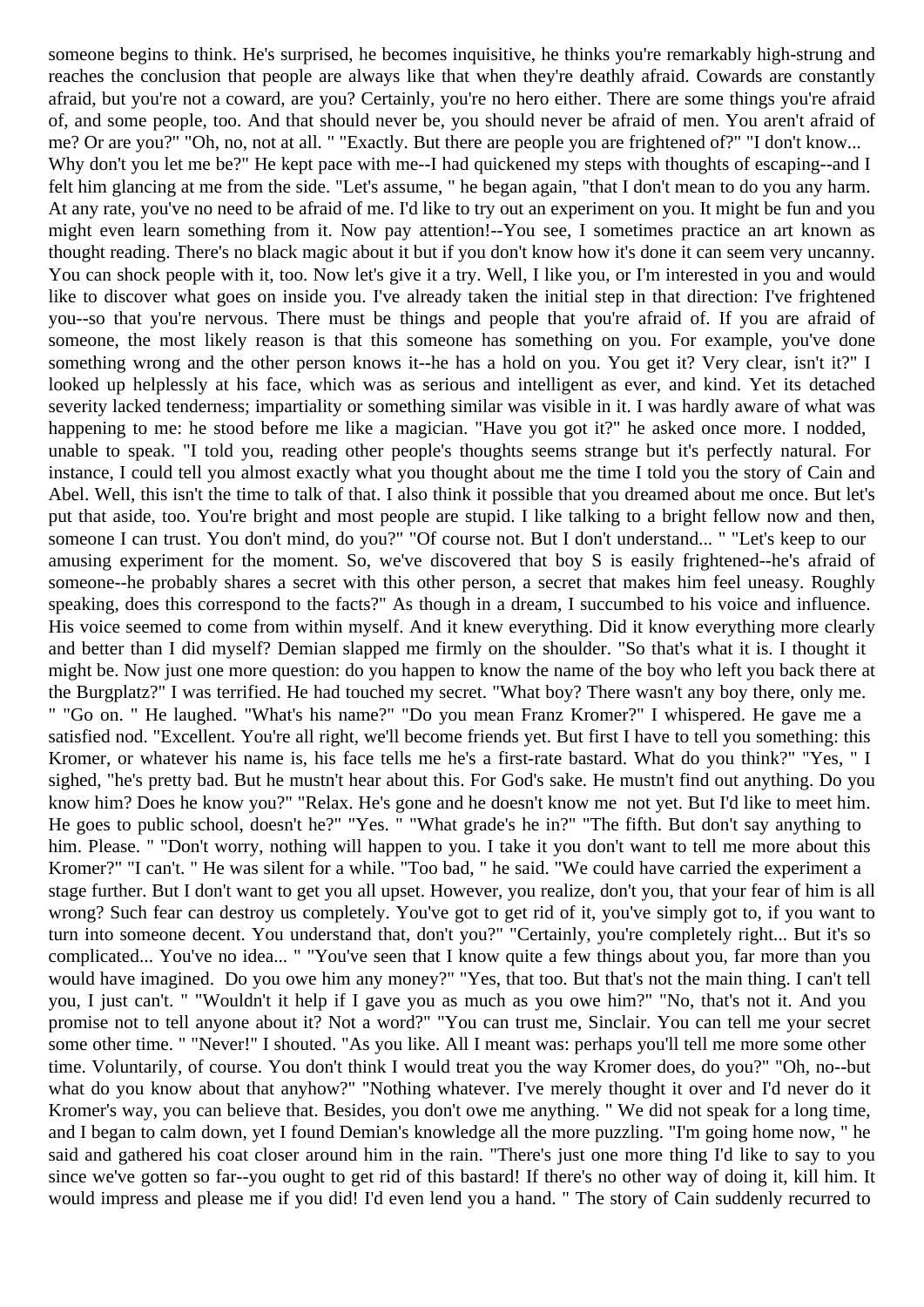me, and I became afraid again. Everything began to seem so ominous to me that I began to whimper. I was surrounded by too much that I didn't understand. "All right. " Max Demian smiled. "Go on home. We'll find a way, even though killing him would be the simplest. In cases like this, the simplest course is always the best. Your friend Kromer isn't the best friend to have. " I found my way home and it seemed to me that I had been away for a year. Everything looked different. Something like a future, like hope, now separated me from Kromer. I was no longer alone. Only now did I realise how horribly alone I had been with my secret for weeks on end. And at once I remembered a thought I had had several times before: that a confession to my parents would lighten my load but would not entirely relieve me of it. Now I had almost confessed, to another, to a stranger, and the sense of relief was like a fresh breeze. Nonetheless, my fear was far from conquered and I was prepared for a long series of terrible wrangles with my enemy. That was why it seemed remarkable that matters took such a calm, such a discreet course. For one day, for two, for a whole week there was no sound of Kromer's whistle near our house. I hardly dared believe it and I constantly lay in wait for the moment when suddenly, when least expected, he would reappear. He seemed to have vanished. Mistrusting my new freedom, I refused to believe in it, that is, until I finally ran into Franz Kromer. When he saw me he flinched, his face twitched, and he turned away so as to avoid meeting me. It was an unprecedented moment for me! My enemy fleeing from me, my devil afraid of me! A thrill of happy surprise overwhelmed me. One day I ran into Demian again. He was waiting for me in front of school. "Hello, " I said. "Good morning, Sinclair. I only wanted to hear how things were going. Kromer isn't bothering you any more, is he?" "Is that your doing? How did you manage it? I don't understand it at all. He's staying away altogether. " "That's good. If he should turn up again--I don't think he will, but he's quite ruthless--just tell him not to forget Max Demian. " "But what's the connection? Did you pick a fight and beat him up?" "No, that's not my way of doing things. I merely talked to him as I did to you and was able to make it clear to him that it is to his advantage to leave you alone. " "You didn't pay him any money, I hope. " "No, that's your method. " He evaded all my questions, leaving me with the same uneasy feeling toward him I'd had before: a strange mixture of gratitude and awe, admiration and fear, sympathy and inward resistance. I decided to seek him out and talk at length about all these matters, as well as about the Cain business. But it did not happen that way. Gratitude is not a virtue I believe in, and to me it seems hypocritical to expect it from a child. Thus my total ingratitude toward Max Demian does not astonish me too much. Today I have no doubt whatever that I would have been sick and ruined for life had he not freed me from Kromer's clutches. Even at that time I was conscious that this liberation was the greatest experience of my life--but the liberator himself I deserted as soon as he had performed his miracle. As I have said, ingratitude does not surprise me. What does startle me, in retrospect, is my lack of curiosity. How was I able to go on living a single day without trying to come nearer to the secret which Demian had revealed to me? How was it I did not want to hear more about Cain, more about Kromer, more about Demian's ability to read other peopled thoughts? It is almost incredible, and yet it was so. I suddenly found myself extricated from a demonic labyrinth. I again saw the world bright and joyful before me and no longer succumbed to fits of suffocating fear. The spell was broken, I was no longer damned and tormented. I was a schoolboy again, and my whole being sought to regain its peaceful equilibrium as quickly as possible, making a particular effort to repel and forget the ugly, threatening things I had come to know. The whole episode of my guilt and fright slipped from my memory with incredible speed and without apparently leaving any scars or deep impressions behind. However, today I can understand why I strained to forget my savior so quickly. I fled from the valley of sorrow, my horrible bondage to Kromer, with all the strength at the command of my injured soul: back to where I had been happy and content, back to the lost paradise that was opening up again now, back to the light, untroubled world of mother and father, my sisters, the smell of cleanliness, and the piety of Abel. Already, the day after my short talk with Demian, when I was fully convinced at last of having regained my freedom and no longer feared losing it again, I did what I had wanted to do so often and desperately before--I confessed. I went to my mother, I showed her the damaged piggy bank filled with play money and I told her for how long I had bound myself through my own guilt to an evil tonnenter. She did not understand everything but she saw; she saw my changed expression, heard the change in my tone of voice, and felt that I was cured and had been restored to her. And now began the feast of my readmittance to the fold, the return of the Prodigal Son. Mother took me to my father, the story was repeated, there were questions and exclamations of surprise, both parents stroked my head and breathed sighs of relief after the long period of oppression. Everything was marvelous, everything happened as the stories I had read said they would, everything resolved itself in wonderful harmony. I drugged myself on the satisfaction of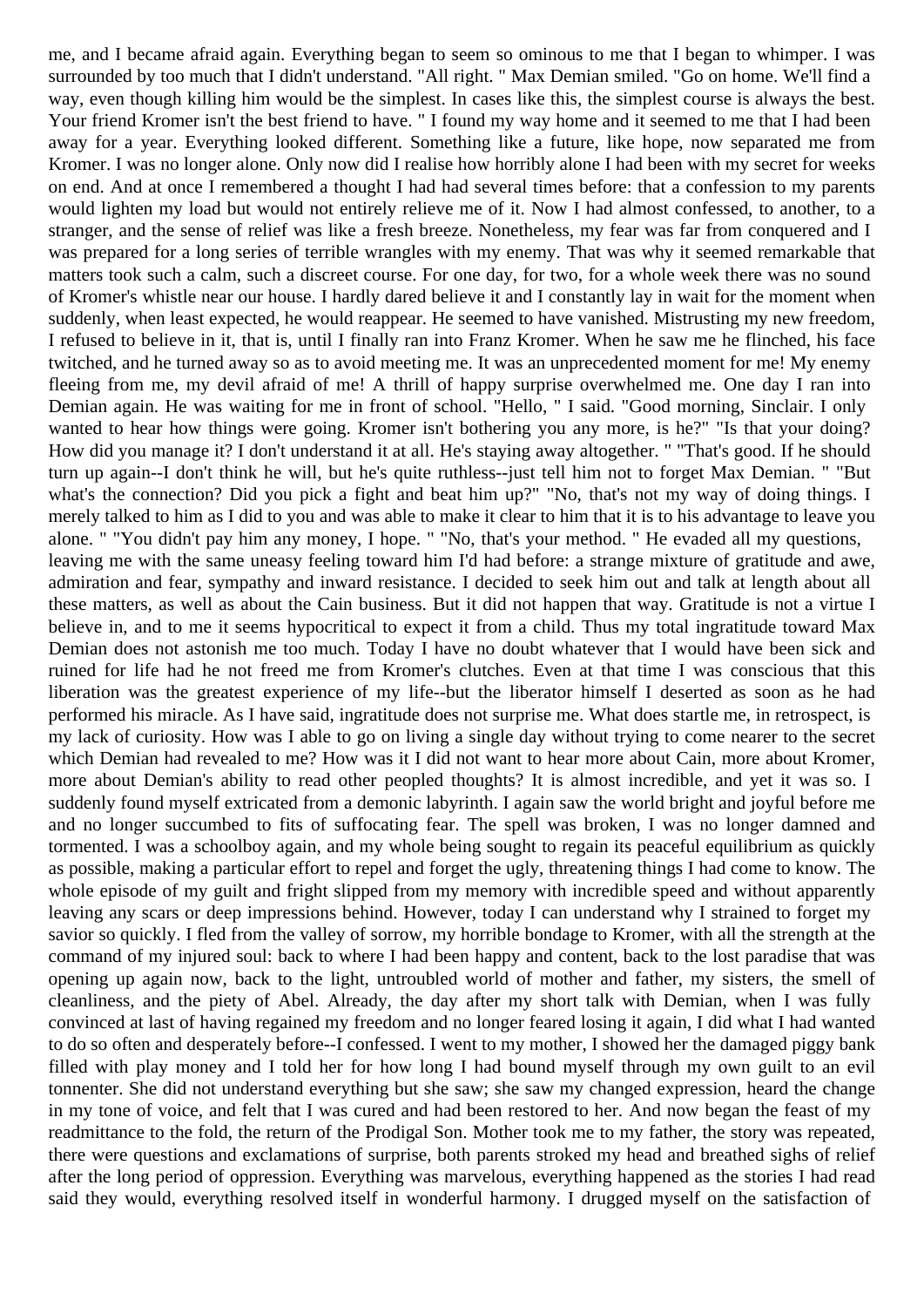having regained my peace of mind and the confidence of my parents, I became a most exemplary boy at home, played more than ever with my sisters and during the devotional periods sang all my favorite hymns with the fervor of one who has been saved, who has been converted. It came from my heart, there was nothing false about it. Still, not everything was back in order. And this is the fact that really accounts for my neglect of Demian. I should have confessed tohim. The confession would have been less emotional and touching, but it would have been far more fruitful. I had returned to my former, my Edenic world. This was not Demian's world, and he would never have been able to fit into it. He too--though differently from Kromer--was a tempter; he, too, was a link to the second, the evil world with which I no longer wanted to have anything to do. I did not want to sacrifice Abel to glorify Cain, not just now when I had once more become Abel. Those were the superficial reasons. The inner ones, however, were as follows: I was free of Kromer and the devil's hands but through no power or effort of my own. I had tried to pass through the labyrinth of the world but the way had proved too intricate for me. Now that a friendly hand had extricated me, I retreated, looking neither to the left nor to the right, but went straight to my mother's lap and the security of a pious, sheltered childhood. I turned myself into someone younger, more dependent, more childish than I was. I had to replace my dependence on Kromer with a new one, for I was unable to walk alone. So, in the blindness of my heart, I chose to be dependent on my father and mother, on the old, cherished "world of light, " though I knew by now that it was not the only one. If I had not followed this course I would have had to bank on Demian and entrust myself to him. That I did not do so at the time seemed to me to be the result of my justifiable suspicion of his strange ideas; in reality it was entirely because of my fear. For Demian would have been far more exacting than my parents; he would have tried to make me more independent by using persuasion, exhortation, mockery, and sarcasm. I realize today that nothing in the world is more distasteful to a man than to take the path that leads to himself. Yet six months later I could not resist the temptation and I asked my father during a walk what one was to make of the fact that some people considered Cain a better person than Abel. He was much taken aback and explained that this was an interpretation entirely lacking in originality, that it had already arisen in Old Testament times and had been taught by a number of sects, one of which were called the "Cainites. " But of course this mad doctrine was merely an attempt on the part of the devil to destroy our faith, for, if one believed that Cain was right and Abel in the wrong, then it followed that God had made a mistake; in other words, the God of the Bible was not the right and only one, but a false God. Indeed, the Cainites had taught and preached something of the sort. However, this heresy had long since disappeared from the face of the earth and he was only surprised that a school friend of mine should have heard anything about it. He warned me most seriously against harboring such ideas.

### 3) Among Thieves

If I wanted to, I could recall many delicate moments from my childhood: the sense of being protected that my parents gave me, my affectionate nature, simply living a playful, satisfied existence in gentle surroundings. But my interest centers on the steps that I took to reach myself. All the moments of calm, the islands of peace whose magic I felt, I leave behind in the enchanted distance. Nor do I ask to ever set foot there again. That is why--as long as I dwell on my childhood--I will emphasize the things that entered it from outside, that were new, that impelled me forward or tore me away. These impulses always came from the "other world" and were accompanied by fear, constraint, and a bad conscience. They were always revolutionary and threatened the calm in which I would gladly have continued to live. Then came those years in which I was forced to recognize the existence of a drive within me that had to make itself small and hide from the world of light. The slowly awakening sense of my own sexuality overcame me, as it does every person, like an enemy and terrorist, as something forbidden, tempting and sinful. What my curiosity sought, what dreams, lust and fear created--the great secret of puberty--did not fit at all into my sheltered childhood. I behaved like everyone else. I led the double life of a child who is no longer a child. My conscious self lived within the familiar and sanctioned world, it denied the new world that dawned within me. Side by side with this I lived in a world of dreams, drives, and desires of a chthonic nature, across which my conscious self desperately built its fragile bridges, for the childhood world within me was falling apart. Like most parents, mine were no help with the new problems of puberty, to which no reference was ever made. All they did was take endless trouble in supporting my hopeless attempts to deny reality and to continue dwelling in a childhood world that was becoming more and more unreal. I have no idea whether parents can be of help, and I do not blame mine. It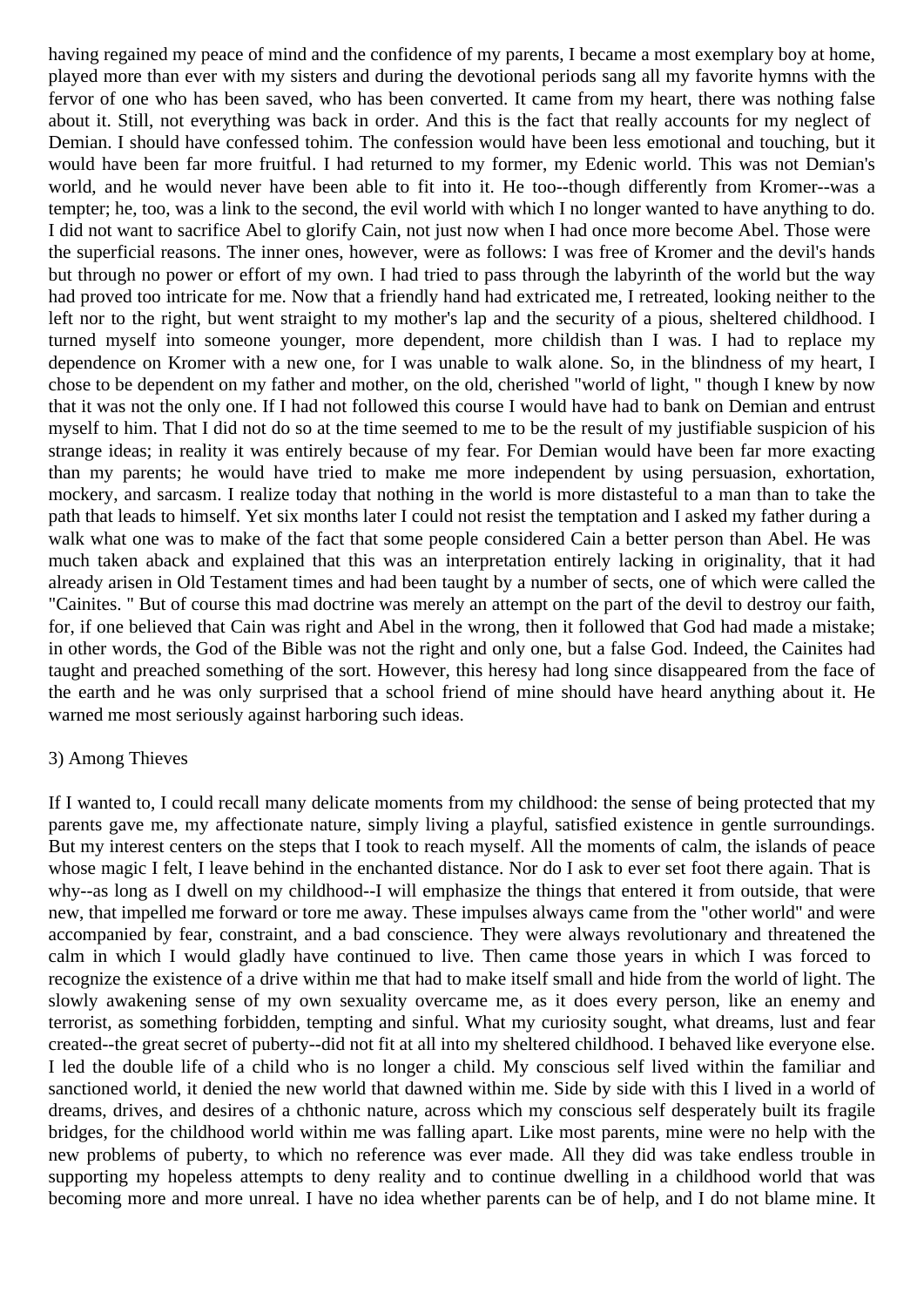was my own affair to come to terms with myself and to find my own way, and like most well-brought-up children, I managed it badly. Everyone goes through this crisis. For the average person this is the point when the demands of his own life come into the sharpest conflict with his environment, when the way forward has to be sought with the bitterest means at his command. Many people experience the dying and rebirth--which is our fate--only this once during their entire life. Their childhood becomes hollow and gradually collapses, everything they love abandons them and they suddenly feel surrounded by the loneliness and mortal cold of the universe. Very many are caught forever in this impasse, and for the rest of their lives cling painfully to an irrevocable past, the dream of the lost paradise--which is the worst and most ruthless of dreams. But let me return to my story. The sensations and dream images announcing the end of my childhood are too many to be related in full. The important thing was that the "dark world, " the "other world, " had reappeared. What Franz Kromer had once been was now part of myself. Several years had gone by since the episode with Kromer. That dramatic time filled with guilt lay far in the past and seemed like a brief nightmare that had quickly vanished. Franz Kromer had long since gone out of my life, I hardly noticed when I happened to meet him in the street. The other important figure in my little tragedy, Max Demian, was never to go out of my life again entirely. Yet for a long time he merely stood at its distant fringes, visible but out of effective range. Only gradually did he come closer, again radiating strength and influence. I am trying to see what I can remember of Demian at that time. It is quite possible that I didn't talk to him once for a whole year or even longer. I avoided him and he did not impose himself on me in any way. The few instances that we met, he merely nodded to me. Sometimes it even seemed as though his friendliness was faintly tinged with derision or with ironic reproach--but I may have imagined this. The experience that we had shared and the strange influence he had exerted on me at that time were seemingly forgotten by both of us. I can conjure up what he looked like and now that I begin to recollect, I can see that he was not so far away from me after all and that I did notice him. I can see him on his way to school, alone or with a group of older students, and I see him strange, lonely, and silent, wandering among them like a separate planet, surrounded by an aura all his own, a law unto himself. No one liked him, no one was on intimate terms with him, except his mother, and this relationship, too, seemed not that of a child but of an adult. When they could, the teachers left him to himself; he was a good student but took no particular trouble to please anyone. Now and again we heard of some word, some sarcastic comment or retort he was rumored to have made to a teacher, and which--as gems of provocation and cutting irony--left little to be desired. As I close my eyes to recollect I can see his image rise up: where was that? Yes, I have it now: in the little alley before our house. One day I saw him standing there, notebook in hand, sketching. He was drawing the old coat of arms with the bird above our entrance. As I stood at the window behind the curtain and watched him, I was deeply astonished by his perceptive, cool, light-skinned face that was turned toward the coat of arms, the face of a man, of a scientist or artist, superior and purposeful, strangely lucid and calm, and with knowing eyes. And I can see him on another occasion. It was a few weeks later, also in a street. All of us on our way home from school were standing about a fallen horse. It lay in front of a farmer's cart still harnessed to the shaft, snorting pitifully with dilated nostrils and bleeding from a hidden wound so the white dust on one side of the street was stained. As I turned away nauseous I beheld Demian's face. He had not thrust himself forward but was standing farthest back, at ease and as elegantly dressed as usual. His eyes seemed fixed on the horse's head and again showed that deep, quiet, almost fanatical yet dispassionate absorption. I could not help looking at him for a time and it was then that I felt a very remote and peculiar sensation. I saw Demian's face and I not only noticed that it was not a boy's face but a man's; I also felt or saw that it was not entirely the face of a man either, but had something feminine about it, too. Yet the face struck me at that moment as neither masculine nor childlike, neither old nor young, but somehow a thousand years old, somehow timeless, bearing the scars of an entirely different history than we knew; animals could look like that, or trees, or planets--none of this did I know consciously, I did not feel precisely what I say about it now as an adult, only something of the kind. Perhaps he was handsome, perhaps I liked him, perhaps I also found him repulsive, I could not be sure of that either. All I saw was that he was different from us, he was like an animal or like a spirit or like a picture, he was different, unimaginably different from the rest of us. My memory fails me and I cannot be sure whether what I have described has not to some extent been drawn from later impressions. Only several years later did I again come into closer contact with him. Demian had not been confirmed in church with his own age group as was the custom, and this again made him the object of wild rumors. Boys in school repeated the old story about his being Jewish, or more likely a heathen, and others were convinced that both he and his mother were atheists or belonged to some fabulous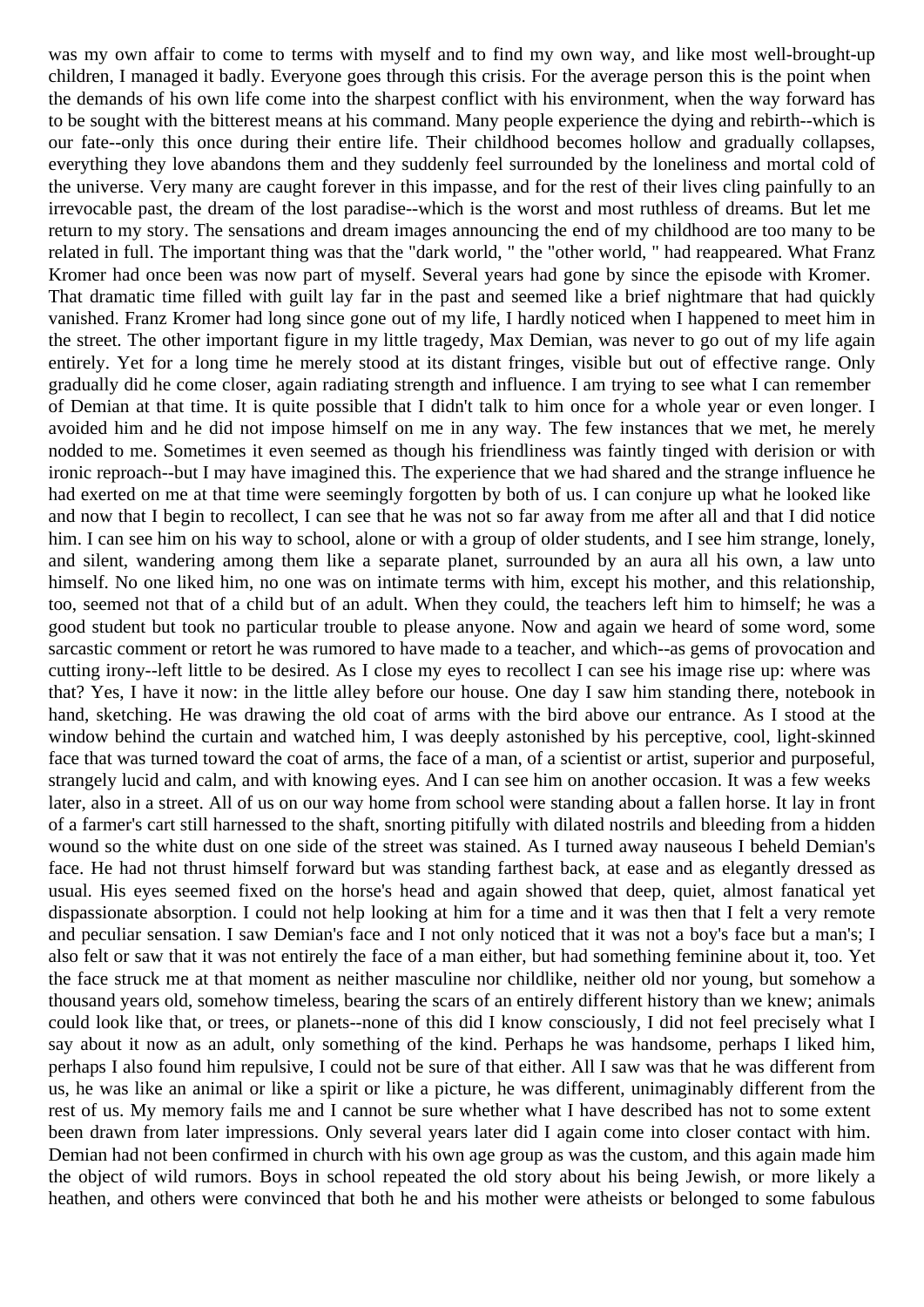and disreputable sect. In connection with this I also remember having heard him suspected of being his mother's lover. Most probably he had been brought up without any religious instruction whatever, but now this seemed to be in some way ominous for his future. At rate, his mother decided to let him take Confirmation lessons after all, though two years later than his age group. So it came about that he went to the same Confirmation class as I did. For a time I avoided him entirely. I wanted no part of him; he was surrounded by too many legends and secrets, but what bothered me most was a feeling of being indebted to him that had not left me since the Kromer affair. I now had enough trouble with secrets of my own, for the Confirmation lessons coincided with my decisive enlightenment about sex, and despite all good intentions, my interest in religious matters was greatly diminished. What the pastor discussed lay far away in a very holy but unreal world of its own; these things were no doubt quite beautiful and precious, but they were by no means as timely and exciting as the new things I was thinking about. The more indifferent this condition made me to the Confirmation lessons, the more I again became preoccupied with Max Demian. There seemed to be a bond between us, a bond that I shall have to trace as closely as possible. As far as I can remember, it began early one morning while the light still had to be turned on in our classroom. Our scripture teacher, a pastor, had embarked on the story of Cain and Abel. I was sleepy and listened with only half an ear. When the pastor began to hold forth loudly and urgently about Cain's mark I felt almost a physical touch, a warning, and looking up I saw Max Demian's face half turned round toward me from one of the front rows, with a gleaming eye that might express scorn as much as deep thought, you could not be sure. He looked at me for only a moment and suddenly I listened tensely to the pastor's words, heard him speak about Cain and his mark, and deep within me I felt the knowledge that it was not as he was teaching it, that one could look at it differently, that his view was not above criticism. This one minute reestablished the link between me and Demian. And how strange--hardly was I aware of a certain spiritual affinity, when I saw it translated into physical closeness. I had no idea whether he was able to arrange it this way himself or whether it happened only by chance--I still believed firmly in chance at that time--but after a few days Demian suddenly switched seats in Confirmation class and came to sit in front of me (I can still recall it precisely: in the miserable poorhouse air of the overcrowded classroom I loved the scent of fresh soap emanating from his nape) and after a few days he had again changed seats and now sat next to me. There he stayed all winter and spring. The morning hours had changed completely. They no longer put me to sleep or bored me. I actually looked forward to them. Sometimes both of us listened to the pastor with the utmost concentration and a glance from my neighbor could draw my attention to a remarkable story, an unusual saying. A further glance from him, a special one, could make me critical or doubtful. Yet all too frequently we paid no attention. Demian was never rude to the teacher or to his fellow students. I never saw him indulge in the usual pranks, not once did I hear him guffaw or gossip during class, and he never incurred a teacher's reprimand. But very quietly, and more with signs and glances than whispering, he contrived to let me share in his activities, and these sometimes were strange. For instance, he would tell me which of the students interested him and how he studied them. About some of them he had very precise knowledge. He would tell me before class: "When I signal with my thumb So-and-so will turn round and look at us, or will scratch his neck. " During the period, when it had almost completely slipped my mind, Max would suddenly make a significant gesture with his thumb. I would glance quickly at the student indicated and each time I saw him perform the desired movement like a puppet on a string. I begged Max to try this out on the pastor but he refused. Only once, when I came to class unprepared and told him that I hoped the pastor would not call on me that day, he helped me. The pastor looked for a student to recite an assigned catechism passage and his eyes sweeping through the room came to rest on my guilty face. Slowly he approached me, his finger pointing at me, my name beginning to form on his lips--when suddenly he became distracted or uneasy, pulled at his shut collar, stepped up to Demian, who was looking him directly in the eye and seemed to want to ask him something. But he turned away again, cleared his throat a few times, and then called on someone else. Even though these tricks amused me, I began to notice gradually that my friend frequently played the same game with me. It would happen on my way to school that I would suddenly feel Demian walking not far behind me and when I turned around he was there in fact. "Can you actually make someone think what you want him to?" I asked him. He answered readily in his quiet, factual, and adult manner. "No, " he said, "I can't do that. You see, we don't have free will even though the pastor makes believe we do. A person can neither think what he wants to nor can I make him think what I want to. However, one can study someone very closely and then one can often know almost exactly what he thinks or feels and then one can also anticipate what he will do the next moment. It's simple enough, only people don't know it. Of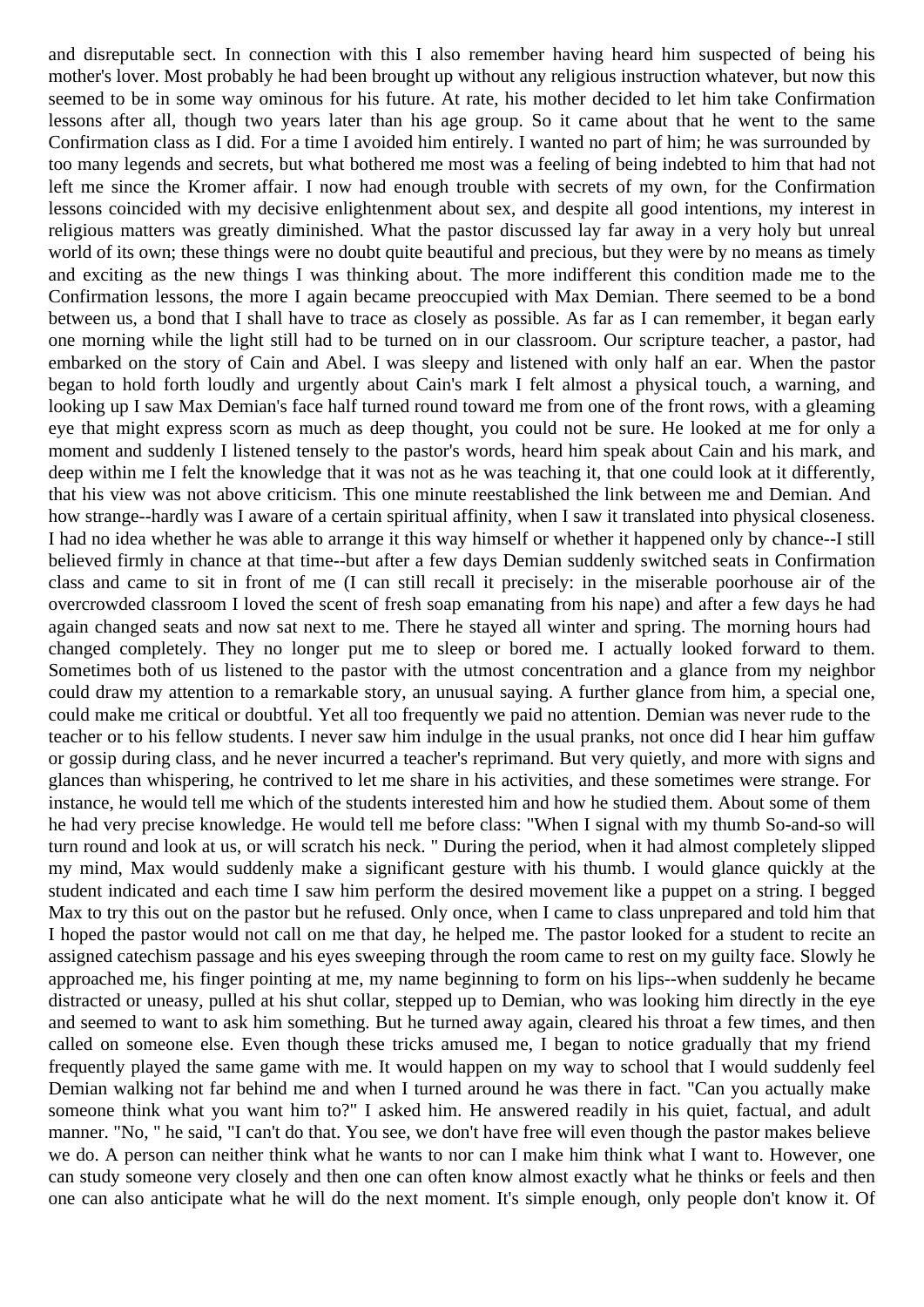course you need practice. For example, there is a species of butterfly, a night-moth, in which the females are much less common than the males. The moths breed exactly like all animals, the male fertilizes the female and the female lays the eggs. Now, if you take a female night-moth--many naturalists have tried this experiment--the male moths will visit this female at night, and they will come from hours away. From hours away! Just think! From a distance of several miles all these males sense the only female in the region. One looks for an explanation for this phenomenon but it is not easy. You must assume that they have a sense of smell of some sort like a hunting dog that can pick up and follow a seemingly inperceptible scent. Do you see? Nature abounds with such inexplicable things. But my argument is: if the female moths were as abundant as the males, the latter would not have such a highly developed sense of smell. They've acquired it only because they had to train themselves to have it. If a person were to concentrate all his will power on a certain end, then he would achieve it. That's all. And that also answers your question. Examine a person closely enough and you know more about him than he does himself. "It was on the tip of my tongue to mention "thought reading" and to remind him of the scene with Kromer that lay so far in the past. But this, too, was strange about our relationship: neither he nor I ever alluded to the fact that several years before he had intruded so seriously into my life. It was as though nothing had ever been between us or as though each of us banked on it that the other had forgotten. On one or two occasions it even happened that we caught sight of Kromer somewhere in the street. Yet we neither glanced at each other nor said a word about him. "What is all this about the will?" I asked. "On the one hand, you say our will isn't free. Then again you say we only need to concentrate our will firmly on some end in order to achieve it. It doesn't make sense. If I'm not master of my own will, then I'm in no position to direct it as I please. " He patted me on the back as he always did when he was pleased with me. "Good that you ask, " he said, laughing. "You should always ask, always have doubts. But the matter is very simple. If, for example, a night-moth were to concentrate its will on flying to a star or on some equally unattainable object, it wouldn't succeed. Only--it wouldn't even try in the first place. A moth confines its search to what has sense and value for it, on what it needs, what is indispensable to its life. And that's how a moth achieves the incredible--it develops a magic sixth sense, which no other creature has. We have a wider scope, greater variety of choice, and wider interests than an animal. But we, too, are confined to a relatively narrow compass which we cannot break out of. If I imagined that I wanted under all circumstances to get to the North Pole, to achieve it I would have to desire it strongly enough so that my whole being was ruled by it. Once that is the case, once you have tried something that you have been ordered to do from within yourself, then you'll be able to accomplish it, then you can harness your will to it like an obedient nag. But if I were to decide to will that the pastor should stop wearing his glasses, it would be useless. That would be making a game of it. But at that time in the fall when I was resolved to move away from my seat in the front row, it wasn't difficult at all. Suddenly there was someone whose name preceded mine in the alphabet and who had been away sick until then and since someone had to make room for him it was me of course because my will was ready to seize the opportunity at once. " "Yes, " I said. "I too felt odd at that time. From the moment that we began to take an interest in each other you moved closer and closer to me. But how did that happen? You did not sit next to me right away, first you sat for a while in the bench in front of me. How did you manage to switch once more?" "It was like this: I didn't know myself exactly where I wanted to sit but I wanted to shift from my seat in the front row. I only knew that I wanted to sit farther to the back. It was my will to come to sit next to you but I hadn't become conscious of it as yet. At the same time your will accorded with mine and helped me. Only when I found myself sitting in front of you did I realize that my wish was only half fulfilled and that my sole aim was to sit next to you. " "But at that time no one fell ill, no one who had been ill returned, no new student joined the class. " "You're right. But at the time I simply did as I liked and sat down next to you. The boy with whom I changed seats was somewhat surprised but he let me do as I pleased. The pastor, too, once noticed that some sort of change had occurred. Even now something bothers him secretly every time he has to deal with me, for he knows that my name is Demian and that something must be wrong if I, a D, sit way in back in the S's. But that never penetrates his awareness because my will opposes it and because I continuously place obstacles in his path. He keeps noticing that there's something wrong, then he looks at me and tries to puzzle it out. But I have a simple solution to that. Every time his eyes meet mine I stare him down. Very few people can stand that for long. All of them become uneasy. If you want something from someone and you look him firmly in both eyes and he doesn't become ill at ease, give up. You don't have a chance, ever! But that is very rare. I actually know only one person where it doesn't help me. " "Who is that?" I asked quickly. He looked at me with narrowed eyes, as he did when he became thoughtful. Then he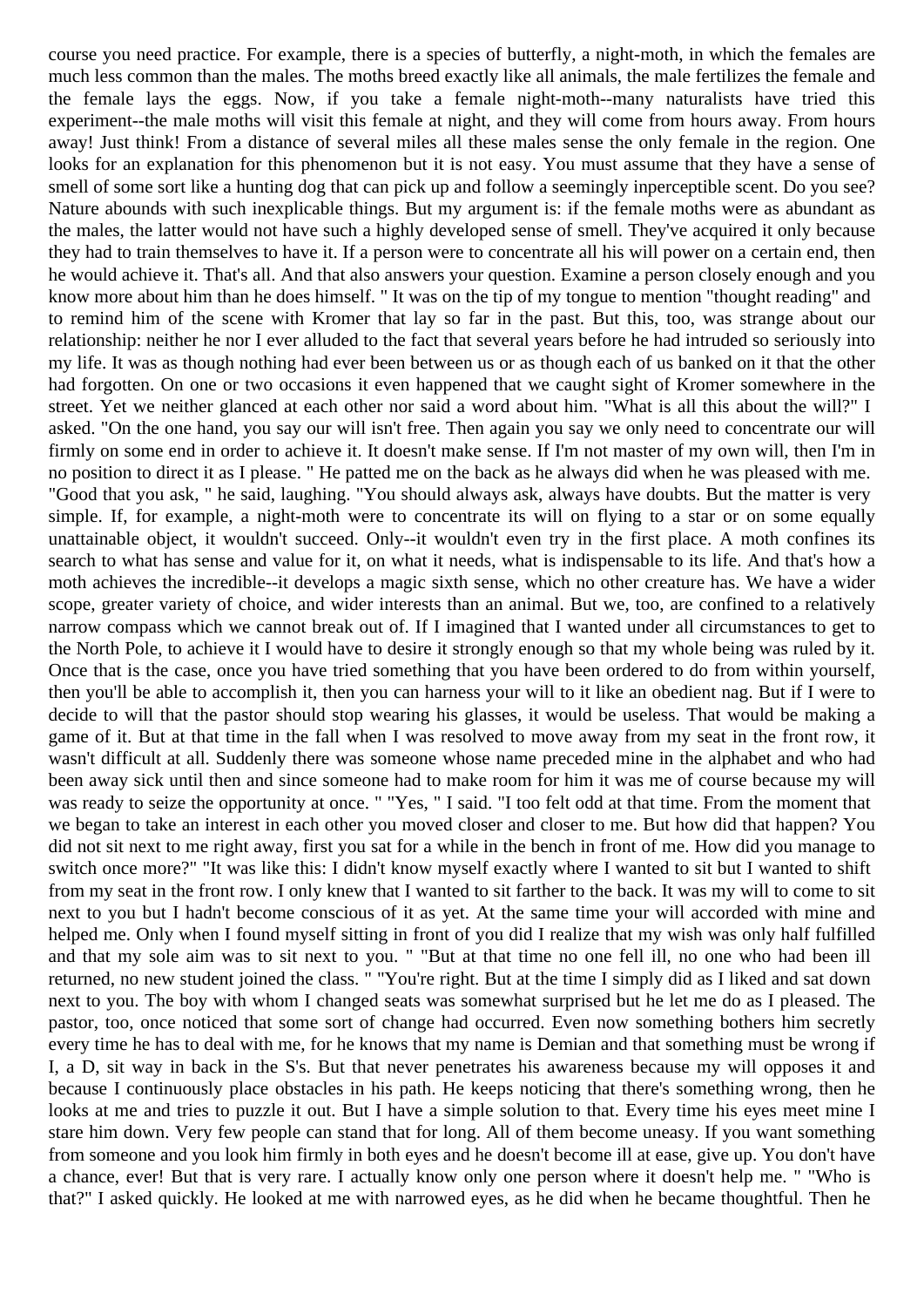looked away and made no reply. Even though I was terribly curious I could not repeat the question. I believe he meant his mother. He was said to have a very close relationship with her, yet he never mentioned her name and never took me home with him. I hardly knew what his mother looked like. Sometimes I attempted to imitate Demian and fix my will with such concentration on something that I was certain to achieve it. There were wishes that seemed urgent enough to me. But nothing happened; it didn't work. I could not bring myself to talk to Demian about it. I wouldn't have been able to confess my wishes to him. And he didn't ask either. Meantime cracks had begun to appear in my religious faith. Yet my thinking, which was certainly much influenced by Demian, was very different from that of some of my fellow students who boasted complete unbelief. On occasion they would say it was ridiculous, unworthy of a person to believe in God, that stories like the Trinity and Virgin Birth were absurd, shameful. It was a scandal that we were still being fed such nonsense in our time. I did not share these views. Even though I had my doubts about certain points, I knew from my childhood the reality of a devout life, as my parents led it, and I knew also that this was neither unworthy nor hypocritical. On the contrary, I still stood in the deepest awe of the religious. Demian, however, had accustomed me to regard and interpret religious stories and dogma more freely, more individually, even playfully, with more imagination; at any rate, I always subscribed with pleasure to the interpretations he suggested. Some of it--the Cain business, for instance--was, of course, too much for me to stomach. And once during Confirmation class he startled me with an opinion that was possibly even more daring. The teacher had been speaking about Golgotha. The biblical account of the suffering and death of the Savior had made a deep impression on me since my earliest childhood. Sometimes, as a little boy, on Good Friday, for instance, deeply moved by my father's reading of the Passion to us, I would live in this sorrowful yet beautiful, ghostly, pale, yet immensely alive world, in Gethsemane and on Golgotha, and when I heard Bach's St. Matthew Passion the dark mighty glow of suffering in this mysterious world filled me with a mystical sense of trembling. Even today I find in this music and in his Actus Tragicus the essence of all poetry. At the end of that class Demian said to me thoughtfully: 'There's something I don't like about this story, Sinclair. Why don't you read it once more and give it the acid test? There's something about it that doesn't taste right. I mean the business with the two thieves. The three crosses standing next to each other on the hill are most impressive, to be sure. But now comes this sentimental little treatise about the good thief. At first he was a thorough scoundrel, had committed all those awful things and God knows what else, and now he dissolves in tears and celebrates such a tearful feast of self-improvement and remorse! What's the sense of repenting if you're two steps from the grave? I ask you. Once again it's nothing but a priest's fairy tale, saccharine and dishonest, touched up with sentimentality and given a highly edifying background. If you had to pick a friend from between the two thieves or decide which of the two you had rather trust, you most certainly wouldn't select that sniveling convert. No, the other fellow, he's a man of character. He doesn't give a hoot for 'conversion, ' which to a man in his position can't be anything but a pretty speech. He follows his destiny to its appointed end and does not turn coward and forswear the devil, who has aided and abetted him until then. He has character, and people with character tend to receive the short end of the stick in biblical stories. Perhaps he's even a descendant of Cain. Don't you agree?" I was dismayed. Until now I had felt completely at home in the story of the Crucifixion. Now I saw for the first time with how little individuality, with how little power of imagination I had listened to it and read it. Still, Demian's new concept seemed vaguely sinister and threatened to topple beliefs on whose continued existence I felt I simply had to insist. No, one could not make light of everything, especially not of the most sacred matters. As usual he noticed my resistance even before I had said anything. "I know, " he said in a resigned tone of voice, "it's the same old story: don't take these stories seriously! But I have to tell you something: this is one of the very places that reveals the poverty of this religion most distinctly. The point is that this God of both Old and New Testaments is certainly an extraordinary figure but not what he purports to represent. He is all that is good, noble, fatherly, beautiful, elevated, sentimental--true! But the world consists of something else besides. And what is left over is ascribed to the devil, this entire slice of world, this entire half is suppressed and hushed up. In exactly the same way they praise God as the father of all life but simply refuse to say a word about our sexual life on which it's all based, describing it whenever possible as sinful, the work of the devil. I have no objection to worshiping this God Jehovah, far from it. But I mean we ought to consider everything sacred, the entire world, not merely this artificially separated half! Thus alongside the divine service we should also have a service for the devil. I feel that would be right. Otherwise you must create for yourself a God that contains the devil too and in front of which you needn't close your eyes when the most natural things in the world take place. "It was most unusual for him to become almost vehement.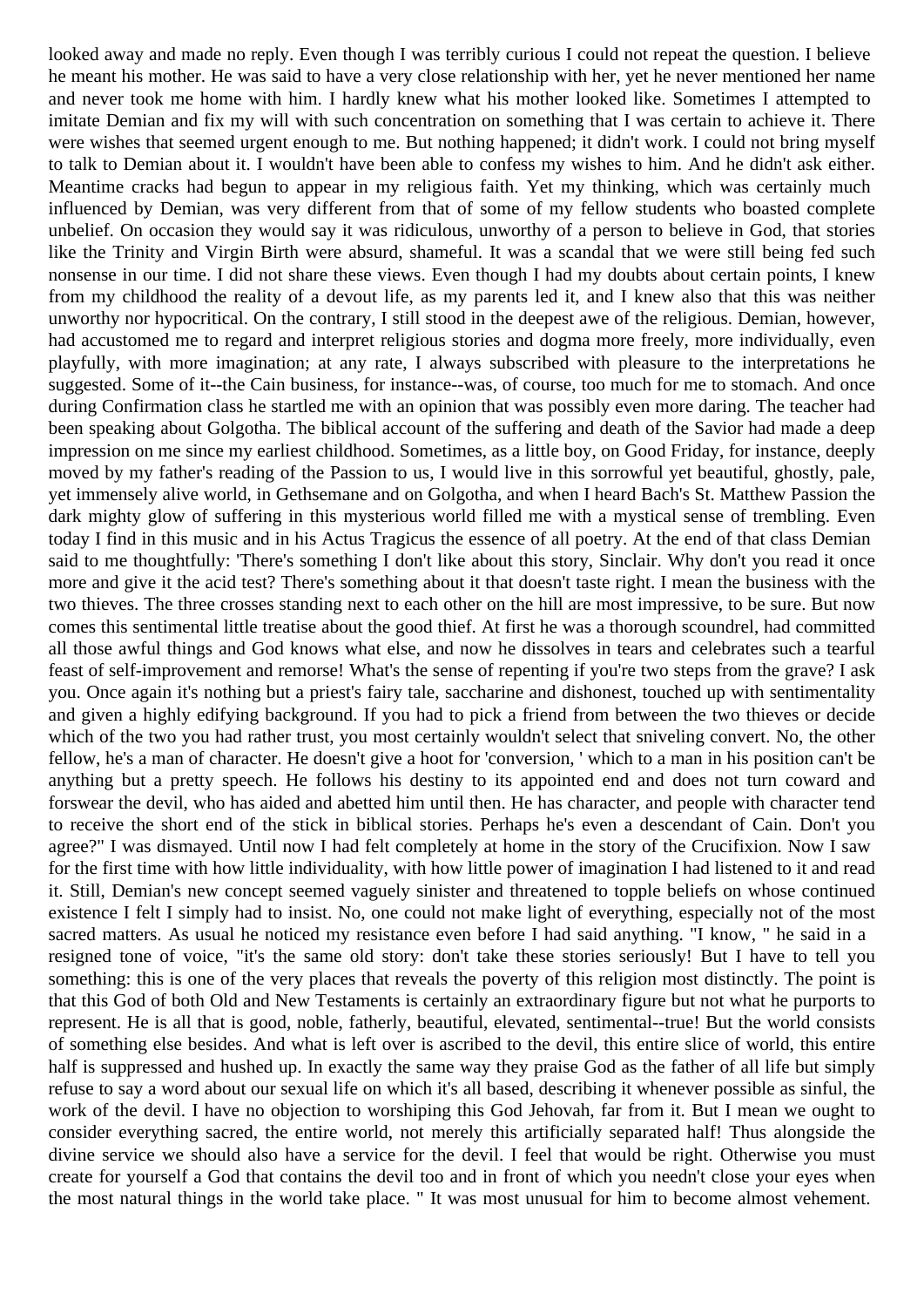But at once he smiled and did not probe any further. His words, however, touched directly on the whole secret of my adolescence, a secret I carried with me every hour of the day and of which I had not said a word to anyone, ever. What Demian had said about God and the devil, about the official godly and the suppressed devilish one, corresponded exactly to my own thoughts, my own myth, my own conception of the world as being divided into two halves--the light and the dark. The realization that my problem was one that concerned all men, a problem of living and thinking, suddenly swept over me and I was overwhelmed by fear and respect as I suddenly saw and felt how deeply my own personal life and opinions were immersed in the eternal stream of great ideas. Though it offered some confirmation and gratification, the realization was not really a joyful one. It was hard and had a harsh taste because it implied responsibility and no longer being allowed to be a child; it meant standing on one's own feet. Revealing a deep secret for the first time in my life, I told my friend of my conception of the "two worlds. " He saw immediately that my deepest feelings accorded with his own. But it was not his way to take advantage of something like that. He listened to me more attentively than he had ever before and peered into my eyes so that I was forced to avert mine. For I noticed in his gaze again that strange animal-like look, expressing timelessness and unimaginable age. "We'll talk more about it some other time, " he said forbearingly. "I can see that your thoughts are deeper than you yourself are able to express. But since this is so, you know, don't you, that you've never lived what you are thinking and that isn't good. Only the ideas that we actually live are of any value. You knew all along that your sanctioned world was only half the world and you tried to suppress the second half the same way the priests and teachers do. You won't succeed. No one succeeds in this once he has begun to think. " This went straight to my heart. "But there are forbidden and ugly things in the world!" I almost shouted. "You can't deny that. And they are forbidden, and we must renounce them. Of course I know that murder and all kinds of vices exist in the world but should I become a criminal just because they exist?" "We won't be able to find all the answers today, " Max soothed me. "Certainly you shouldn't go kill somebody or rape a girl, no! But you haven't reached the point where you can understand the actual meaning of 'permitted' and 'forbidden. ' You've only sensed part of the truth. You will feel the other part, too, you can depend on it. For instance, for about a year you have had to struggle with a drive that is stronger than any other and which is considered 'forbidden. ' The Greeks and many other peoples, on the other hand, elevated this drive, made it divine and celebrated it in great feasts. What is forbidden, in other words, is not something eternal; it can change. Anyone can sleep with a woman as soon as he's been to a pastor with her and has married her, yet other races do it differently, even nowadays. That is why each of us has to find out for himself what is permitted and what is forbidden--forbidden for him. It's possible for one never to transgress a single law and still be a bastard. And vice versa. Actually it's only a question of convenience. Those who are too lazy and comfortable to think for themselves and be their own judges obey the laws. Others sense their own laws within them; things are forbidden to them that every honorable man will do any day in the year and other things are allowed to them that are generally despised. Each person must stand on his own feet. " Suddenly he seemed to regret having said so much and fell silent. I could already sense what he felt at such moments. Though he delivered his ideas in a pleasant and perfunctory manner, he still could not stand conversation for its own sake, as he once told me. In my case, however, he sensed--besides genuine interest--too much playfulness, too much sheer pleasure in clever gabbing, or something of the sort; in short, a lack of complete commitment. As I reread the last two words I have just written--complete commitment--a scene leaps to mind, the most impressive I ever experienced with Max Demian in those days when I was still half a child. Confirmation day was approaching and our lessons had the Last Supper for their topic. This was a matter of importance to the pastor and he took great pains explaining it to us. One could almost taste the solemn mood during those last hours of instruction. And of all times it had to be now that my thoughts were farthest from class, for they were fixed on my friend. While I looked ahead to being confirmed, which was explained to us as a solemn acceptance into the community of the church, I could not help thinking that the value of this religious instruction consisted for me not in what I had learned, but in the proximity and influence of Max Demian. It was not into the church that I was ready to be received but into something entirely different--into an order of thought and personality that must exist somewhere on earth and whose representative or messenger I took to be my friend. I tried to suppress this idea--I was anxious to involve myself in the Confirmation ceremony with a certain dignity, and this dignity seemed not to agree very well with my new idea. Yet, no matter what I did, the thought was present and gradually it became firmly linked with the approaching ceremony. I was ready to enact it differently from the others, for it was to signify my acceptance into a world of thought as I had come to know it through Demian. On one of those days it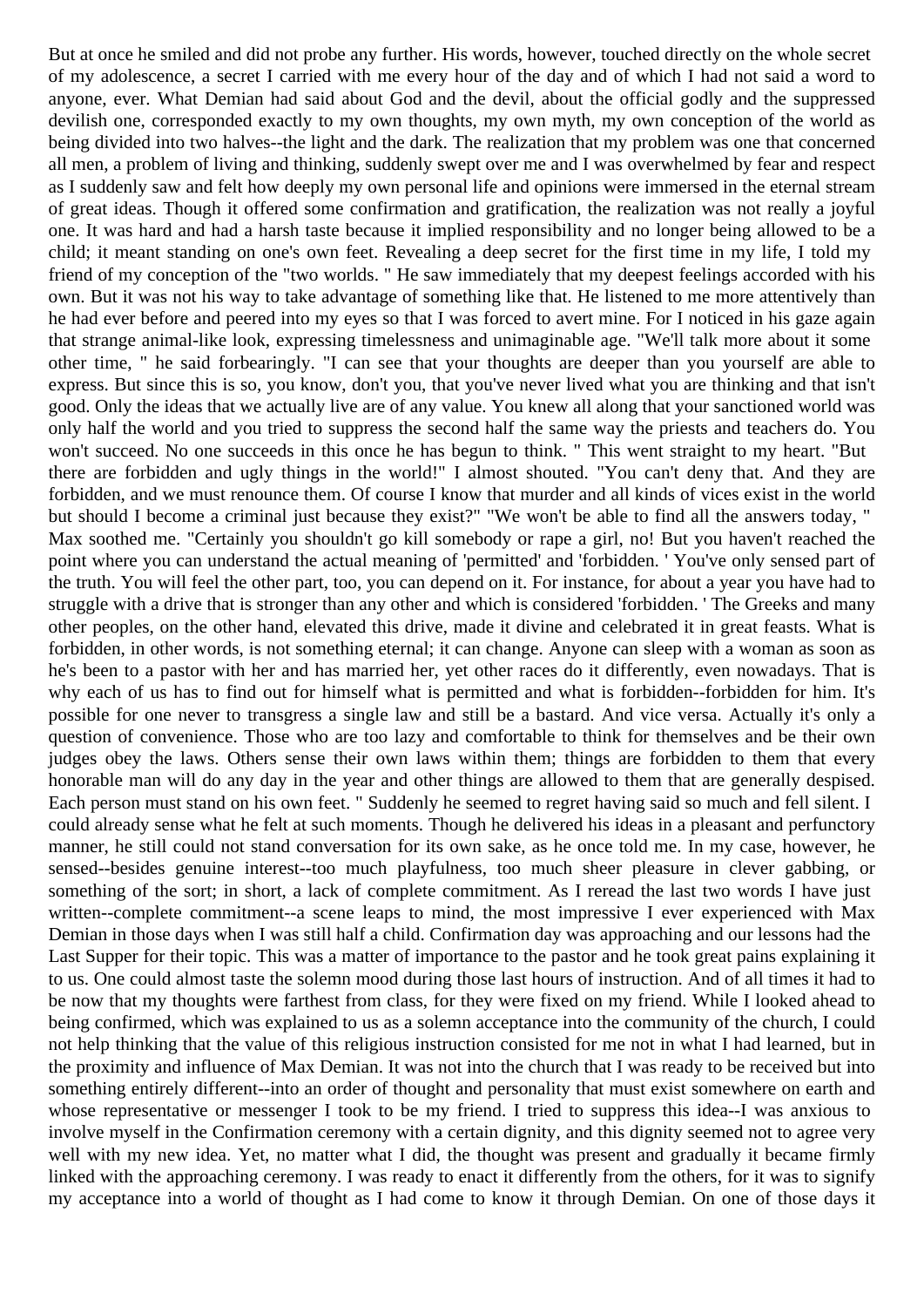happened that we were having an argument just before class. My friend was tight-lipped and seemed to take no pleasure in my talk, which probably was self-important as well as precocious. "We talk too much, " he said with unwonted seriousness. "Clever talk is absolutely worthless. All you do in the process is lose yourself. And to lose yourself is a sin. One has to be able to crawl completely inside oneself, like a tortoise. " Then we entered the classroom. The lesson began and I made an effort to pay attention. Demian did not distract me. After a while I began to sense something odd from the side where he sat, an emptiness or coolness or something similar, as though the seat next to me had suddenly become vacant. When the feeling became oppressive I turned to look. There I saw my friend sitting upright, his shoulders braced back as usual. Nonetheless, he looked completely different and something emanated from him, something surrounded him that was unknown to me. I first thought he had his eyes closed but then saw they were open. Yet they were not focused on anything, it was an unseeing gaze--they seemed transfixed with looking inward or into a great distance. He sat there completely motionless, not even seeming to breathe; his mouth might have been carved from wood or stone. His face was pale, uniformly pale like a stone, and his brown hair was the part of him that seemed closest to being alive. His hands lay before him on the bench, lifeless and still as objects, like stones or fruit, pale, motionless yet not limp, but like good, strong pods sheathing a hidden, vigorous life. I trembled at the sight. Dead, I thought, almost saying it aloud. My spellbound eyes were fixed on his face, on this pale stone mask, and I felt: this is the real Demian. When he walked beside me or talked to me--that was only half of him, someone who periodically plays a role, adapts himself, who out of sheer complaisance does as the others do. The real Demian, however, looked like this, as primeval, animal, marble, beautiful and cold, dead yet secretly filled with fabulous life. And around him this quiet emptiness, this ether, interstellar space, this lonely death! Now he has gone completely into himself, I felt, and I trembled. Never had I been so alone. I had no part in him; he was inaccessible; he was more remote from me than if he had been on the most distant island in the world. I could hardly grasp it that no one besides me noticed him! Everyone should have looked at him, everyone should have trembled! But no one heeded him. He sat there like a statue, and, I thought, proud as an idol! A fly lighted on his forehead and scurried across his nose and lips--not a muscle twitched. Where was he now? What was he thinking? What did he feel? Was he in heaven or was he in hell? I was unable to put a question to him. At the end of the period, when I saw him alive and breathing again, as his glance met mine, he was the same as he had been before. Where did he come from? Where had he been? He seemed tired. His face was no longer pale, his hands moved again, but now the brown hair was without luster, as though lifeless. During the next few days, I began a new exercise in my bedroom. I would sit rigid in a chair, make my eyes rigid too, and stay completely motionless and see how long I could keep it up, and what I would feel. I only felt very tired and my eyelids itched. Shortly afterwards we were confirmed, an event that calls forth no important memories whatever. Now everything changed. My childhood world was breaking apart around me. My parents eyed me with a certain embarrassment. My sisters had become strangers to me. A disenchantment falsified and blunted my usual feelings and joys: the garden lacked fragrance, the woods held no attraction for me, the world stood around me like a clearance sale of last year's secondhand goods, insipid, all its charm gone. Books were so much paper, music a grating noise. That is the way leaves fall around a tree in autumn, a tree unaware of the rain running down its sides, of the sun or the frost, and of life gradually retreating inward. The tree does not die. It waits. It had been decided that I would be sent away to a boarding school at the end of the vacation; for the first time I would be away from home. Sometimes my mother approached me with particular tenderness, as if already taking leave of me ahead of time, intent on inspiring love, homesickness, the unforgettable in my heart. Demian was away on a trip. I was alone.

### 4) Beatrice

At the end of the holidays, and without having seen my friend again, I went to St. ------. My parents accompanied me and entrusted me to the care of a boy's boarding-house run by one of the teachers at the preparatory school. They would have been struck dumb with horror had they known into what world they were letting me wander. The question remained: was I eventually to become a good son and useful citizen or did my nature point in an altogether different direction? My last attempt to achieve happiness in the shadow of the paternal home had lasted a long time, had on occasion almost succeeded, but had completely failed in the end. The peculiar emptiness and isolation that I came to feel for the first time after Confirmation (oh, how familiar it was to become afterwards, this desolate, thin air!) passed only very slowly. My leave-taking from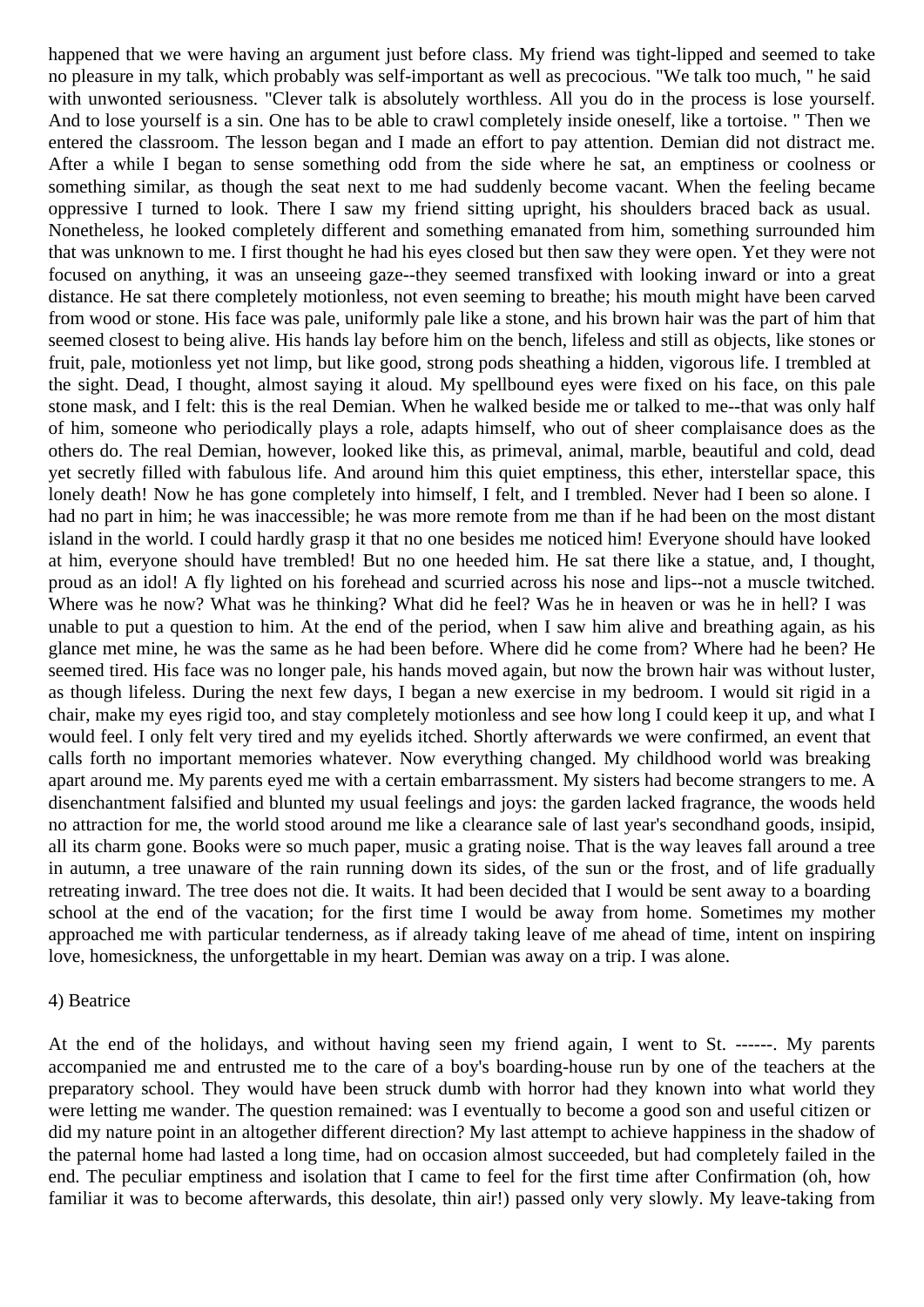home was surprisingly easy, I was almost ashamed that I did not feel more nostalgic. My sisters wept for no reason; my eyes remained dry. I was astonished at myself. I had always been an emotional and essentially good child. Now I had completely changed. I behaved with utter indifference to the world outside and for days on end voices within preoccupied me, inner streams, the forbidden dark streams that roared below the surface. I had grown several inches in the last half year and I walked lanky and half-finished through the world. I had lost any charm I might ever have had and felt that no one could possibly love me the way I was. I certainly had no love for myself. Often I felt a great longing for Max Demian, but no less often I hated him, accusing him of having caused the impoverishment of my life that held me in its sway like a foul disease. I was neither liked nor respected in my boys' boarding-house. I was teased to begin with, then avoided and looked upon as a sneak and an unwelcome oddity. I fell in with this role, even exaggerated it, and grumbled myself into a self-isolation that must have appeared to outsiders like permanent and masculine contempt of the world, whereas, in truth, I often secretly succumbed to consuming fits of melancholy and despair. In school I managed to get by on the knowledge accumulated in my previous class--the present one lagged somewhat behind the one I had left--and I began to regard the students in my age group contemptuously as mere children. It went on like this for a year or more. The first few visits back home left me cold. I was glad when I could leave again. It was the beginning of November. I had become used to taking snort meditative walks during all kinds of weather, walks on which I often enjoyed a kind of rapture tinged with melancholy, scorn of the world and self-hatred. Thus I roamed in the foggy dusk one evening through the town. The broad avenue of a public park stood deserted, beckoning me to enter; the path lay thickly carpeted with fallen leaves which I stirred angrily with my feet. There was a damp, bitter smell, and distant trees, shadowy as ghosts, loomed huge out of the mist. I stopped irresolute at the far end of the avenue: staring into the dark foliage I greedily breathed the humid fragrance of decay and dying to which something within me responded with greeting. Someone stepped out of one of the side paths, his coat billowing as he walked--I was about to continue when a voice called out. "Hello, Sinclair. " He came up to me. It was Alfons Beck, the oldest boy in our boardinghouse. I was always glad to see him, had nothing against him except that he treated me, and all others who were younger, with an element of ironic and avuncular condescension. He was reputed to be strong as a bear and to have the teacher in our house completely under his thumb. He was the hero of many a student rumor. "Well, what are you doing here?" he called out affably in that tone the bigger boys affected when they occasionally condescended to talk to one of us. "I'll bet anything you're making a poem. " "Wouldn't think of it, " I replied brusquely. He laughed out loud, walked beside me, and made small talk in a way I hadn't been used to for a long time. "You don't need to be afraid that I wouldn't understand, Sinclair. There's something to walking with autumnal thoughts through the evening fog. One likes to compose poems at a time like that, I know. About moribund nature, of course, and one's lost youth, which resembles it. Heinrich Heine, for example. " "I'm not as sentimental as all that, " I defended myself. "All right, let's drop the subject. But it seems to me that in weather like this a man does the right thing when he looks for a quiet place where he can drink a good glass of wine or something. Will you join me? I happen to be all by myself at the moment. Or would you rather not? I don't want to be the one who leads you astray, mon vieux, that is, in case you happen to be the kind that keeps to the straight and narrow. " Soon afterwards we were sitting in a small dive at the edge of town, drinking a wine of doubtful quality and clinking the thick glasses. I didn't much like it to begin with, but at least it was something new. Soon, however, unused to the wine, I became very loquacious. It was as though an interior window had opened through which the world sparkled. For how long, for how terribly long hadn't I really talked to anyone? My imagination began to run away with me and eventually I even popped out with the story of Cain and Abel. Beck listened with evident pleasure--finally here was someone to whom I was able to give something! He patted me on the shoulder, called me one hell of a fellow, and my heart swelled ecstatically at this opportunity to luxuriate in the release of a long pent-up need for talk and communication, for acknowledgment from an older boy. When he called me a damned clever little bastard, the words ran like sweet wine into my soul. The world glowed in new colors, thoughts gushed out of a hundred audacious springs. The fire of enthusiasm flared up within me. We discussed our teachers and fellow students and it seemed to me that we understood each other perfectly. We talked about the Greeks and the pagans in general and Beck very much wanted me to confess to having slept with girls. This was out of my league. I hadn't experienced anything, certainly nothing worth telling. And what I had felt, what I had constructed in imagination, ached within me but had not been loosened or made communicable by the wine. Beck knew much more about girls, so I listened to his exploits without being able to say a word. I heard incredible things.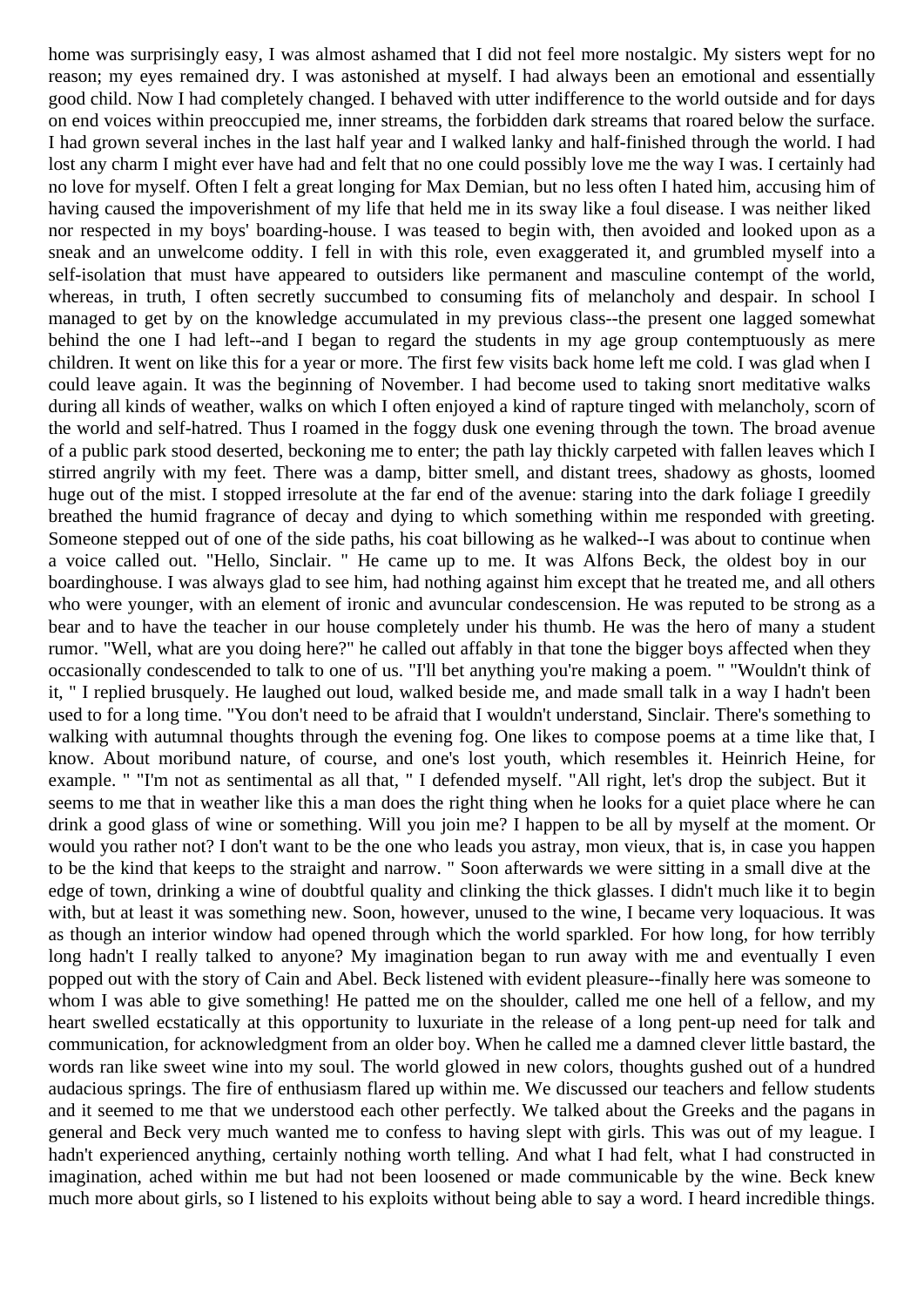Things I had never thought possible became everyday reality, seemed normal. Alfons Beck, who was eighteen, seemed to be able to draw on a vast body of experience. For instance, he had learned that it was a funny thing about girls, they just wanted to flirt, which was all very well, but not the real thing. For the real thing one could hope for greater success with women. Women were much more reasonable. Mrs. Jaggelt, for example, who owned the stationery store, well, with her one could talk business, and all the things that had happened behind her counter wouldn't fit into a book. I sat there enchanted and also dumbfounded. Certainly, I could never have loved Mrs. Jaggelt --yet the news was incredible. There seemed to be hidden sources of pleasure, at least for the older boys, of which I had not even dreamed. Something about it didn't sound right, and it tasted less appealing and more ordinary than love, I felt, was supposed to taste--but at least: this was reality, this was life and adventure, and next to me sat someone who had experienced it, to whom it seemed normal. Once it had reached this height, our conversation began to taper off. I was no longer the damned clever little bastard; I'd shrunk to a mere boy listening to a man. Yet all the same--compared with what my life had been for months--this was delicious, this was paradise. Besides, it was, as I began to realize only gradually, very much prohibited--from our presence in the bar to the subject of our talk. At least for me it smacked of rebellion. I can remember that night with remarkable clarity. We started on our way home through the damp, past gas lamps dimly lighting the late night: for the first time in my life I was drunk. It was not pleasant. In fact it was most painful, yet it had something, a thrill, a sweetness of rebellious orgy, that was life and spirit. Beck did a good job taking charge of me, even though he cursed me bitterly as a "bloody beginner, " and half led, half carried me home. There he succeeded in smuggling me through an open window in the hallway. The sober reality to which I awoke after a brief deathlike sleep coincided with a painful and senseless depression. I sat up in bed, still wearing my shirt. The rest of my clothes, strewn about on the floor, reeked of tobacco and vomit. Between fits of headache, nausea, and a raging thirst an image came to mind which I had not viewed for a long time: I visualized my parents' house, my home, my father and mother, my sisters, the garden. I could see the familiar bedroom, the school, the market place, could see Demian and the Confirmation classes--everything was wonderful, godly pure, and everything, all of this--as I realized now--had still been mine yesterday, a few hours ago, had waited for me; yet now, at this very hour, everything looked ravaged and damned, was mine no longer, rejected me, regarded me with disgust. Everything dear and intimate, everything my parents had given me as far back as the distant gardens of my childhood, every kiss from my mother, every Christmas, each devout, light-filled Sunday morning at home, each and every flower in the garden--everything had been laid waste, everything had been trampled onby me! If the arm of the law had reached out for me now, had bound and gagged me and led me to the gallows as the scum of the earth and a desecrator of the temple, I would not have objected, would have gladly gone, would have considered it just and fair. So that's what I looked like inside! I who was going about contemptuous of the world! I who was proud in spirit and shared Demian's thoughts! That's what I looked like, a piece of excrement, a filthy swine, drunk and filthy, loathsome and callow, a vile beast brought low by hideous appetites. That's what I looked like, I, who came out of such pure gardens where everything was cleanliness, radiance, and tenderness, I, who had loved the music of Bach and beautiful poetry. With nausea and outrage I could still hear my life, drunk and unruly, sputtering out of me in idiotic laughter, in jerks and fits. There I was. In spite of everything, I almost reveled in my agonies. I had been blind and insensible and my heart had been silent for so long, had cowered impoverished in a corner, that even this self-accusation, this dread, all these horrible feelings were welcome. At least it was feeling of some kind, at least there were some flames, the heart at least flickered. Confusedly I felt something like liberation amid my misery. Meanwhile, viewed from the outside, I was going rapidly downhill. My first drunken frenzy was soon followed by others. There was much going to bars and carousing in our school. I was one of the youngest to take part, yet soon enough I was not merely a fledgling whom one grudgingly took along, I had become the ringleader and star, a notorious and daring bar crawler. Once again I belonged entirely to the world of darkness and to the devil, and in this world I had the reputation of being one hell of a fellow. Nonetheless, I felt wretched. I lived in an orgy of self-destruction and, while my friends regarded me as a leader and as a damned sharp and funny fellow, deep down inside me my soul grieved. I can still remember tears springing to my eyes when I saw children playing in the street on Sunday morning as I emerged from a bar, children with freshly combed hair and dressed in their Sunday best. Those friends who sat with me in the lowest dives among beer puddles and dirty tables I amused with remarks of unprecedented cynicism, often even shocked them; yet in my inmost heart I was in awe of everything I belittled and lay weeping before my soul, my past, my mother, before God. There was good reason why I never became one with my companions,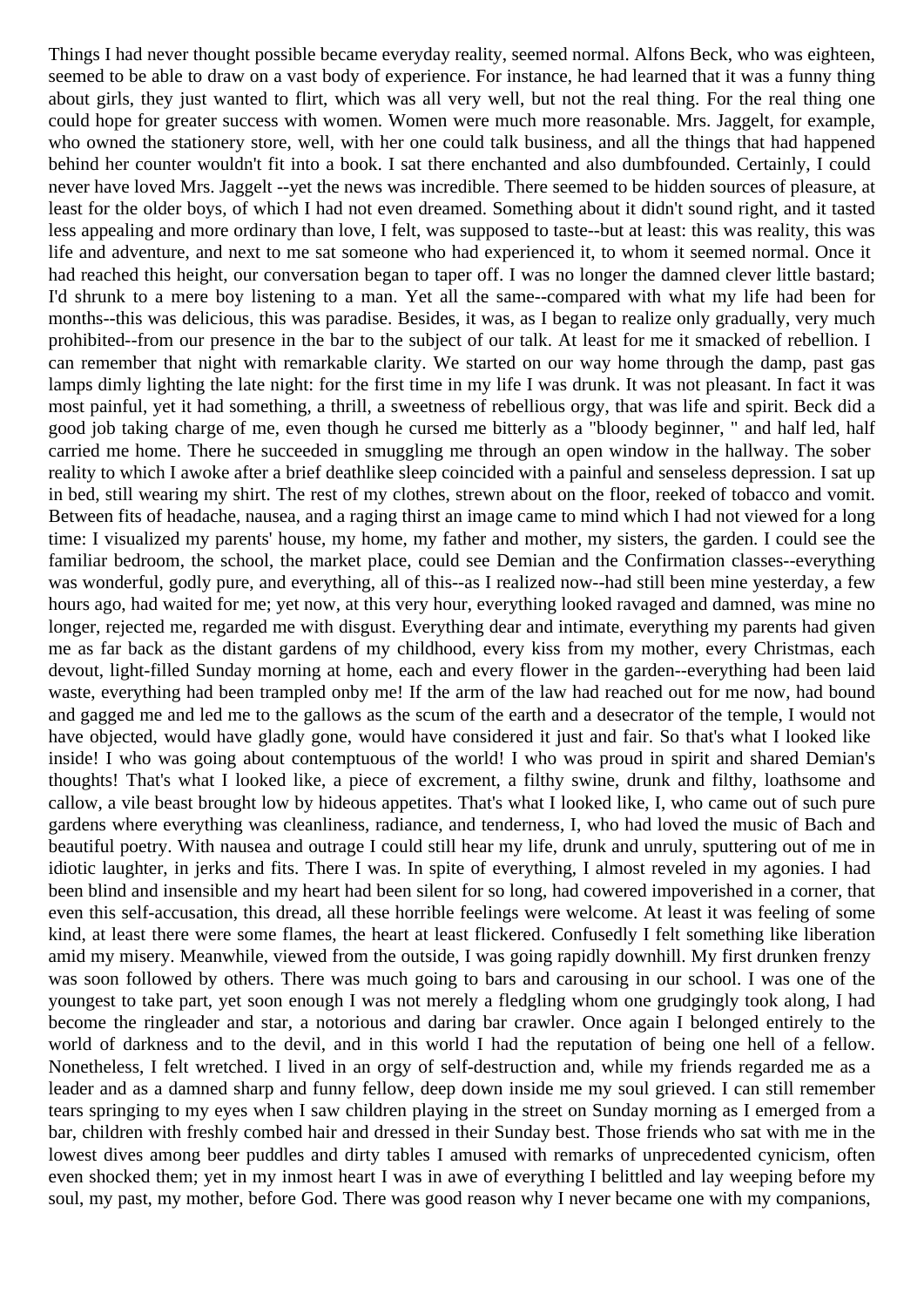why I felt alone among them and was therefore able to suffer so much. I was a barroom hero and cynic to satisfy the taste of the most brutal. I displayed wit and courage in my ideas and remarks about teachers, school, parents, and church. I could also bear to hear the filthiest stories and even ventured an occasional one myself, but I never accompanied my friends when they visited women. I was alone and was filled with intense longing for love, a hopeless longing, while, to judge by my talk, I should have been a hard-boiled sensualist. No one was more easily hurt, no one more bashful than I. And when I happened to see the young well-brought-up girls of the town walking in front of me, pretty and clean, innocent and graceful, they seemed like wonderful pure dreams, a thousand times too good for me. For a time I could not even bring myself to enter Mrs. Jaggelt's stationery store because I blushed looking at her remembering what Alfons Beck had told me. The more I realized that I was to remain perpetually lonely and different within my new group of friends the less I was able to break away. I really don't know any longer whether boozing and swaggering actually ever gave me any pleasure. Moreover, I never became so used to drinking that I did not always feel embarrassing after-effects. It was all as if I were somehow under a compulsion to do these things. I simply did what I had to do, because I had no idea what to do with myself otherwise. I was afraid of being alone for long, was afraid of the many tender and chaste moods that would overcome me, was afraid of the thoughts of love surging up in me. What I missed above all else was a friend. There were two or three fellow students whom I could have cared for, but they were in good standing and my vices had long been an open secret. They avoided me. I was regarded by and large as a hopeless rebel whose ground was slipping from under his feet. The teachers were well-informed about me, I had been severely punished several times, my final expulsion seemed merely a matter of time. I realized myself that I had become a poor student, but I wriggled strenuously through one exam after the other, always feeling that it couldn't go on like this much longer. There are numerous ways in which God can make us lonely and lead us back to ourselves. This was the way He dealt with me at that time. It was like a bad dream. I can see myself: crawling along in my odious and unclean way, across filth and slime, across broken beer glasses and through cynically wasted nights, a spellbound dreamer, restless and racked. There are dreams in which on your way to the princess you become stuck in quagmires, in back alleys full of foul odors and refuse. That was how it was with me. In this unpleasant fashion I was condemned to become lonely, and I raised between myself and my childhood a locked gateway to Eden with its pitilessly resplendent host of guardians. It was a beginning, an awakening of nostalgia for my former self. Yet I had not become so callous as not to be startled into twinges of fear when my father, alarmed by my tutor's letters, appeared for the first time in St. ------and confronted me unexpectedly. Later on that winter, when he came a second time, nothing could move me any more, I let him scold and entreat me, let him remind me of my mother. Finally toward the end of the meeting he became quite angry and said if I didn't change he would have me expelled from the school in disgrace and placed in a reformatory. Well, let him! When he went away that time I felt sorry for him; he had accomplished nothing, he had not found a way to me--and at moments I felt that it served him right. I could not have cared less what became of me. In my odd and unattractive fashion, going to bars and bragging was my way of quarreling with the world--this was my way of protesting. I was ruining myself in the process but at times I understood the situation as follows: if the world had no use for people like me, if it did not have a better place and higher tasks for them, well, in that case, people like me would go to pot, and the loss would be the world's. Christmas vacation was a joyless affair that year. My mother was deeply startled when she saw me. I had shot up even more and my lean face looked gray and wasted, with slack features and inflamed eyes. The first touch of a mustache and the eyeglasses I had just begun wearing made me look odder still. My sisters shied away and giggled. Everything was most unedifying. Disagreeable and bitter was the talk I had with my father in his study, disagreeable exchanging greetings with a handful of relatives, and particularly unpleasant was Christmas Eve itself. Ever since I had been a little child this had been the great day in our house. The evening was a festivity of love and gratitude, when the bond between child and parents was renewed. This time everything was merely oppressive and embarrassing. As usual my father read aloud the passage about the shepherds in the fields "watching their flocks, " as usual my sisters stood radiantly before a table decked with gifts, but father's voice sounded disgruntled, his face looked old and strained, and mother was sad. Everything seemed out of place: the presents and Christmas greetings, Gospel reading and the lit-up tree. The gingerbread smelled sweet; it exuded a host of memories which were even sweeter. The fragrance of the Christmas tree told of a world that no longer existed. I longed for evening and for the holidays to be over. It went on like this the entire winter. Only a short while back I had been given a stern warning by the teachers' council and been threatened with expulsion. It couldn't go on much longer.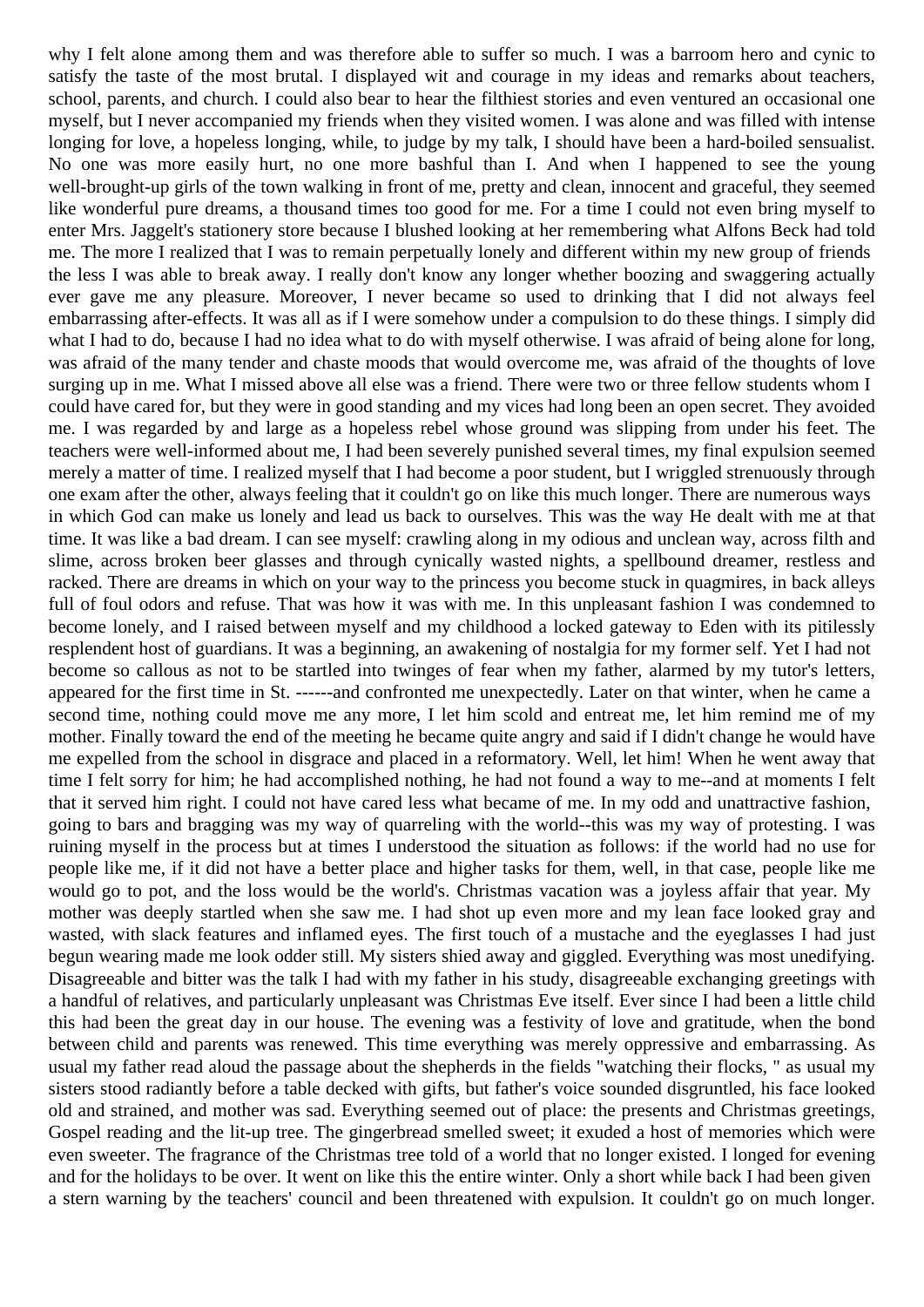Well, I didn't care. I held a very special grudge against Max Demian, whom I hadn't seen again even once. I had written him twice during my first months in St. ------but had received no reply; so I had not called on him during the holidays. In the same park in which I had met Alfons Beck in the fall, a girl came to my attention in early spring as the thorn hedges began to bud. I had taken a walk by myself, my head filled with vile thoughts and worries--for my health had deteriorated--and to make matters worse I was perpetually in financial difficulties, owed friends considerable sums and had thus continually to invent expenditures so as to receive money from home. In a number of stores I had allowed bills to mount for cigars and similar things. Not that this worried me much. If my existence was about to come to a sudden end anyway--if I drowned myself or was sent to the reformatory--a few small extras didn't make much difference. Yet I was forced to live face to face with these unpleasant details: they made me wretched. On that spring day in the park I saw a young woman who attracted me. She was tall and slender, elegantly dressed, and had an intelligent and boyish face. I liked her at once. She was my type and began to fill my imagination. She probably was not much older than I but seemed far more mature, well-defined, a full-grown woman, but with a touch of exuberance and boyishness in her face, and this was what I liked above all. I had never managed to approach a girl with whom I had fallen in love, nor did I manage in this case. But the impression she made on me was deeper than any previous one had been and the infatuation had a profound influence on my life. Suddenly a new image had risen up before me, a lofty and cherished image. And no need, no urge was as deep or as fervent within me as the craving to worship and admire. I gave her the name Beatrice, for, even though I had not read Dante, I knew about Beatrice from an English painting of which I owned a reproduction. It showed a young pre-Raphaelite woman, long-limbed and slender, with long head and etherealized hands and features. My beautiful young woman did not quite resemble her, even though she, too, revealed that slender and boyish figure which I loved, and something of the ethereal, soulful quality of her face. Although I never addressed a single word to Beatrice, she exerted a profound influence on me at that time. She raised her image before me, she gave me access to a holy shrine, she transformed me into a worshiper in a temple. From one day to the next I stayed clear of all bars and nocturnal exploits. I could be alone with myself again and enjoyed reading and going for long walks. My sudden conversion drew a good deal of mockery in its wake. But now I had something I loved and venerated, I had an ideal again, life was rich with intimations of mystery and a feeling of dawn that made me immune to all taunts. I had come home again to myself, even if only as the slave and servant of a cherished image. I find it difficult to think back to that time without a certain fondness. Once more I was trying most strenuously to construct an intimate "world of light" for myself out of the shambles of a period of devastation; once more I sacrificed everything within me to the aim of banishing darkness and evil from myself. And, furthermore, this present "world of light" was to some extent my own creation; it was no longer an escape, no crawling back to mother and the safety of irresponsibility; it was a new duty, one I had invented and desired on my own, with responsibility and self-control. My sexuality, a torment from which I was in constant flight, was to be transfigured into spirituality and devotion by this holy fire. Everything dark and hateful was to be banished, there were to be no more tortured nights, no excitement before lascivious pictures, no eavesdropping at forbidden doors, no lust. In place of all this I raised my altar to the image of Beatrice, and by consecrating myself to her I consecrated myself to the spirit and to the gods, sacrificing that part of life which I withdrew from the forces of darkness to those of light. My goal was not joy but purity, not happiness but beauty, and spirituality. This cult of Beatrice completely changed my life. Yesterday a precocious cynic, today I was an acolyte whose aim was to become a saint. I not only avoided the bad life to which I had become accustomed, I sought to transform myself by introducing purity and nobility into every aspect of my life. In this connection I thought of my eating and drinking habits, my language and dress. I began my mornings with cold baths which cost me a great effort at first. My behavior became serious and dignified; I carried myself stiffly and assumed a slow and dignified gait. It may have looked comic to outsiders but to me it was a genuine act of worship. Of all the new practices in which I sought to express my new conviction, one became truly important to me. I began to paint. The starting point for this was that the reproduction of the English picture I owned did not resemble my Beatrice closely enough. I wanted to try to paint her portrait for myself. With new joy and hopefulness I bought beautiful paper, paints, and brushes and carried them to my room--I had just been given one of my own--and prepared my palette, glass, porcelain dishes and pencils. The delicate tempera colors in the little tubes I had bought delighted me. Among them was a fiery chrome green that, I think, I can still see today as it flashed up for the first time in the small white dish. I began with great care. Painting the likeness of a face was difficult. I wanted to try myself out first on something else. I painted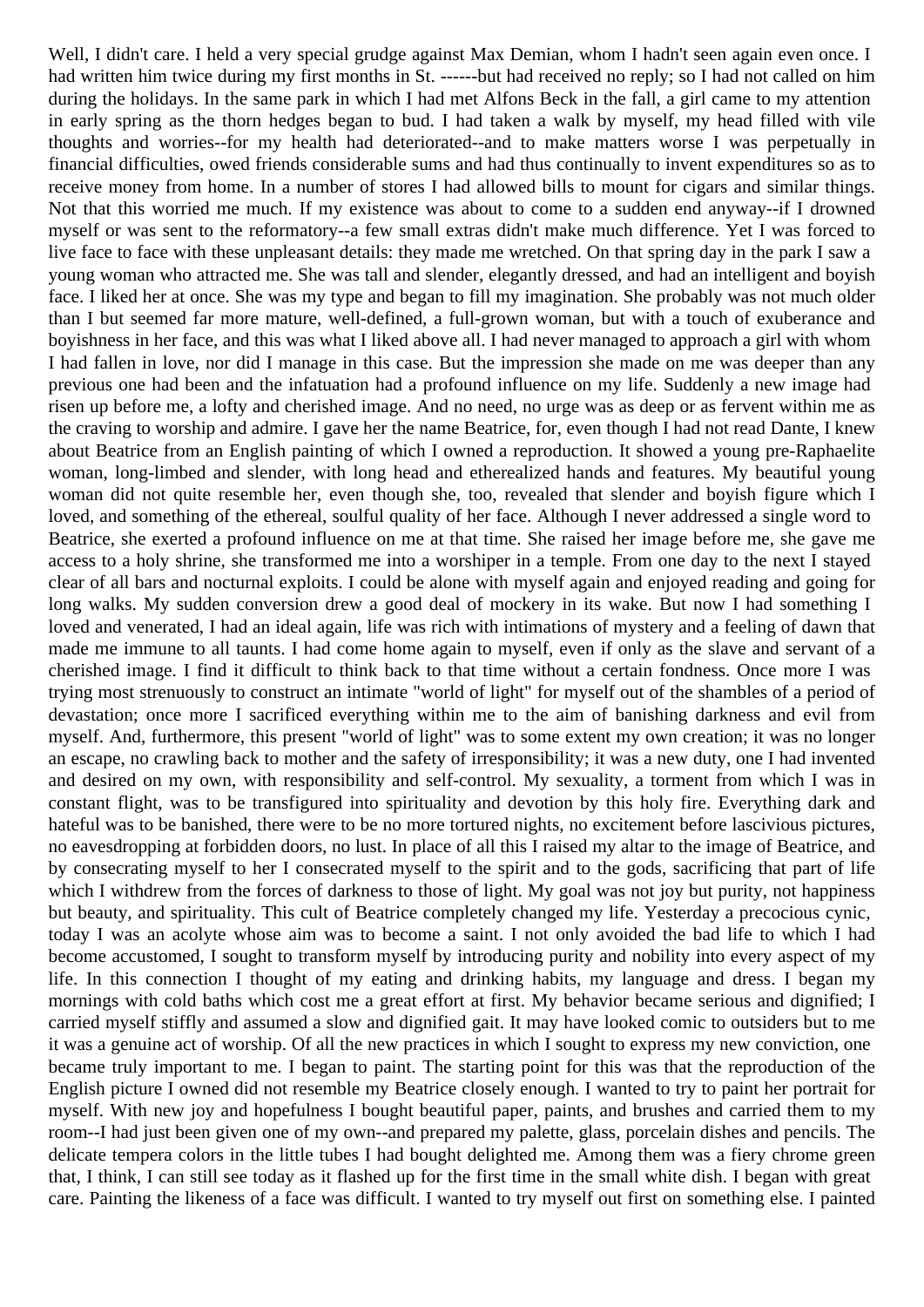ornaments, flowers, small imagined landscapes: a tree by a chapel, a Roman bridge with cypress trees. Sometimes I became so completely immersed in this game that I was as happy as a little child with his paintbox. Finally I set out on my portrait of Beatrice. A few attempts failed completely and I discarded them. The more I sought to imagine the face of the girl I had encountered here and there on the street the less successful I was. Finally I gave up the attempt and contented myself with giving in to my imagination and intuition that arose spontaneously from the first strokes, as though out of the paint and brush themselves. It was a dream face that emerged and I was not dissatisfied with it. Yet I persisted and every new sketch was more distinct, approximated more nearly the type I desired, even if it in no way reproduced reality. I grew more and more accustomed to idly drawing lines with a dreaming paintbrush and to coloring areas for which I had no model in mind, that were the result of playful fumblings of my subconscious. Finally, one day I produced, almost without knowing it, a face to which I responded more strongly than I had to any of the others. It was not the face of that girl--it wasn't supposed to be that any longer. It was something else, something unreal, yet it was no less valuable to me. It looked more like a boy's face than a girl's, the hair was not flaxen like that of my pretty girl, but dark brown with a reddish hue. The chin was strong and determined, the mouth like a red flower. As a whole it was somewhat stiff and masklike but it was impressive and full of a secret life of its own. As I sat down in front of the completed painting, it had an odd effect on me. It resembled a kind of image of God or a holy mask, half male, half female, ageless, as purposeful as it was dreamy, as rigid as it was secretly alive. This face seemed to have a message for me, it belonged to me, it was asking something of me. It bore a resemblance to someone, yet I did not know whom. For a time this portrait haunted my thoughts and shared my life. I kept it locked in a drawer so that no one would take it and taunt me with it. But as soon as I was alone in my small room I took it out and communed with it. In the evening I pinned it on the wall facing my bed and gazed on it until I fell asleep and in the morning it was the first thing my eyes opened on. It was precisely at this time that I again began having many dreams, as I had always had as a child. It felt as though I had not dreamed for years. Now the dreams returned with entirely new images, and time after time the portrait appeared among them, alive and eloquent, friendly or hostile to me, sometimes distorted into a grimace, sometimes infinitely beautiful, harmonious, and noble. Then one morning, as I awoke from one of these dreams, I suddenly recognized it. It looked at me as though it were fabulously familiar and seemed to call out my name. It seemed to know who I was, like a mother, as if its eyes had been fixed on me since the beginning of time. With a quivering heart I stared at the sheet, the close brown hair, the half-feminine mouth, the pronounced forehead with the strange brightness (it had dried this way of its own accord) and I felt myself coming nearer and nearer to the recognition, the rediscovery, the knowledge. I leapt out of bed, stepped up to the face, and from inches away looked into its wide-open, greenish, rigid eyes, the right one slightly higher than the left. All at once the right eye twitched, ever so faintly and delicately but unmistakably, and I was able to recognize the picture... Why had it taken me so long? It was Demian's face. Later I often compared the portrait with Demian's true features as I remembered them. They were by no means the same even though there was a resemblance. Nonetheless, it was Demian. Once the early-summer sun slanted oblique and red into a window that faced westward. Dusk was growing in my room. It occurred to me to pin the portrait of Beatrice, or Demian, at the window crossbar and to observe the evening sun shine through it. The outlines of the face became blurred but the red-rimmed eyes, the brightness on the forehead, and the bright red mouth glowed deep and wild from the surface. I sat facing it for a long time, even after the sun had faded, and gradually I began to sense that this was neither Beatrice nor Demian but myself. Not that the picture resembled me--I did not feel that it should--but it was what determined my life, it was my inner self, my fate or my daemon. That's what my friend would look like if I were to find one ever again. That's what the woman I would love would look like if ever I were to love one. That's what my life and death would be like, this was the tone and rhythm of my fate. During those weeks I had begun to read a book that made a more lasting impression on me than anything I had read before. Even later in life I have rarely experienced a book more intensely, except perhaps Nietzsche. It was a volume of Novalis, containing letters and aphorisms of which I understood only a few but which nevertheless held an inexpressible attraction for me. One of the aphorisms occurred to me now and I wrote it under the picture: "Fate and temperament are two words for one and the same concept. " That was clear to me now. I often caught sight of the girl I called Beatrice but I felt no emotion during these encounters, only a gentle harmony, a presentiment: you and I are linked, but not you, only your picture; you are a part of my fate. My longing for Max Demian overwhelmed me again. I had had no news of him for years. Once I had met him during a vacation. I realized now that I suppressed this brief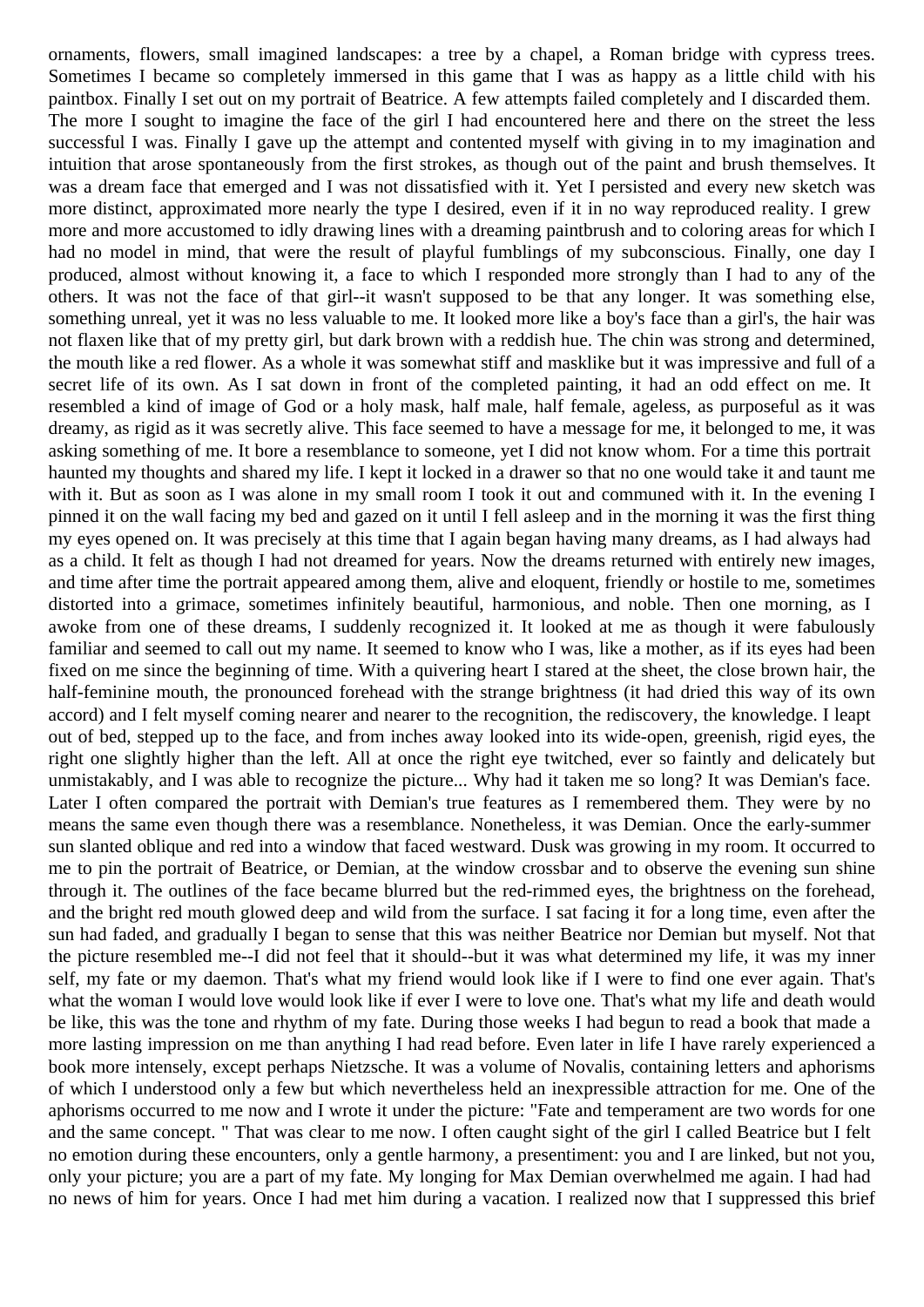encounter in my notes and I realize that it was done out of vanity and shame. I have to make up for it. Thus, during one of my holidays as I strolled through my home town, wearing the blasé, always slightly weary expression of my bar-crawling days, peering into the same old, despised faces of the philistines, I saw my former friend walking toward me. I had hardly seen him when I flinched. At the same moment I could not help thinking of Franz Kromer. If only Demian had really forgotten that episode! It was so unpleasant to be obligated to him. It was actually a silly children's story but an obligation nonetheless... He appeared to wait: would I greet him? When I did so as casually as possible he stretched out his hand. Yes, that was his grip! As firm, warm vet cool, and virile as ever! He scrutinized my face and said: "You've grown, Sinclair. "He himself seemed quite the same, as old or as young as ever. He joined me and we took a walk, but talked of only inconsequential matters. It occurred to me that I had written him several times without getting a reply. I hoped that he'd forgotten that too, those stupid letters! He did not mention them. At that time I had not yet met Beatrice and there was no portrait. I was still in the midst of my drunken period. At the outskirts of town I asked him to join me for a glass of wine and he did so. At once I made a big show of ordering a whole bottle, filled his glass, clinked mine with his, and displayed my great familiarity with student drinking customs by downing the first glass in one swallow. "You spend a lot of time in bars, do you?" he asked. "Well, yes, "I replied. "What else is there to do? In the end it's more fun than anything else. " "You think? Maybe so. One part of it is of course very fine--the intoxication, the bacchanalian element. But I think most people that frequent bars have lost that entirely. It seems to me that going to bars is something genuinely philistine. Yes, for one night, with burning torches, a real wild drunk! But again and again, one little glass after the other, I wonder whether that's the real thing or not? Can you see Faust sitting night after night stooped over the bar?" I took a swallow and looked at him with hostility. "Well, not everybody's Faust, " I said curtly. He looked at me somewhat taken aback. Then he laughed at me in his old lively and superior fashion. "Well, let's not fight over it! In any case, the life of a drunk is presumably livelier than that of the ordinary well-behaved citizen. And then--I read that once somewhere--the life of a hedonist is the best preparation for becoming a mystic. People like St. Augustine are always the ones that become visionaries. He, too, was first a sensualist and man of the world. " I distrusted him and didn't want him to gain the upper hand under any circumstance. So I said superciliously: "Well, everybody to his own taste. As for me, I've no ambition to become a visionary or anything of the sort. " Demian gave me a brief shrewd look out of half-closed eyes. "My dear Sinclair, " he said slowly, "I didn't intend to tell you anything disagreeable. Besides --neither of us knows why you happen to be drinking wine at this moment. That which is within you and directs your life knows already. It's good to realize that within us there is someone who knows everything, wills everything, does everything better than we ourselves. But excuse me, I must go home. " We exchanged brief good-bys. I stayed on moodily and finished the bottle. When I wanted to leave I discovered that Demian had paid the bill--which put me in an even worse humor. My thoughts returned to this small incident with Demian. I could not forget him. And the words he said to me in that bar at the edge of town would come to mind, strangely fresh and intact: "It's good to realize that within us there is someone who knows everything. " How I longed for Demian. I had no idea where he was nor how I could reach him. All I knew was that he was presumably studying at some university and that his mother had left town after he completed preparatory school. I tried to remember whatever I could of Max Demian, reaching back as far as the Kromer episode. How much of what he had said to me over the years returned to mind, was still meaningful today, was appropriate and concerned me! And what he had said on our last and quite disagreeable meeting about a wasted life leading to sainthood suddenly also stood clearly before me. Wasn't that exactly what had happened to me? Hadn't I lived in drunkenness and squalor, dazed and lost, until just the opposite had come alive in me with a new zest for life, the longing for purity, the yearning for the sacred? So I continued to pursue these memories. Night had long since come and now rain was falling. In my memories, too, I heard the rain: it was the hour under the chestnut trees when he had probed me about Franz Kromer and guessed my first secrets. One incident after another came back to me, conversations on the way to school, the Confirmation classes, and last of all my first meeting with him. What had we talked about? I couldn't find it at once, but I gave myself time, concentrating intensely. And now even that returned. We had stood before my parents' house after he had told me his version of the story of Cain. Then he had mentioned the old, half-hidden coat of arms situated in the keystone above our entrance. He had said that such things interested him and that one ought to attend to them. That night I dreamed of Demian and the coat of arms. It kept changing continuously. Demian held it in his hand, often it was diminutive and gray, often powerful and varicolored, but he explained to me that it was always one and the same thing. In the end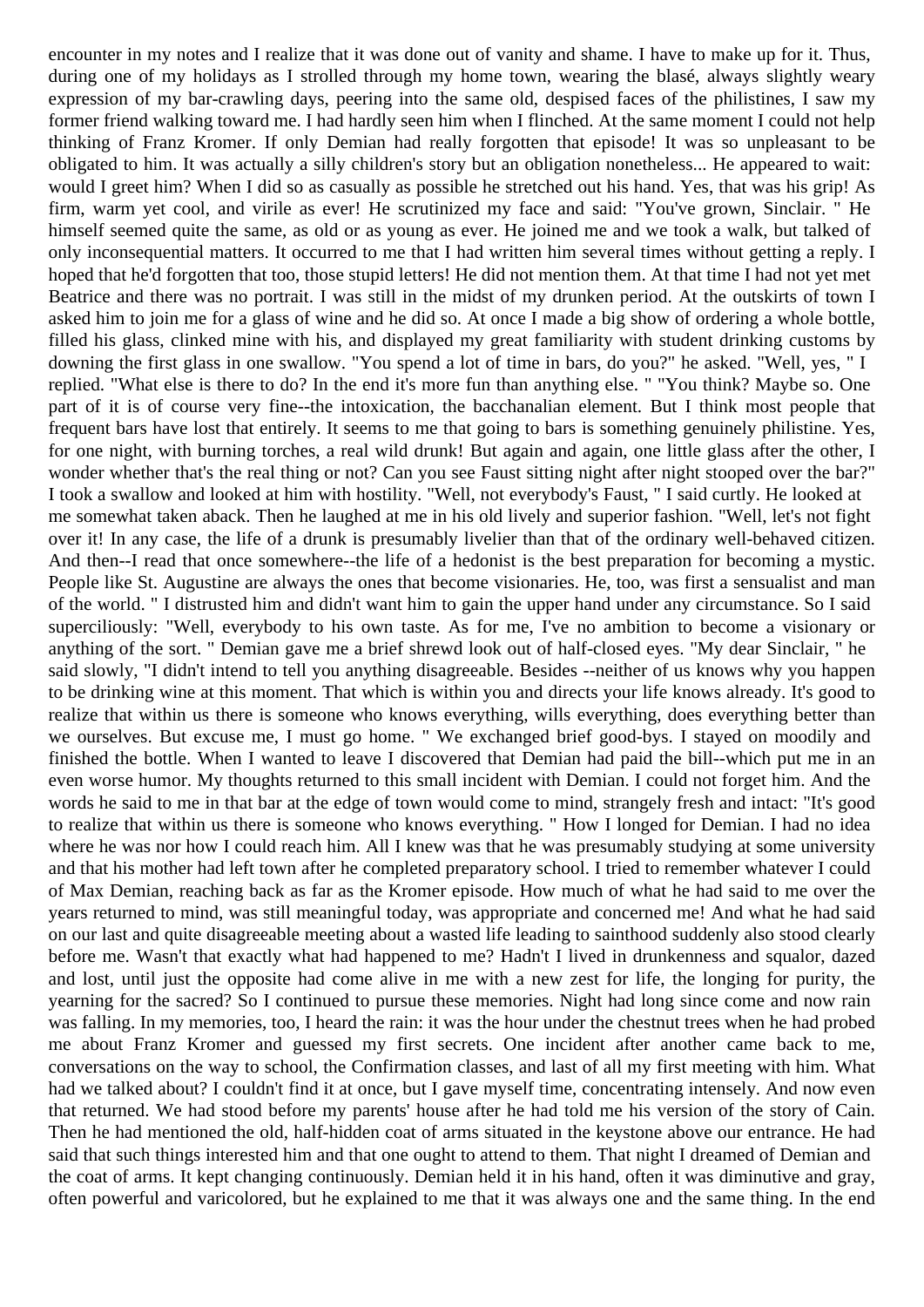he obliged me to eat the coat of arms! When I had swallowed it, I felt to my horror that the heraldic bird was coming to life inside me, had begun to swell up and devour me from within. Deathly afraid I started up in bed, awoke. I was wide awake; it was the middle of the night and I could hear rain pouring into the room. As I got up to close the window I stepped on something that shone bright on the floor. In the morning I discovered that it had been my painting. It lay in a puddle and the paper had warped. I placed it between two sheets of blotting paper inside a heavy book. When I looked at it again the next day it wasdry, but had changed. The red mouth had faded and con-tracted a little. It now looked exactly like Demian's mouth. I set about painting a fresh picture of the heraldic bird. I could not remember distinctly what it looked like and certain details, as I knew, could not be made out even from close up, because the thing was old and had often been painted over. The bird stood or perched on something, perhaps on a flower or on a basket or a nest, or on a treetop. I couldn't trouble myself over this detail and began with what I could visualize clearly. Out of an indistinct need I at once began to employ loud colors, painting the bird's head a golden yellow. Whenever the mood took me, I worked on the picture, bringing it to completion in several days. Now it represented a bird of prey with a proud aquiline sparrow hawk's head, half its body stuck in some dark globe out of which it was struggling to free itself as though from a giant egg--all of this against a sky-blue background. As I continued to scrutinize the sheet it looked to me more and more like the many-colored coat of arms that had occurred to me in my dream. I could not have written Demian even if I had known his address. I decided, however--in the same state of dreamlike presentiment in which I did everything--to send him the painting of the sparrow hawk, even if it would never reach him. I added no message, not even my name, carefully trimmed the edges and wrote my friend's former address on it. Then I mailed it. I had an exam coming up and had to do more work than usual. The teachers had reinstated me in their favor since I had abruptly changed my previously despicable mode of life. Not that I had become an outstanding student, but now neither I nor anyone else gave it any further thought that half a year earlier my expulsion had seemed almost certain. My father's letters regained some of their old tone, with-out reproaches or threats. Yet I felt no inclination to explain to him or anyone else how the change within me had come about. It was an accident that this transformation coincided with my parents' and teachers' wishes. This change did not bring me into the community of the others, did not make me closer to anyone, but actually made me even lonelier. My reformation seemed to point in the direction of Demian, but even this was a distant fate. I did not know myself, for I was too deeply involved. It had begun with Beatrice, but for some time I had been living in such an unreal world with my paintings and my thoughts of Demian that I'd forgotten all about her, too. I could not have uttered a single word about my dreams and expectations, my inner change, to anyone, not even if I had wanted to. But how could I have wanted to?  $\quad$  5) "The Bird Fights Its Way Out of the Egg"

My painted dream bird was on its way searching for my friend. In what seemed the strangest possible manner a reply reached me. In my classroom, on my desk, after a break between two lessons I found a note tucked in my book. It was folded exactly the same as notes classmates of mine secretly slipped each other during class. I was only surprised to receive such a note at all, for I had never had that sort of relationship with any student. I thought it would turn out to be an invitation to some prank in which I would not participate anyway--I put the note unread in the front of my book. I came on it again only during the lesson. Playing with the note I unfolded it carelessly and noticed a few words written on it. One glance was sufficient. One word stopped me cold; in panic I read on while cold fear contracted my heart: "The bird rights its way out of the egg. The egg is the world. Who would be born must first destroy a world. The bird flies to God. That God's name is Abraxas. " After reading over these lines a number of times, I sank into a deep reverie. There could be no doubt about it, this was Demian's reply. No one else could know about my painting. He had grasped its meaning and was helping me interpret it. But how did all of this fit together? And--this oppressed me most of all--what did Abraxas signify? I had never heard nor read the word. "That God's name is Abraxas. " The lesson went on without my taking in a word of it. The next began, the last that morning. It was taught by a young assistant, a Dr. Pollens, who had just completed his university studies, whom we liked simply because he was young and unpretentious. Dr. Pollens was guiding us through Herodotus--one of the few subjects that held any interest for me. But today not even Herodotus could hold my attention. I opened the book mechanically but did not follow the translation and remained sunk deep in my own thoughts. Besides, I had frequently confirmed what Demian had told me once during our Confirmation classes: you can achieve anything you desire passionately enough. If I happened to be involved with my own thoughts during a lesson I did not have to worry that the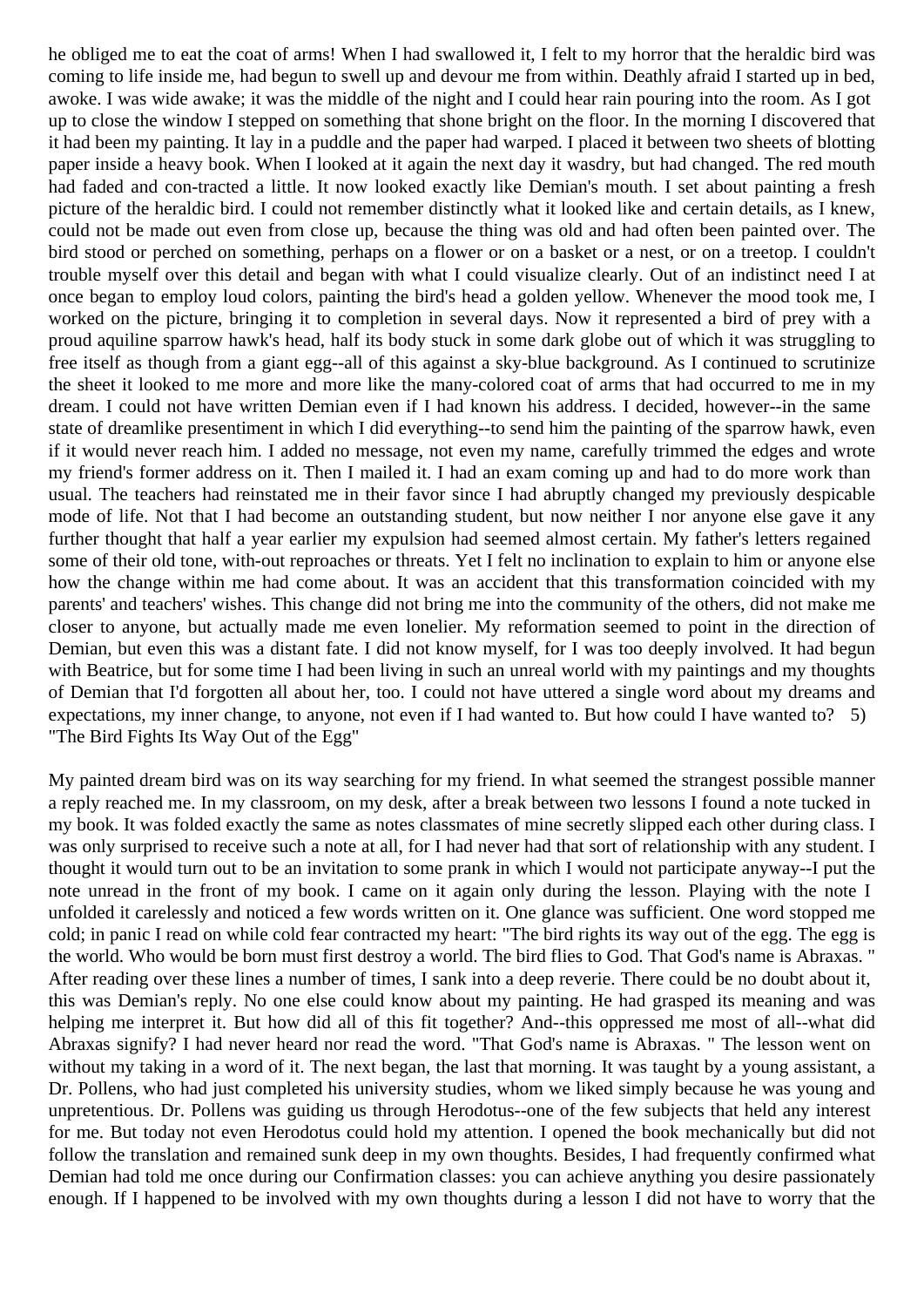teacher would call on me. If I was distracted or listless, then he would suddenly appear beside me. That had already happened to me. But if I really concentrated, completely wrapped up in a thought of my own, then I was protected. I had also experimented with the trick of staring a person down and had found that it worked. When still with Demian, I had not succeeded in this; now I often felt that a good deal could be accomplished by a sharp glance, and thought. I was at present nowhere near Herodotus or school. Suddenly the teacher's voice shot like lightning into my consciousness and I awoke terrified. I heard his voice, he practically stood next to me, I even thought he had called my name. But he was not looking at me. I relaxed. Then I heard his voice again. Loudly it pronounced the word "Abraxas. " In the course of a long explanation, whose beginning I had missed, Dr. Pollens went on: "We ought not consider the opinions of those sects and mystical societies as naïve as they appear from the rationalist point of view. Science as we know it today was unknown to antiquity. Instead there existed a preoccupation with philosophical and mystical truths which was highly developed. What grew out of this preoccupation was to some extent merely pedestrian magic and frivolity; perhaps it frequently led to deceptions and crimes, but this magic, too, had noble antecedents in a profound philosophy. As, for instance, the teachings concerning Abraxas which I cited a moment ago. This name occurs in connection with Greek magical formulas and is frequently considered the name of some magician's helper such as certain uncivilized tribes believe in even at present. But it appears that Abraxas has a much deeper significance. We may conceive of the name as that of a godhead whose symbolic task is the uniting of godly and devilish elements. " The learned little man spoke with intelligence and eagerness but no one paid much attention, and as the name Abraxas did not recur, my thoughts turned back to my own affairs. "Uniting of godly and devilish elements" resounded within me. Here was something for my thoughts to cling to. This idea was familiar to me from conversations with Demian. During the last period of our friendship he had said that we had been given a god to worship who represented only one arbitrarily separated half of the world (it was the official, sanctioned, luminous world), but that we ought to be able to worship the whole world; this meant that we would either have to have a god who was also a devil or institute a cult of the devil alongside the cult of god. And now Abraxas was the god who was both god and devil. For a time I pursued this thought eagerly but without making any headway. I even pored over a whole libraryful of books seeking a mention of Abraxas. However, my nature had never been disposed to this kind of direct and conscious investigation where at first one finds only truths that are so much dead weight in one's hand. The figure of Beatrice with which I had occupied myself so intimately and fervently gradually became submerged or, rather, was slowly receding, approaching the horizon more and more, becoming more shadowy and remote, paler. She no longer satisfied the longings of my soul. In the peculiar self-made isolation in which I existed like a sleepwalker, a new growth began to take shape within me. The longing for life grew--or rather the longing for love. My sexual drive, which I had sublimated for a time in the veneration of Beatrice, demanded new images and objects. But my desires remained unfulfilled and it was more impossible than ever for me to deceive my longings and hope for something from the women with whom my comrades tried their luck. I dreamed vividly again, more in fact by day than at night. Images, pictures, desires arose freely within me, drew me away from the outside world so that I had a more substantial and livelier relationship with the world of my own creation, with these images and dreams and shadows, than with the actual world around me. A certain dream, or fantasy, that kept recurring gained in meaning for me. The dream, the most important and enduringly significant of my life, went something like this: I was returning to my father's house--above the entrance glowed the heraldic bird, yellow on a blue background; in the house itself my mother was coming toward me--but as I entered and wanted to embrace her, it was not she but a form I had never set eyes on before, tall and strong, resembling Max Demian and the picture I had painted; yet different, for despite its strength it was completely feminine. This form drew me to itself and enveloped me in a deep, tremulous embrace. I felt a mixture of ecstasy and horror--the embrace was at once an act of divine worship and a crime. Too many associations with my mother and friend commingled with this figure embracing me. Its embrace violated all sense of reverence, yet it was bliss. Sometimes I awoke from this dream with a feeling of profound ecstasy, at others in mortal fear and with a racked conscience as though I had committed some terrible crime. Only gradually and unconsciously did this very intimate image become linked with the hint about the God I was to search for, the hint that had come to me from the outside. The link grew closer and more intimate and I began to sense that I was calling on Abraxas particularly in this dreamed presentiment. Delight and horror, man and woman commingled, the holiest and most shocking were intertwined, deep guilt flashing through most delicate innocence: that was the appearance of my love-dream image and Abraxas, too. Love had ceased to be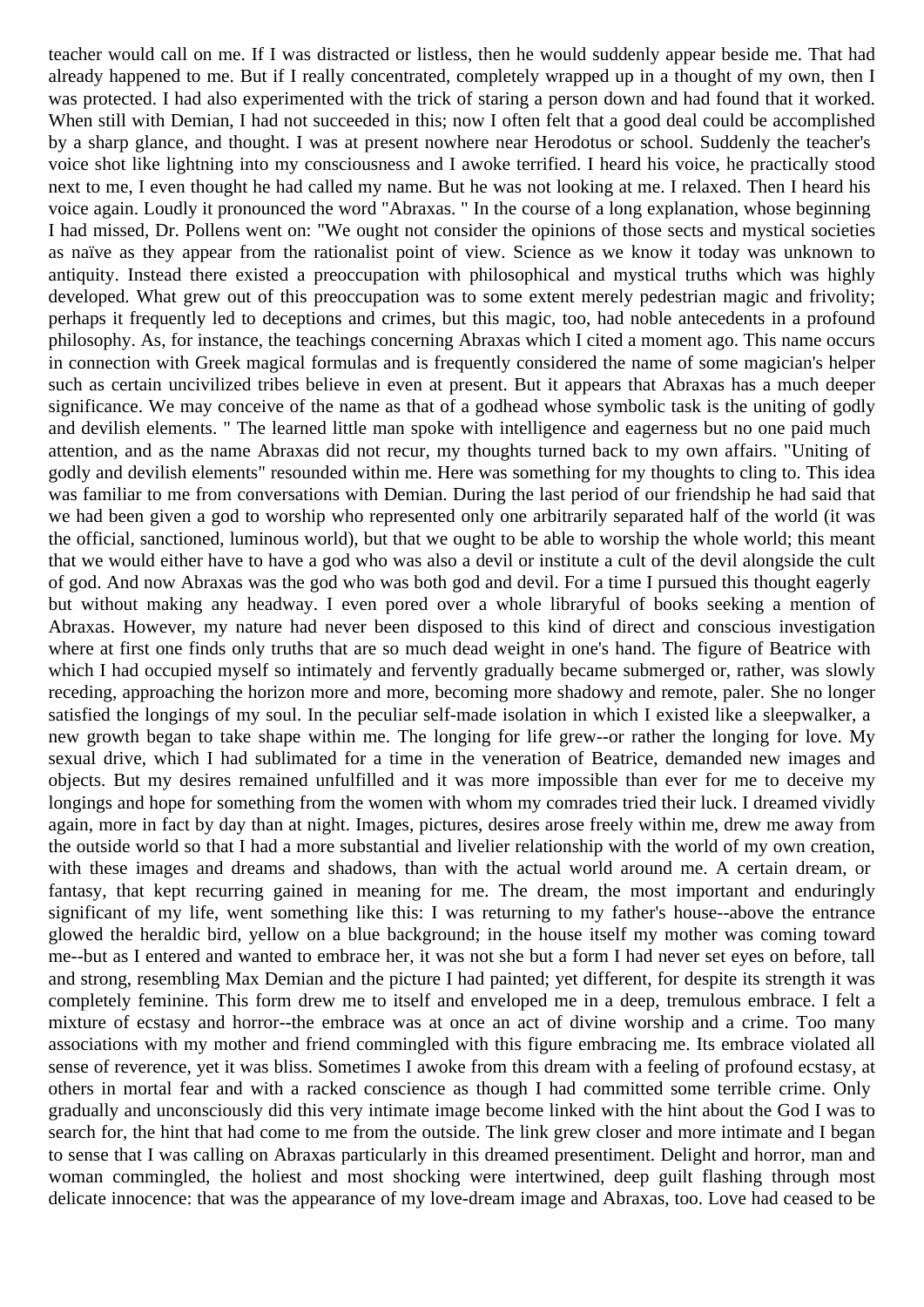the dark animalistic drive I had experienced at first with fright, nor was it any longer the devout transfiguration I had offered to Beatrice. It was both, and yet much more. It was the image of an angel and Satan, man and woman in one flesh, man and beast, the highest good and the worst evil. It seemed that I was destined to live in this fashion, this seemed my preordained fate. I yearned for it but feared it at the same time. It was ever-present, hovering constantly above me. The following spring I was to leave the preparatory school and enter a university. I was still undecided, however, as to where and what I was to study. I had grown a thin mustache, I was a full-grown man, and yet I was completely helpless and without a goal in life. Only one thing was certain: the voice within me, the dream image. I felt the duty to follow this voice blindly wherever it might lead me. But it was difficult and each day I rebelled against it anew. Perhaps I was mad, as I thought at moments; perhaps I was not like other men? But I was able to do the same things the others did; with a little effort and industry I could read Plato, was able to solve problems in trigonometry or follow a chemical analysis. There was only one thing I could not do: wrest the dark secret goal from myself and keep it before me as others did who knew exactly what they wanted to be--professors, lawyers, doctors, artists, however long this would take them and whatever difficulties and advantages this decision would bear in its wake. This I could not do. Perhaps I would become something similar, but how was I to know? Perhaps I would have to continue my search for years on end and would not become anything, and would not reach a goal. Perhaps I would reach this goal but it would turn out to be an evil, dangerous, horrible one? I wanted only to try to live in accord with the promptings which came from my true self. Why was that so very difficult? I made frequent attempts to paint the mighty love apparition of my dream. I never succeeded. If I had I would have sent the painting to Demian. Where he was I had no idea. I only knew that we were linked. When would we meet again? The tranquillity of the weeks and months of my Beatrice period had long since passed. At that time I felt I had reached a safe harbor, an island of peace. But as always, as soon as I had become accustomed to my condition, as soon as a dream had given me hope, it wilted and became useless. It was futile to sorrow after the loss. I now lived within a fire of unsatisfied longing, of tense expectancy that often drove me completely wild. I often saw the beloved apparition of my dream with a clarity greater than life, more distinct than my own hand, spoke with it, wept before it, cursed it. I called it mother and knelt down in front of it in tears. I called it my beloved and had a premonition of its ripe all-fulfilling kiss. I called it devil and whore, vampire and murderer. It enticed me to the gentlest love-dreams and to devastating shamelessness, nothing was too good and precious, nothing was too wicked and low for it. I experienced the whole of that winter as one unending inner turbulence, which I find difficult to describe. I had long since become used to my loneliness--that did not oppress me: I lived with Demian, the sparrow hawk, with the mighty apparition of my dream that was both my fate and my beloved. This was enough to sustain me, for everything pointed toward vastness and space--it all pointed toward Abraxas. But none of these dreams, none of these thoughts obeyed me, none were at my beck and call, I could color none of them as I pleased. They came and took me, I was ruled by them, was their vessel. However, I was well armed against the outside world. I was no longer afraid of people; even my fellow students had come to know this and treated me with a secret respect that often brought a smile to my lips. If I wanted to I could see through most of them and startled them occasionally. Only I rarely or never tried. I was always preoccupied with myself. And I longed desperately to really live for once, to give something of myself to the world, to enter into a relationship and battle with it. Sometimes when I ran through the streets in the evening, unable to return before midnight because I was so restless, I felt that now at this very moment I would have to meet my beloved--as she walked past me at the next street corner, called to me from the nearest window. At other times all of this seemed unbearably painful and I was prepared to commit suicide. Just then I found a strange refuge--"by chance, " as they say--though I believe there is no such thing. If you need something desperately and find it, this is not an accident; your own craving and compulsion leads you to it Twice or three times during my walks I had heard organ music coming from a small church at the edge of town. I had not stopped to listen. The next time I passed this church I heard the music again and recognized Bach. I went to the door, found it locked, and because the street was almost deserted I sat down on a curbstone next to the church, turned up my coat collar, and listened. It was not a big organ but it had good tone. It was being played with a strange, highly personal expression of purpose and tenacity that gave the impression of prayer. I felt that the organist knew the treasures hidden in the music, that he was wooing, hammering at the gate, wrestling for this treasure as for his life. My knowledge of music is technically very limited but from childhood on I have had an intuitive grasp, have sensed music as something self-evident within me. The organist also played something more modern--it could have been Max Reger. The church was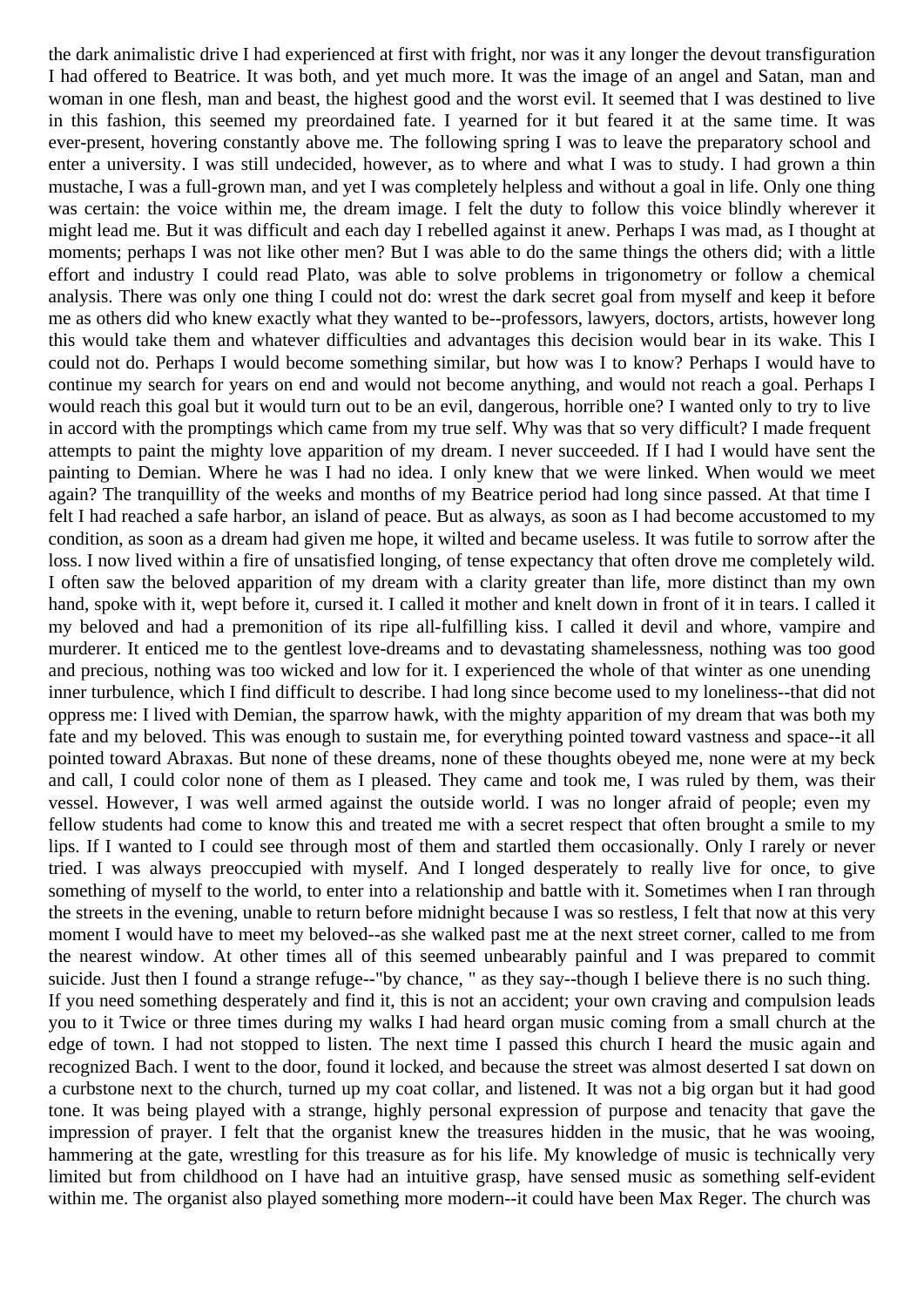almost completely dark, only a very thin beam of light penetrated the window closest to me. I waited until the music ceased and then paced back and forth until I saw the organist leave the church. He was still young, though older than I, square-shouldered and squat, and he moved off rapidly with vigorous yet seemingly reluctant strides. From then on I occasionally sat outside the church or paced up and down before it during the evening hours. Once I even found the door open and sat for half an hour in a pew, shivering against the cold, yet happy as long as the organist played in the loft. I not only distinguished his personality in the music he played--every piece he performed also had affinity with the next, a secret connection. Everything he played was full of faith, surrender, and devotion. Yet not devout after the fashion of churchgoers and pastors, devout the way pilgrims and mendicants were in the Middle Ages, devout with that unconditional surrender to a universal feeling that transcends all confessions. He also played music composed prior to Bach, and the old Italians. And all this music said the same thing, all of it expressed what was in the musician's soul: longing, a most intimate atonement with the world and a violent wrenching loose, a burning hearkening to one's own dark soul, an intoxicating surrender and deep curiosity about the miraculous. Once when I shadowed the organist after he left the church, I saw him enter a small tavern on the edge of town. I could not resist following him in. For the first time I could see him clearly. He sat at a table in the far corner of the small room. He wore a black felt hat. A jug of wine stood before him. His face looked as I suspected it would. He was ugly and a little wild, inquisitive and pigheaded, capricious and determined, yet his mouth had a soft childlike quality. All his masculinity and strength were concentrated in eyes and forehead, while the lower part of the face was sensitive and immature, uncontrolled and somehow very soft. The irresolute, boyish chin appeared to contradict the forehead and eyes--which I liked, those dark-brown eyes, full of pride and hostility. I sat down opposite him without saying a word. We were the only two guests in the tavern. He gave me a look as though he wanted to shoo me away. But I did not budge, and stared back unmoved until he grumbled morosely: "What on earth are you staring at? Is there something you want?" "No, I don't want anything from you, " I said. "You've given me a great deal already. " He knitted his brows. "So, you're a music lover. I find it nauseating to be crazy about music. " I did not let him intimidate me. "I have listened to you often, back there in the church, " I said. "But I don't want to trouble you. I thought I might find something, something special; I really don't know what. But don't pay any attention to me. I can listen to you in church. " "But I always lock it. " "Not very long ago you forgot and I sat inside. Usually I stand outside or sit on the curb. " "Really? Next time you can come inside, it's warmer. All you have to do is knock at the door. But you have to bang hard and not while I'm playing. Go ahead now--what did you want to tell me? You're quite young yet, probably a student of some sort. Are you a musician?" "No. I like listening to music, but only the kind you play, completely unreserved music, the kind that makes you feel that a man is shaking heaven and hell. I believe I love that kind of music because it is amoral. Everything else is so moral that I'm looking for something that isn't. Morality has always seemed to me insufferable. I can't express it very well. --Do you know that there must be a god who is both god and devil at one and the same time? There is supposed to have been one once. I heard about it. " The musician pushed his wide hat back a little and shook the hair out of his eyes, all the while peering at me. He lowered his face across the table. Softly and expectantly he asked: "What's the name of the god you mentioned?" "Unfortunately I know next to nothing about him, actually only his name. He is called Abraxas. " The musician blinked suspiciously around him as though someone might be eavesdropping. Then he moved closer to me and said in a whisper: "That's what I thought. Who are you?" "A student at the prep school. " "How did you happen to hear about Abraxas?" "By accident. " He struck the table so that wine spilled out of his glass. "By accident! Don't talkshit, young fellow! One doesn't hear about Abraxas by accident, and don't you forget it. I will tell you more about him. I know a little. " He fell silent and moved his chair back. When I looked at him full of expectation, he made a face. "Not here. Some other time. There, take these. "He reached in his coat, which he had not taken off, and drew out a few roasted chestnuts and threw them to me. I said nothing, took them, ate and felt content. "All right, " he whispered after a moment. "Where did you find out about--Him?" I did not hesitate to tell him. "I was alone and desperate at one time, " I began. "Then I remembered a friend I had had several years back who I felt knew much more than I did. I had painted something, a bird struggling out of the globe. I sent him this painting. After a time I found a piece of paper with the following words written on it: "The bird fights its way out of the egg. The egg is the world. Who would be born must first destroy a world. The bird flies to God. That God's name is Abraxas. "" He made no reply. We shelled our chestnuts and drank our wine. "Another glass?" he asked. "No, thanks. I don't like drinking. " He laughed, a little disappointed. "As you like. It's different with me. I'll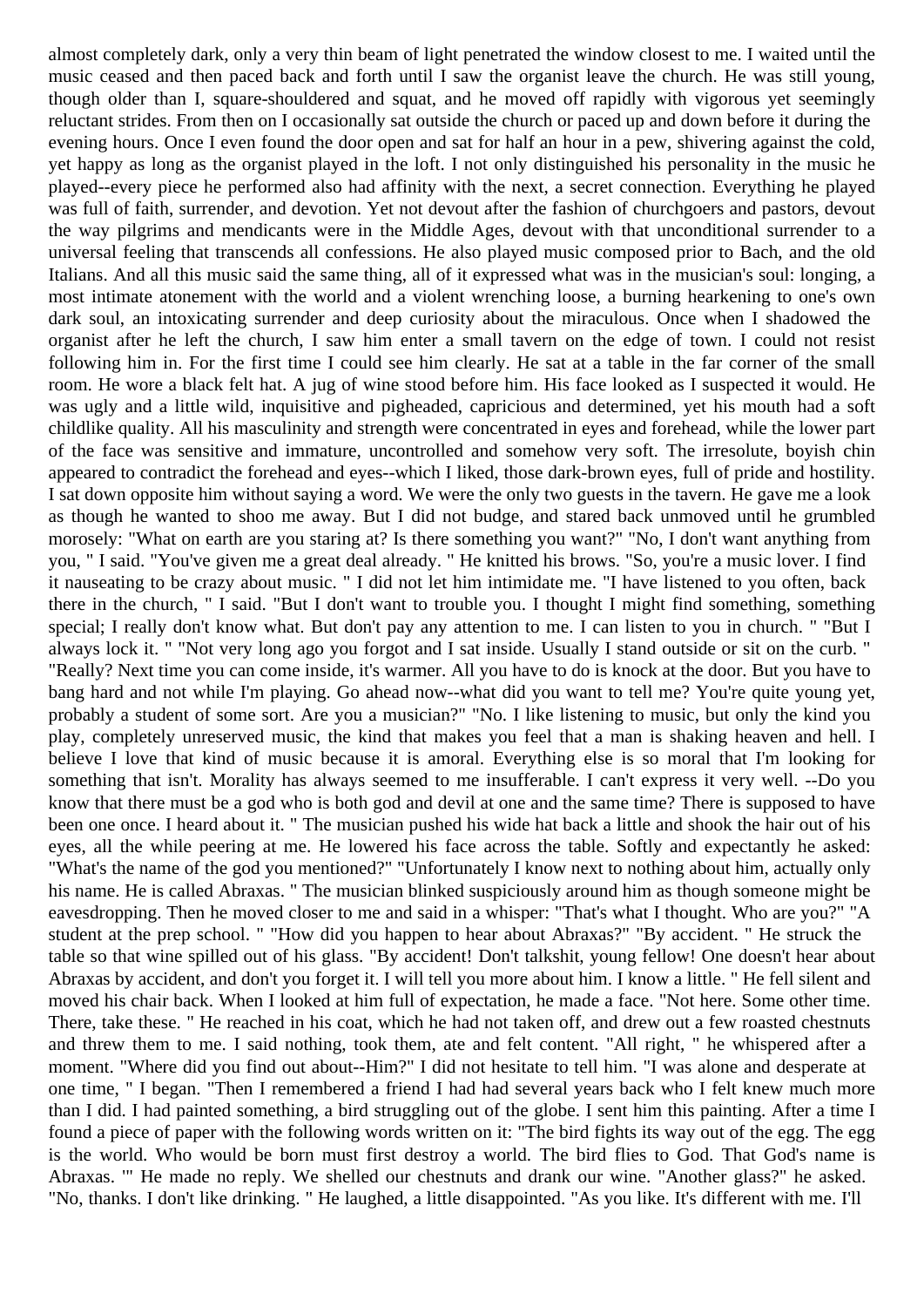stay but you can run along if you want. " When I joined him the next time, after he had played the organ, he was not very communicative. He led me down an alley and through an old and impressive house and up to a large, somewhat dark and neglected room. Except for a piano, nothing in it gave a hint of his being a musician--but a large bookcase and a desk gave the room an almost scholarly air. "How many books you have!" I exclaimed. "Part of them are from my father's library--in whose house I live. Yes, young man, I'm living with my parents but I can't introduce you to them. My acquaintances aren't regarded very favorably in this house. I'm the black sheep. My father is fabulously respectable and an important pastor and preacher in this town. And I, so that you know the score at once, am his talented and promising son who has gone astray and, to some extent, even mad. I was a theology student but shortly before my state exams I left this very respectable department; that is, not entirely, not in so far as it concerns my private studies, for I'm still most interested to see what kinds of gods people have devised for themselves. Otherwise, I'm a musician at present and it looks as though I will receive a small post as an organist somewhere. Then I'll be back in the employ of the church again. " As much as the feeble light from the small table lamp permitted, I glanced along the spines of the books and noticed Greek, Latin, and Hebrew titles. Meanwhile my acquaintance had lain down on the floor and was busying himself with something. "Come, " he called after a moment, "we want to practice a bit of philosophy. That means: keep your mouth shut, lie on your stomach, and meditate. " He struck a match and lit paper and wood in the fireplace in front of which he sprawled. The flames leapt high, he stirred and fed them with the greatest care. I lay down beside him on the worn-out carpet. For about an hour we lay on our stomachs silent before the shimmering wood, watching the flames shoot up and roar, sink down and double over, flicker and twitch, and in the end brood quietly on sunken embers. "Fire worship was by no means the most foolish thing ever invented, " he murmured to himself at one point. Otherwise neither of us said a word. I stared fixedly into the flames, lost myself in dreams and stillness, recognized figures in the smoke and pictures in the ashes. Once I was startled. My companion threw a piece of resin into the embers: a slim flame shot up and I recognized the bird with the yellow sparrow hawk's head. In the dying embers, red and gold threads ran together into nets, letters of the alphabet appeared, memories of faces, animals, plants, worms, and snakes. As I emerged from my reveries I looked at my companion, his chin resting on his fists, staring fanatically into the ashes with complete surrender. "I have to go now, "I said softly. "Go ahead then. Good-by. "He did not get up. The lamp had gone out: I groped my way through the dark rooms and hallways of the bewitched old house. Once outside, I stopped and looked up along its façade. Every window was dark. A small brass plate on the front door gleamed in the light from a street lamp. On it I read the words: "Pistorius, pastor primarius. " Not until I was at home and sat in my little room after supper did it occur to me that I had not heard anything about either Abraxas or Pistorius--we'd exchanged hardly a dozen words. But I was very satisfied with my visit. And for our next meeting he had promised to play an exquisite piece of old music, an organ passacaglia by Buxtehude. Without my being entirely aware of it, the organist Pistorius had given me my first lesson when we were sprawled on the floor before the fire in his depressing hermit's room. Staring into the blaze had been a tonic for me, confirming tendencies that I had always had but never cultivated. Gradually some of them were becoming comprehensible to me. Even as a young boy I had been in the habit of gazing at bizarre natural phenomena, not so much observing them as surrendering to their magic, their confused, deep language. Long gnarled tree roots, colored veins in rocks, patches of oil floating on water, light-refracting flaws in glass--all these things had held great magic for me at one time: water and fire particularly, smoke, clouds, and dust, but most of all the swirling specks of color that swam before my eyes the minute I closed them. I began to remember all this in the days after my visit to Pistorius, for I noticed that a certain strength and joy, an intensification of my self-awareness that I had felt since that evening, I owed exclusively to this prolonged staring into the fire. It was remarkably comforting and rewarding. To the few experiences which helped me along the way toward my life's true goal I added this new one: the observation of such configurations. The surrender to Nature's irrational, strangely confused formations produces in us a feeling of inner harmony with the force responsible for these phenomena. We soon fall prey to the temptation of thinking of them as being our own moods, our own creations, and see the boundaries separating us from Nature begin to quiver and dissolve. We become acquainted with that state of mind in which we are unable to decide whether the images on our retina are the result of impressions coming from without or from within. Nowhere as in this exercise can we discover so easily and simply to what extent we are creative, to what extent our soul partakes of the constant creation of the world. For it is the same indivisible divinity that is active through us and in Nature, and if the outside world were to be destroyed, a single one of us would be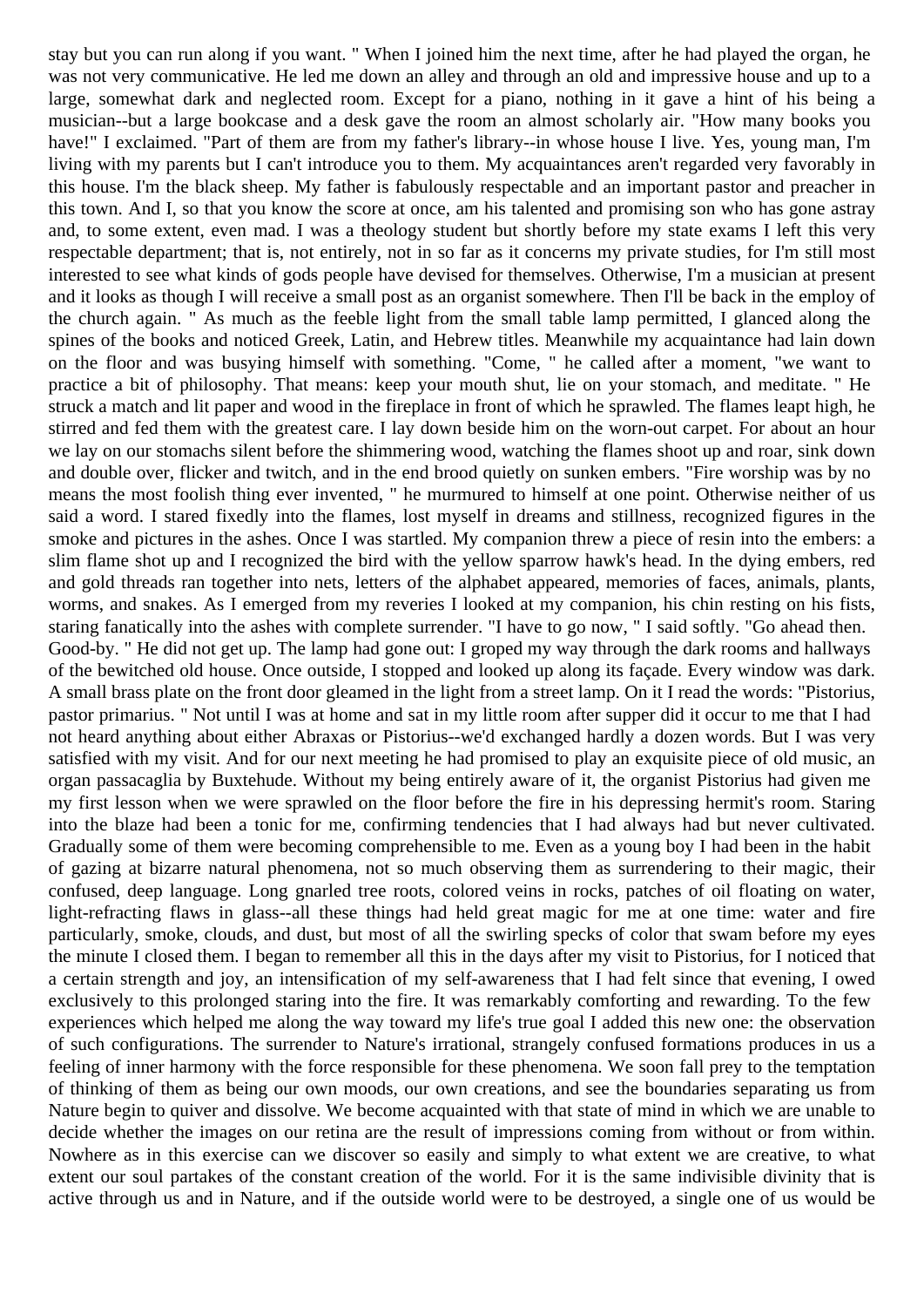capable of rebuilding it: mountain and stream, tree and leaf, root and flower, yes, every natural form is latent within us, originates in the soul whose essence is eternity, whose essence we cannot know but which most often intimates itself to us as the power to love and create. Not until many years later did I find these observations of mine confirmed, in a book by Leonardo da Vinci, who describes at one point how good, how intensely interesting it is to look at a wall many people have spit on. Confronted with each stain on the wet wall, he must have felt the same as Pistorius and I felt before the fire. The next time we were together, the organist gave me an explanation: "We always define the limits of our personality too narrowly. In general, we count as part of our personality only that which we can recognize as being an individual trait or as diverging from the norm. But we consist of everything the world consists of, each of us, and just as our body contains the genealogical table of evolution as far back as the fish and even much further, so we bear everything in our soul that once was alive in the soul of men. Every god and devil that ever existed, be it among the Greeks, Chinese, or Zulus, are within us, exist as latent possibilities, as wishes, as alternatives. If the human race were to vanish from the face of the earth save for one halfway talented child that had received no education, this child would rediscover the entire course of evolution, it would be capable of producing everything once more, gods and demons, paradises, commandments, the Old and New Testament. " "Yes, fine, "I replied. "But what is the value of the individual in that case? Why do we continue striving if everything has been completed within us?" "Stop!" exclaimed Pistorius. "There's an immense difference between simply carrying the world within us and being aware of it. A madman can spout ideas that remind you of Plato, and a pious little seminary student rethinks deep mythological correspondences found among the Gnostics or in Zoroaster. But he isn't aware of them. He is a tree or stone, at best an animal, as long as he is not conscious. But as soon as the first spark of recognition dawns within him he is a human being. You wouldn't consider all the bipeds you pass on the street human beings simply because they walk upright and carry their young in their bellies nine months! It is obvious how many of them are fish or sheep, worms or angels, how many are ants, how many are bees! Well, each one of them contains the possibility of becoming human, but only by having an intimation of these possibilities, partially even by learning to make himself conscious of them; only in this respect are these possibilities his. " This was the general drift of our conversations. They rarely confronted me with anything completely new, anything altogether astonishing. But everything, even the most ordinary matters, resembled gentle persistent hammer blows on the same spot within me; all of them helped me to form myself, all of them helped to peel off layers of skin, to break eggshells, and after each blow I lifted my head a little higher, a little more freely, until my yellow bird pushed its beautiful raptor's head out of the shattered shell of the terrestrial globe. Frequently we also told each other our dreams. Pistorius knew how to interpret them. An example of this comes to mind just now. I dreamed I was able to fly, but in such a way that I seemed catapulted into the air and lost all control. The feeling of flying exhilarated me, but exhilaration turned to fear when I saw myself driven higher and higher, becoming more and more powerless. At that instant I made the saving discovery that I could regulate the rise or fall of my flight by holding or releasing my breath. Pistorius' comment was: "The impetus that makes you fly is our great human possession. Everybody has it. It is the feeling of being linked with the roots of power, but one soon becomes afraid of this feeling. It's damned dangerous! That is why most people shed their wings and prefer to walk and obey the law. But not you. You go on flying. And look! You discover that you gradually begin to master your flight, that to the great general force that tears you upward there is added a delicate, small force of your own, an organ, a steering mechanism. How marvelous! Lacking that, you would be drawn up to the heights, powerless--which is what happens to madmen. They possess deeper intimations than people who remain earth-bound, but they have no key and no steering mechanism and roar off into infinity. But you, Sinclair, you are going about it the right way. How? You probably don't know yourself. You are doing it with a new organ, with something that regulates your breathing. And now you will realize how little 'individuality' your soul has in its deepest reaches. For it does not invent this regulator! It is not new! You've borrowed it: it has existed for thousands of years. It is the organ with which fish regulate their equilibrium--the air bladder. And in fact among the fish there are still a few strange primeval genera where the air bladder functions as a kind of lung and can be used on occasion as a breathing mechanism. In other words, exactly like the lung which you in your dream use as a flying bladder. " He even brought out a zoology book and showed me the names and illustrations of these anachronistic fish. And with a peculiar shudder I felt that an organ from an earlier period of evolution was still alive within me.

6) Jacob Wrestling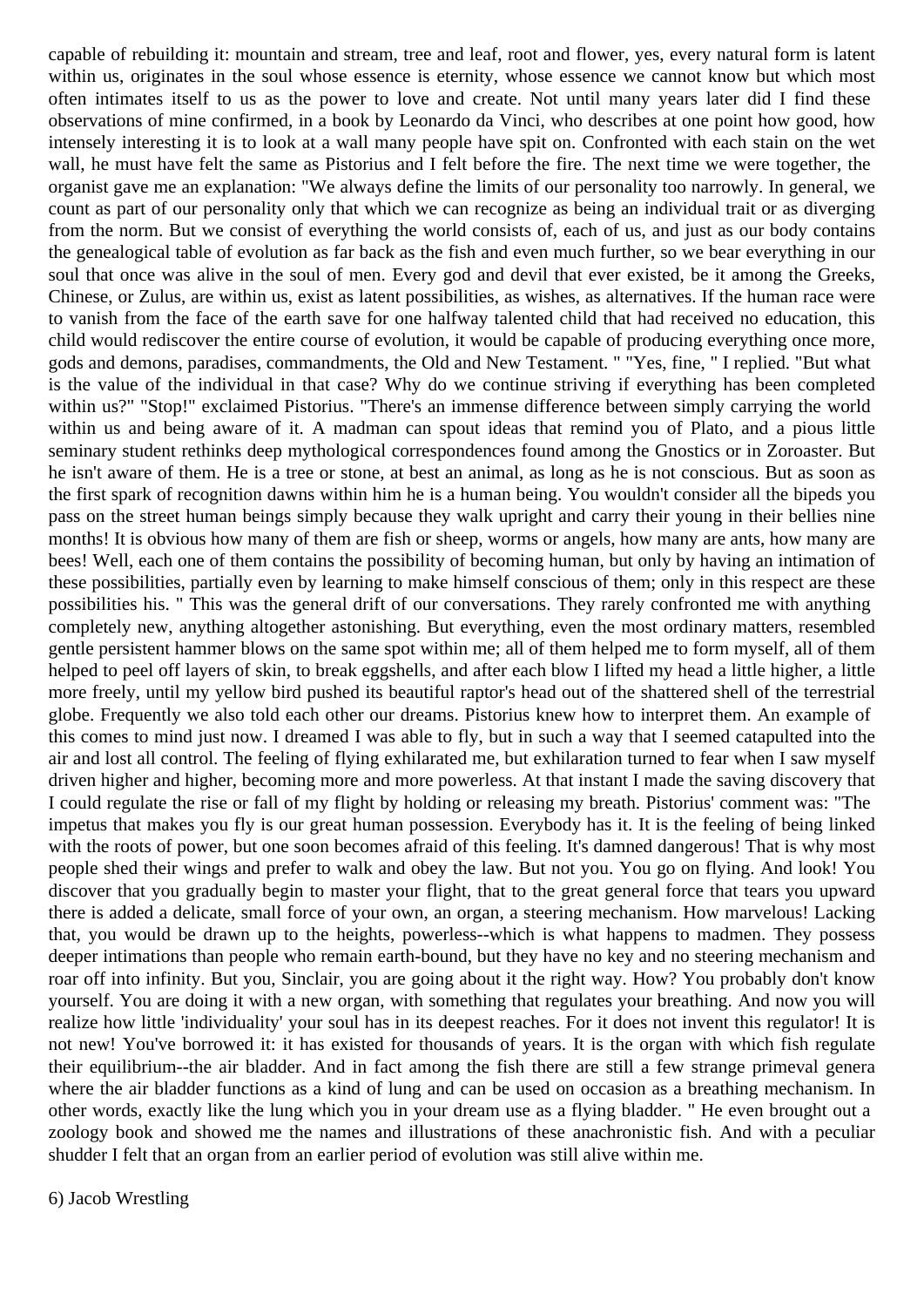It is impossible to recount briefly all that Pistorius the eccentric musician told me about Abraxas. Most important was that what I learned from him represented a further step on the road toward myself. At that time, I was an unusual young man of eighteen, precocious in a hundred ways, in a hundred others immature and helpless. When I compared myself with other boys my age I often felt proud and conceited but just as often humiliated and depressed. Frequently I considered myself a genius, and just as frequently, crazy. I did not succeed in participating in the life of boys my age, was often consumed by self-reproach and worries: I was helplessly separated from them, I was debarred from life. Pistorius, who was himself a full-grown eccentric, taught me to maintain my courage and self-respect. By always finding something of value in what I said, in my dreams, my fantasies and thoughts, by never making light of them, always giving them serious consideration, he became my model. "You told me, " he said, "that you love music because it isamoral. That's all right with me. But in that case you can't allow yourself to be a moralist either. You can't compare yourself with others: if Nature has made you a bat you shouldn't try to be an ostrich. You consider yourself odd at times, you accuse yourself of taking a road different from most people. You have to unlearn that. Gaze into the fire, into the clouds, and as soon as the inner voices begin to speak, surrender to them, don't ask first whether it's permitted or would please your teachers or father, or some god. You will ruin yourself if you do that. That way you will become earthbound, a vegetable. Sinclair, our god's name is Abraxas and he is God and Satan and he contains both the luminous and the dark world. Abraxas does not take exception to any of your thoughts, any of your dreams. Never forget that. But he will leave you once you've become blameless and normal. Then he will leave you and look for a different vessel in which to brew his thoughts. " Among all my dreams the dark dream of love was the most faithful. How often I dreamed that I stepped beneath the heraldic bird into our house, wanted to draw my mother to me and instead held the great, half-male, half-maternal woman in my arms, of whom I was afraid but who also attracted me violently. And I could never confess this dream to my friend. I kept it to myself even after I had told him everything else. It was my corner, my secret, my refuge. When I felt bad I asked Pistorius to play Buxtehude's passacaglia. Then I would sit in the dusk-filled church completely involved in this unusually intimate, self-absorbed music, music that seemed to listen to itself, that comforted me each time, prepared me more and more to heed my own inner voices. At times we stayed even after the music had ceased: we watched the weak light filter through the high, sharply arched windows and lose itself in the church. "It sounds odd, " said Pistorius, "that I was a theology student once and almost became a pastor. But I only committed a mistake of form. My task and goal still is to be a priest. Yet I was satisfied too soon and offered myself to Jehovah before I knew about Abraxas. Oh, yes, each and every religion is beautiful; religion is soul, no matter whether you take part in Christian communion or make a pilgrimage to Mecca. " "But in that case, " I intervened, "you actually could have become a pastor. " "No, Sinclair. I would have had to lie. Our religion is practiced as though it were something else, something totally ineffectual. If worst came to worst I might become a Catholic, but a Protestant pastor--no! The few genuine believers--I do know a few--prefer the literal interpretation. I would not be able to tell them, for example, that Christ is not a person for me but a hero, a myth, an extraordinary shadow image in which humanity has painted itself on the wall of eternity. And the others, that come to church to hear a few clever phrases, to fulfill an obligation, not to miss anything, and so forth, what should I have said to them? Convert them? Is that what you mean? But I have no desire to. A priest does not want to convert, he merely wants to live among believers, among his own kind. He wants to be the instrument and expression for the feeling from which we create our gods. " He interrupted himself. Then continued: "My friend, our new religion, for which we have chosen the name Abraxas, is beautiful. It is the best we have. But it is still a fledgling. Its wings haven't grown yet. A lonely religion isn't right either. There has to be a community, there must be a cult and intoxicants, feasts and mysteries... " He sank into a reverie and became lost within himself. "Can't one perform mysteries all by oneself or among a very small group?" I asked hesitantly. "Yes, one can. " He nodded. "I've been performing them for a long time by myself. I have cults of my own for which I would be sentenced to years in prison if anyone should ever find out about them. Still, I know that it's not the right thing either. " Suddenly he slapped me on the shoulder so that I started up. "Boy, " he said intensely, "you, too, have mysteries of your own. I know that you must have dreams that you don't tell me. I don't want to know them. But I can tell you: live those dreams, play with them, build altars to them. It is not yet the ideal but it points in the right direction. Whether you and I and a few others will renew the world someday remains to be seen. But within ourselves we must renew it each day, otherwise we just aren't serious. Don't forget that! You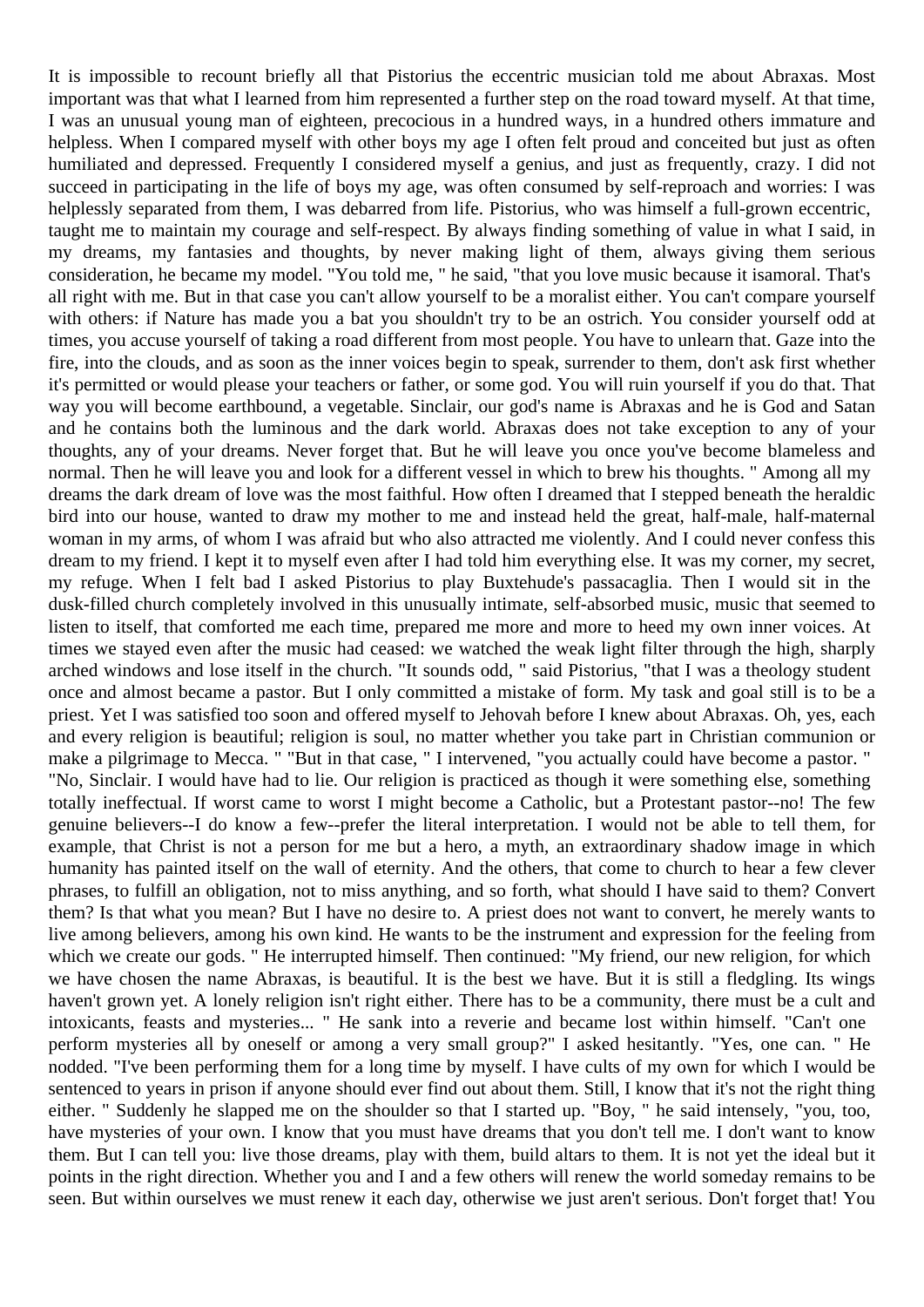are eighteen years old, Sinclair, you don't go running to prostitutes. You must have dreams of love, you must have desires. Perhaps you're made in such a way that you are afraid of them. Don't be. They are the best things you have. You can believe me. I lost a great deal when I was your age by violating those dreams of love. One shouldn't do that. When you know something about Abraxas, you cannot do this any longer. You aren't allowed to be afraid of anything, you can't consider prohibited anything that the soul desires. " Startled, I countered: "But you can't do everything that comes to your mind! You can't kill someone because you detest him. " He moved closer to me. "Under certain circumstances, even that. Yet it is a mistake most of the time. I don't mean that you should simply do everything that pops into your head. No. But you shouldn't harm and drive away those ideas that make good sense by exorcising them or moralizing about them. Instead of crucifying yourself or someone else you can drink wine from a chalice and contemplate the mystery of the sacrifice. Even without such procedures you can treat your drives and so-called temptations with respect and love. Then they will reveal their meaning--and they all do have meaning. If you happen to think of something truly mad or sinful again, if you want to kill someone or want to commit some enormity, Sinclair, think at that moment that it is Abraxas fantasizing within you! The person whom you would like to do away with is of course never Mr. X but merely a disguise. If you hate a person, you hate something in him that is part of yourself. What isn't part of ourselves doesn't disturb us. " Never before had Pistorius said anything to me that had touched me as deeply as this. I could not reply. But what had affected me most and in the strangest way was the similarity of this exhortation to Demian's words, which I had been carrying around with me for years. They did not know each other, yet both of them had told me the same tiling. "The things we see, " Pistorius said softly, "are the same things that are within us. There is no reality except the one contained within us. That is why so many people live such an unreal life. They take the images outside them for reality and never allow the world within to assert itself. You can be happy that way. But once you know the other interpretation you no longer have the choice of following the crowd. Sinclair, the majority's path is an easy one, ours is difficult. " A few days later, after I had twice waited in vain, I met him late at night as he came seemingly blown around a corner by the cold night wind, stumbling all over himself, dead drunk. I felt no wish to call him. He went past me without seeing me, staring in front of himself with bewildered eyes shining, as though he followed something darkly calling out of the unknown. I followed him the length of one street; he drifted along as though pulled by an invisible string, with a fanatic gait, yet loose, like a ghost. Sadly I returned home to my unfulfilled dreams. So that is how he renews the world within himself! it occurred to me. At the same moment I felt that was a low, moralizing thought. What did I know of his dreams? Perhaps he walked a more certain path in his intoxication than I within my dream. I had noticed a few times during the breaks between classes that a fellow student I had never paid any previous attention to seemed to seek me out. He was a delicate, weak-looking boy with thin red-blond hair, and the look in his eyes and his behavior seemed unusual. One evening when I was coming home he was lying in wait for me in the alley. He let me walk past, then followed me and stopped when I did before the front door. "Is there something you want from me?" I asked him. "I would only like to talk with you once, " he said shyly. "Be so kind as to walk with me for a moment. " I followed him, sensing that he was excited and full of expectation. His hands trembled. "Are you a spiritualist?" he asked suddenly. "No, Knauer, " I said laughing. "Not in the least What makes you think I am?" "But then you must be a theosophist?" "Neither. " "Oh, don't be so reticent! I can feel there's something special about you. There's a look in your eyes... I'm positive you communicate with spirits. I'm not asking out of idle curiosity, Sinclair. No, I am a seeker myself, you know, and I'm so very alone. " "Go ahead, tell me about it, " I encouraged him. "I don't know much about spirits. I live in my dreams--that's what you sense. Other people live in dreams, but not in their own. That's the difference. " "Yes, maybe that's the way it is, " he whispered. "It doesn't matter what kinds of dreams they are in which you live. --Have you heard about white magic?" I had to say no. "That is when you learn self-control. You can become immortal and bewitch people. Have you ever practiced any exercises?" After I had inquired what these "exercises" were he became very secretive; that is, until I turned to go back. Then he told me everything. "For instance, when I want to fall asleep or want to concentrate on something I do one of these exercises. I think of something, a word for example, or a name or a geometrical form. Then I think this form into myself as hard as I can. I try to imagine it until I can actually feel it inside my head. Then I think it in the throat, and so forth, until I am completely filled by it. Then I'm as firm as though I had turned to stone and nothing can distract me any more. " I had a vague idea of what he meant. Yet I felt certain that there was something else troubling him, he was so strangely excited and restless. I tried to make it easy for him to speak, and it was not long before he expressed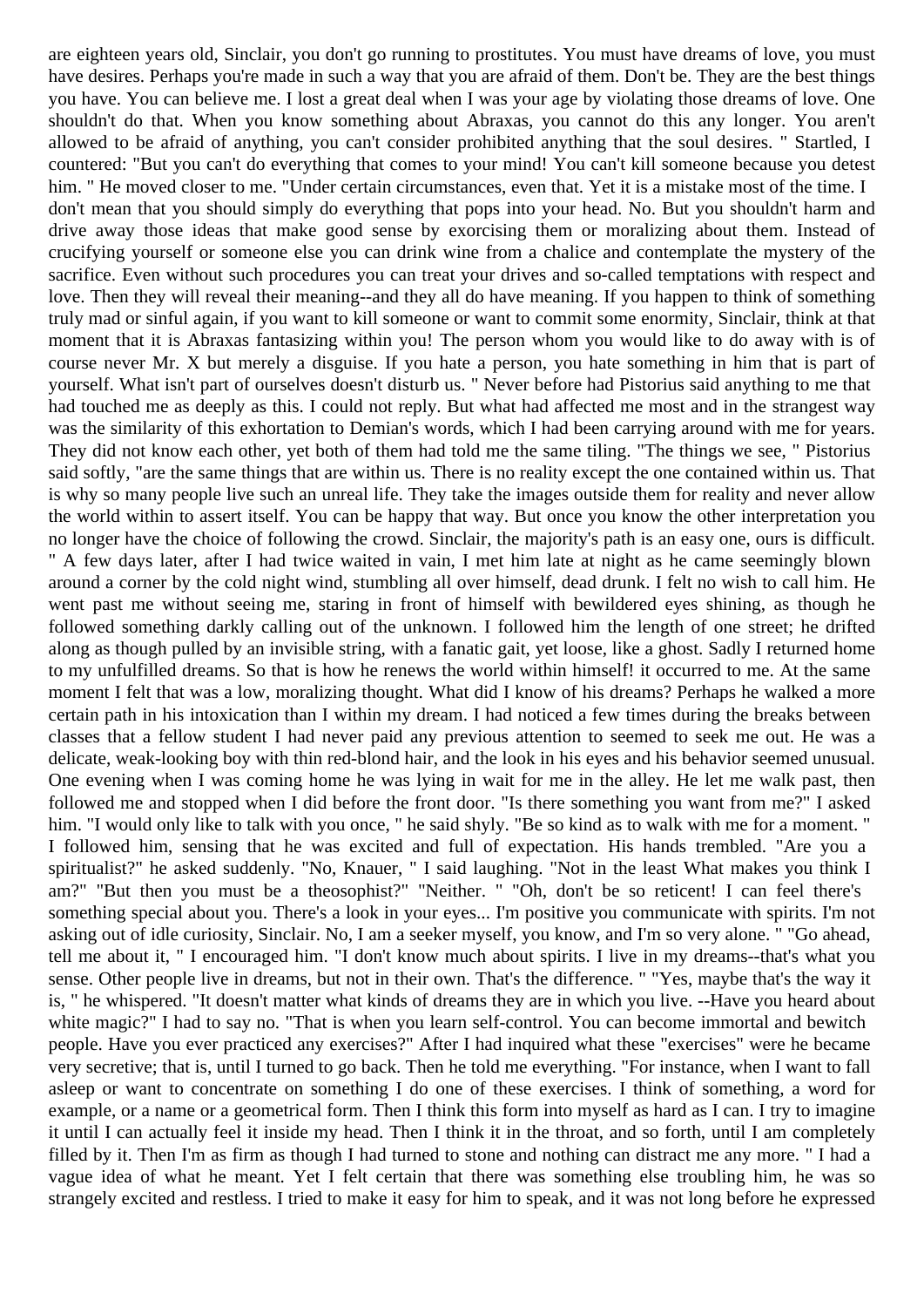his real concern. "You're continent, too, aren't you?" he asked reluctantly. "What do you mean, sexually?" "Yes. I've been continent for two years--ever since I found out about the exercises. I had been depraved until then, you know what I mean. --So you've never been with a woman?" "No, "I said. "I never found the right one. " "But if you did find a woman that you felt was the right one, would you sleep with Her?" "Yes, naturally--if she had no objections, "I said a little derisively. "Oh, you're on the wrong path altogether! You can train your inner powers only if you're completely continent. I've been--for two whole years. Two years and a little more than a month! It's so difficult! Sometimes I think I can't stand it much longer. " "Listen, Knauer, I don't believe that continence is all that important. " "I know, " he objected. "That's what they all say. But I didn't expect you to say the same thing. If you want to take the higher, the spiritual road you have to remain absolutely pure. " "Well, be pure then! But I don't understand why someone is supposed to be more pure than another person if he suppresses his sexual urges. Or are you capable of eliminating sex from all your thoughts and dreams?" He looked at me despairingly. "No, that's just the point. My God, but I have to. I have dreams at night that I couldn't even tell myself. Horrible dreams. " I remembered what Pistorius had told me. But much as I agreed with his ideas I could not pass them on. I was incapable of giving advice that did not derive from my own experience and which I myself did not have the strength to follow. I fell silent and felt humiliated at being unable to give advice to someone who was seeking it from me. "I've tried everything!" moaned Knauer beside me. "I've done everything there is to do. Cold water, snow, physical exercise and running, but nothing helps. Each night I awake from dreams that I'm not even allowed to think about--and the horrible part is that in the process I'm gradually forgetting everything spiritual I ever learned. I hardly ever succeed any more in concentrating or in making myself fall asleep. Often I lie awake the whole night. It can't go on much longer like this. If I can't win the struggle, if in the end I give in and become impure again, I'll be more wicked than all the others who never put up a fight. You understand that, don't you?" I nodded but was unable to make any comment. He began to bore me and I was startled that his evident need and despair made no deeper impression on me. My only feeling was: I can't help you. "So you don't know anything?" he finally asked sadly and exhausted. "Nothing at all? But there must be a way. How do you do it?" "I can't tell you anything, Knauer. We can't help anybody else. No one helped me either. You have to come to terms with yourself and then you must do what your inmost heart desires. There is no other way. If you can't find it yourself you'll find no spirits either. " The little fellow looked at me, disappointed and suddenly bereft of speech. Then his eyes flashed with hatred, he grimaced and shrieked: "Ah, you're a fine saint! You're depraved yourself, I know. You pretend to be wise but secretly you cling to the same filth the rest of us do! You're a pig, a pig, like me. All of us are pigs!" I went off and left him standing there. He followed me two or three steps, then turned around and ran away. I felt nauseated with pity and disgust and the feeling did not leave me until I had surrounded myself with several paintings back in my room and surrendered to my own dreams. Instantly the dream returned, of the house entrance and the coat of arms, of the mother and the strange woman, and I could see her features so distinctly that I began painting her picture that same evening. When the painting was completed after several days' work, sketched out in dreamlike fifteen-minute spurts, I pinned it on the wall, moved the study lamp in front of it, and stood before it as though before a ghost with which I had had to struggle to the end. It was a face similar to the earlier one--a few features even resembled me. One eye was noticeably higher than the other and the gaze went over and beyond me, self-absorbed and rigid, full of fate. I stood before it and began to freeze inside from the exertion. I questioned the painting, berated it, made love to it, prayed to it; I called it mother, called it whore and slut, called it my beloved, called it Abraxas. Words said by Pistorius--or Demian?--occurred to me between my imprecations. I could not remember who had said them but I felt I could hear them again. They were words about Jacob's wrestling with the angel of God and his "I will not let thee go except thou bless me. " The painted face in the lamplight changed with each exhortation--became light and luminous, dark and brooding, closed pale eyelids over dead eyes, opened them again and flashed lightning glances. It was woman, man, girl, a little child, an animal, it dissolved into a tiny patch of color, grew large and distinct again. Finally, following a strong impulse, I closed my eyes and now saw the picture within me, stronger and mightier than before. I wanted to kneel down before it but it was so much a part of me that I could not separate it from myself, as though it had been transformed into my own ego. Then I heard a dark, heavy roaring as if just before a spring storm and I trembled with an indescribable new feeling of fearful experience. Stars flashed up before me and died away: memories as far back as my earliest forgotten childhood, yes, even as far back as my pre-existence at earlier stages of evolution, thronged past me. But these memories that seemed to repeat every secret of my life to me did not stop with the past and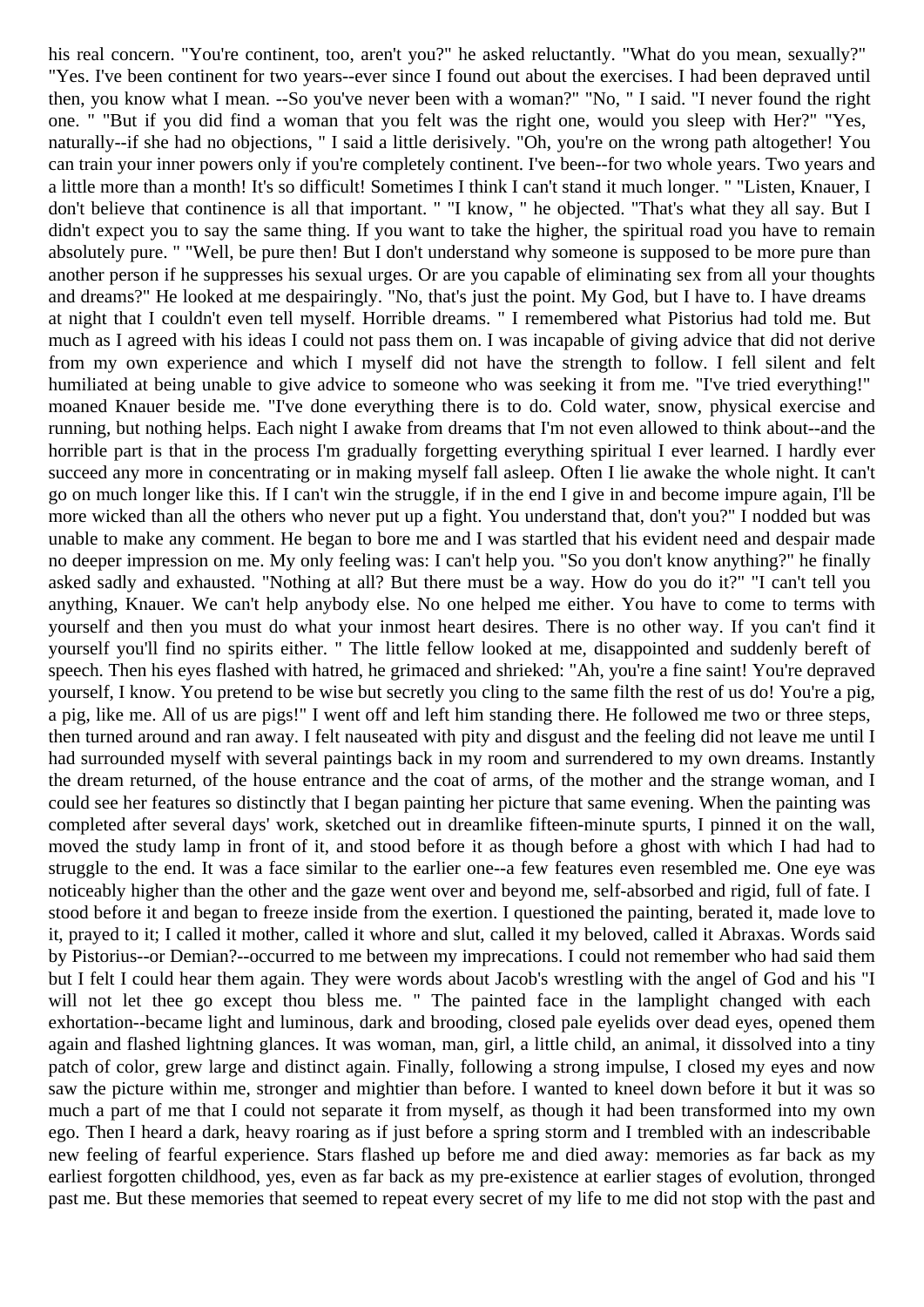the present. They went beyond it, mirroring the future, tore me away from the present into new forms of life whose images shone blindingly clear--not one could I clearly remember later on. During the night I awoke from deep sleep: still dressed I lay diagonally across the bed. I lit the lamp, felt that I had to recollect something important but could not remember anything about the previous hour. Gradually I began to have an inkling. I looked for the painting--it was no longer on the wall, nor on the table either. Then I thought I could dimly remember that I had burned it. Or had this been in my dream that I burned it in the palm of my hand and swallowed the ashes? A great restlessness overcame me. I put on a hat and walked out of the house through the alley as though compelled, ran through innumerable streets and squares as though driven by a frenzy, listened briefly in front of my friend's dark church, searched, searched with extreme urgency--without knowing what. I walked through a quarter with brothels where I could still see here and there a lighted window. Farther on I reached an area of newly built houses, with piles of bricks everywhere partially covered with gray snow. I remembered--as I drifted under the sway of some strange compulsion like a sleepwalker through the streets--the new building back in my home town to which my tormentor Kromer had taken me for my first payment. A similar building stood before me now in the gray night, its dark entrance yawning at me. It drew me inside: wanting to escape I stumbled over sand and rubbish. The power that drove me was stronger: I was forced to enter. Across boards and bricks I stumbled into a dreary room that smelled moist and cold from fresh cement. There was a pile of sand, a light-gray patch, otherwise it was dark. Then a horrified voice called out: "My God, Sinclair, where did you come from?" Beside me a figure rose up out of the darkness, a small lean fellow, like a ghost, and even in my terror I recognized my fellow student Knauer. "How did you happen to come here?" he asked, mad with excitement. "How were you able to find me?" I didn't understand. "I wasn't looking for you, " I said, benumbed. Each word meant a great effort and came only haltingly, through dead lips. He stared at me. "Weren't looking for me?" "No. Something drew me. Did you call me? You must have called me. What are you doing here anyway? It's night. " He clasped me convulsively with his thin arms. "Yes, night. Morning will soon be here. Can you forgive me?" "Forgive you what?" "Oh, I was so awful. " Only now I remembered our conversation. Had that been only four, five days ago? A whole lifetime seemed to have passed since then. But suddenly I knew everything. Not only what had transpired between us but also why I had come here and what Knauer had wanted to do out here. "You wanted to commit suicide, Knauer?" He trembled with cold and fear. "Yes, I wanted to. I don't know whether I would have been able to. I wanted to wait until morning. " I drew him into the open. The first horizontal rays of daylight glimmered cold and listless in the gray dawn. For a while I led the boy by the arm. I heard myself say: "Now go home and don't say a word to anyone! You were on the wrong path. We aren't pigs as you seem to think, but human beings. We create gods and struggle with them, and they bless us. " We walked on and parted company without saying another word. When I reached the house, it was already daylight. The best things I gained from my remaining weeks in St. ------were the hours spent with Pistorius at the organ or in front of his fire. We were studying a Greek text about Abraxas and he read me extracts from a translation of the Vedas and taught me how to speak the sacred "om. " Yet these occult matters were not what nourished me inwardly. What invigorated me was the progress I had made in discovering my self, the increasing confidence in my own dreams, thoughts, and intimations, and the growing knowledge of the power I possessed within me. Pistorius and I understood each other in every possible way. All I had to do was think of him and I could be certain that he--or a message from him--would come. I could ask him anything, as I had asked Demian, without his having to be present in the flesh: all I had to do was visualize him and direct my questions at him in the form of intensive thought. Then all psychic effort expended on the question would return to me in kind, as an answer. Only it was not the person of Pistorius nor that of Max Demian that I conjured up and addressed, but the picture I had dreamed and painted, the half-male, half-female dream image of my daemon. This being was now no longer confined to my dreams, no longer merely depicted on paper, but lived within me as an ideal and intensification of my self. The relationship which the would-be suicide Knauer formed with me was peculiar, occasionally even funny. Ever since the night in which I had been sent to him, he clung to me like a faithful servant or a dog, made every effort to forge his life with mine, and obeyed me blindly. He came to me with the most astonishing questions and requests, wanted to see spirits, learn the cabala, and would not believe me when I assured him that I was totally ignorant in all these matters. He thought nothing was beyond my powers. Yet it was strange that he would often come to me with his puzzling and stupid questions when I was faced with a puzzle of my own to which his fanciful notions and requests frequently provided a catchword and the impetus for a solution. Often he was a bother and I would dismiss him peremptorily; yet I sensed that he,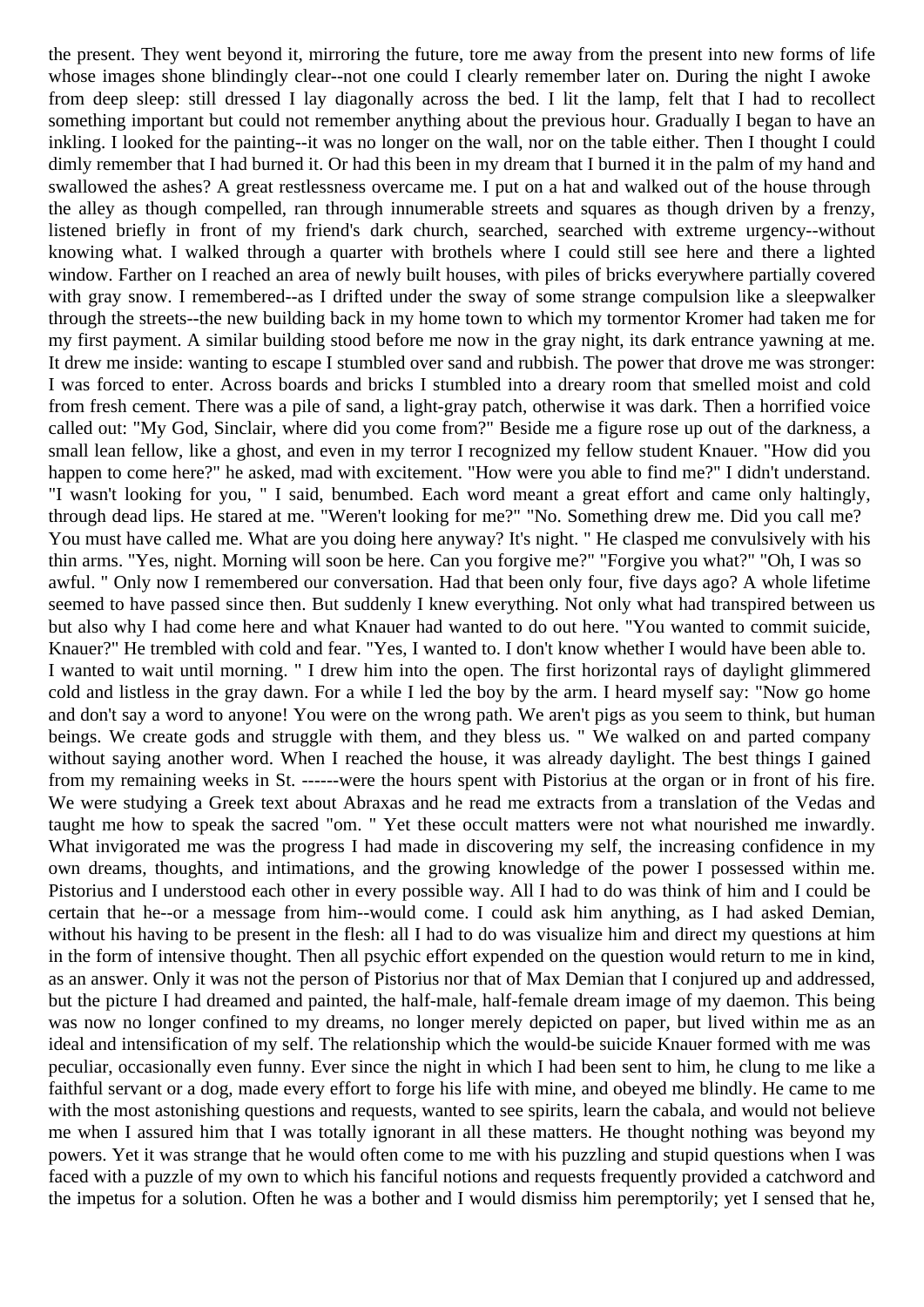too, had been sent to me, that from him, too, came back whatever I gave him, in double measure; he, too, was a leader for me--or at least a guidepost. The occult books and writings he brought me and in which he sought his salvation taught me more than I realized at the time. Later Knauer slipped unnoticed out of my life. We never came into conflict with each other; there was no reason to. Unlike Pistorius, with whom I was still to share a strange experience toward the end of my days in St. On one or on several occasions in the course of their lives, even the most harmless people do not altogether escape coming into conflict with the fine virtues of piety and gratitude. Sooner or later each of us must take the step that separates him from his father, from his mentors; each of us must have some cruelly lonely experience--even if most people cannot take much of this and soon crawl back. I myself had not parted from my parents and their world, the "luminous" world in a violent struggle, but had gradually and almost imperceptibly become estranged. I was sad that it had to be this way and it made for many unpleasant hours during my visits back home; but it did not affect me deeply, it was bearable. But where we have given of our love and respect not from habit but of our own free will, where we have been disciples and friends out of our inmost hearts, it is a bitter and horrible moment when we suddenly recognize that the current within us wants to pull us away from what is dearest to us. Then every thought that rejects the friend and mentor turns in our own hearts like a poisoned barb, then each blow struck in defense flies back into one's own face, the words "disloyalty" and "ingratitude" strike the person who feels he was morally sound like catcalls and stigma, and the frightened heart flees timidly back to the charmed valleys of childhood virtues, unable to believe that this break, too, must be made, this bond also broken. With time my inner feelings had slowly turned against acknowledging Pistorius so unreservedly as a master. My friendship with him, his counsel, the comfort he had brought me, his proximity had been a vital experience during the most important months of my adolescence. God had spoken to me through him. From his lips my dreams had returned clarified and interpreted. He had given me faith in myself. And now I became conscious of gradually beginning to resist him. There was too much didacticism in what he said, and I felt that he understood only a part of me completely. No quarrel or scene occurred between us, no break and not even a settling of accounts. I uttered only a single--actually harmless--phrase, yet it was in that moment that an illusion was shattered. A vague presentiment of such an occurrence had oppressed me for some time; it became a distinct feeling one Sunday morning in his study. We were lying before the fire while he was holding forth about mysteries and forms of religion, which he was studying, and whose potentialities for the future preoccupied him. All this seemed to me odd and eclectic and not of vital importance; there was something vaguely pedagogical about it; it sounded like tedious research among the ruins of former worlds. And all at once I felt a repugnance for his whole manner, for this cult of mythologies, this game of mosaics he was playing with secondhand modes of belief. "Pistorius, "I said suddenly in a fit of malice that both surprised and frightened me. "You ought to tell me one of your dreams again sometime, a real dream, one that you've had at night. What you're telling me there is all so--so damnedantiquarian. " He had never heard me speak like that before and at the same moment I realized with a flash of shame and horror that the arrow I had shot at him, that had pierced his heart, had come from his own armory: I was now flinging back at him reproaches that on occasion he had directed against himself half in irony. He fell silent at once. I looked at him with dread in my heart and saw him turning terribly pale. After a long pregnant pause he placed fresh wood on the fire and said in a quiet voice: "You're right, Sinclair, you're a clever boy. I'll spare you the antiquarian stuff from now on. " He spoke very calmly but it was obvious he was hurt. What had I done? I wanted to say something encouraging to him, implore his forgiveness, assure him of my love and my deep gratitude. Touching words came to mind--but I could not utter them. I just lay there gazing into the fire and kept silent. He, too, kept silent and so we lay while the fire dwindled, and with each dying flame I felt something beautiful, intimate irrevocably burn low and become evanescent. "I'm afraid you've misunderstood me, " I said finally with a very forced and clipped voice. The stupid, meaningless words fell mechanically from my lips as if I were reading from a magazine serial. "I quite understand, " Pistorius said softly. "You're right. " I waited. Then he went on slowly: "Inasmuch as one person can be rightagainst another. " No, no! I'm wrong, a voice screamed inside me--but I could not say anything. I knew that with my few words I had put my finger on his essential weakness, his affliction and wound. I had touched the spot where he most mistrusted himself. His ideal way "antiquarian, " he was seeking in the past, he was a romantic. And suddenly I realized deeply within me: what Pistorius had been and given to me was precisely what he could not be and give to himself. He had led me along a path that would transcend and leave even him, the leader, behind. God knows how one happens to say something like that. I had not meant it all that maliciously, had had no idea of the havoc I would create. I had uttered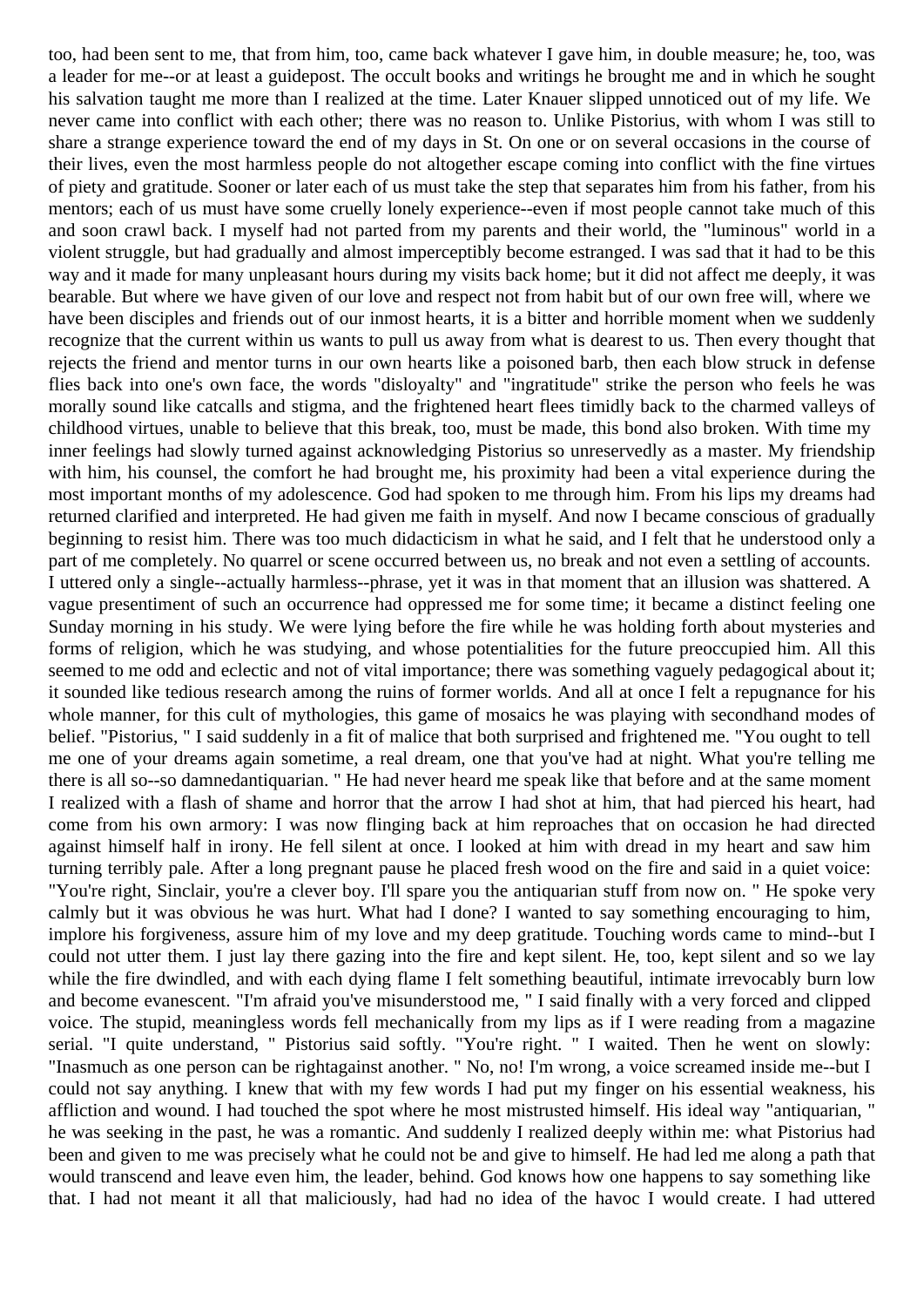something the implications of which I had been unaware of at the moment of speaking. I had succumbed to a weak, rather witty but malicious impulse and it had become fate. I had committed a trivial and careless act of brutality which he regarded as a judgment. How much I wished then that he become enraged, defend himself, and berate me! He did nothing of the kind--I had to do all of that myself. He would have smiled if he could have, and the fact that he found it impossible was the surest proof of how deeply I had wounded him. By accepting this blow so quietly, from me, his impudent and ungrateful pupil, by keeping silent and admitting that I had been right, by acknowledging my words as his fate, he made me detest myself and increased my indiscretion even more. When I had hit out I had thought I would strike a tough, well-armed man--he turned out to be a quiet, passive, defenseless creature who surrendered without protest. For a long time we stayed in front of the dying fire, in which each glowing shape, each writhing twig reminded me of our rich hours and increased the guilty awareness of my indebtedness to Pistorius. Finally I could bear it no longer. I got up and left. I stood a long time in front of the door to his room, a long time on the dark stairway, and even longer outside his house waiting to hear if he would follow me. Then I turned to go and walked for hours through the town, its suburbs, parks and woods, until evening. During that walk I felt for the first time the mark of Cain on my forehead. Only gradually was I able to think clearly about what had occurred. At first my thoughts were full of self-reproach, intent on defending Pistorius. But all of them turned into the opposite of my intention. A thousand times I was ready to regret and take back my rash statement--yet it had been the truth. Only now I managed to understand Pistorius completely and succeeded in constructing his whole dream before me. This dream had been to be a priest, to proclaim the new religion, to introduce new forms of exaltation, of love, of worship, to erect new symbols. But this was not his strength and it was not his function. He lingered too fondly in the past, his knowledge of this past was too precise, he knew too much about Egypt and India, Mithras and Abraxas. His love was shackled to images the earth had seen before, and yet, in his inmost heart, he realized that the New had to be truly new and different, that it had to spring from fresh soil and could not be drawn from museums and libraries. His function was perhaps to lead men to themselves as he had led me. To provide them with the unprecedented, the new gods, was not in him. At this point a sharp realization burned within me: each man has his "function" but none which he can choose himself, define, or perform as he pleases. It was wrong to desire new gods, completely wrong to want to provide the world with something. An enlightened man had but one duty--to seek the way to himself, to reach inner certainty, to grope his way forward, no matter where it led. The realization shook me profoundly, it was the fruit of this experience. I had often speculated with images of the future, dreamed of roles that I might be assigned, perhaps as poet or prophet or painter, or something similar. All that was futile. I did not exist to write poems, to preach or to paint, neither I nor anyone else. All of that was incidental. Each man had only one genuine vocation--to find the way to himself. He might end up as poet or madman, as prophet or criminal--that was not his affair, ultimately it was of no concern. His task was to discover his own destiny--not an arbitrary one--and live it out wholly and resolutely within himself. Everything else was only a would-be existence, an attempt at evasion, a flight back to the ideals of the masses, conformity and fear of one's own inwardness. The new vision rose up before me, glimpsed a hundred times, possibly even expressed before but now experienced for the first time by me. I was an experiment on the part of Nature, a gamble within the unknown, perhaps for a new purpose, perhaps for nothing, and my only task was to allow this game on the part of primeval depths to take its course, to feel its will within me and make it wholly mine. That or nothing! I had already felt much loneliness, now there was a deeper loneliness still which was inescapable. I made no attempt at reconciliation with Pistorius. We remained friends but the relationship changed. Yet this was something we touched on only once; actually it was Pistorius alone who did. He said: "You know that I have the desire to become a priest. Most of all I wanted to become the priest of the new religion of which you and I have had so many intimations. That role will never be mine--I realize that and even without wholly admitting it to myself have known it for some time. So I will perform other priestly duties instead, perhaps at the organ, perhaps some other way. But I must always have things around me that I feel are beautiful and sacred, organ music and mysteries, symbols and myths. I need and cannot forgo them. That is my weakness. Sometimes, Sinclair, I know that I should not have such wishes, that they are a weakness and luxury. It would be more magnanimous and just if I put myself unreservedly at the disposal of fate. But I can't do that, I am incapable of it. Perhaps you will be able to do it one day. It is difficult, it is the only truly difficult thing there is. I have often dreamed of doing so, but I can't; the idea fills me with dread: I am not capable of standing so naked and alone. I, too, am a poor weak creature who needs warmth and food and occasionally the comfort of human companionship. Someone who seeks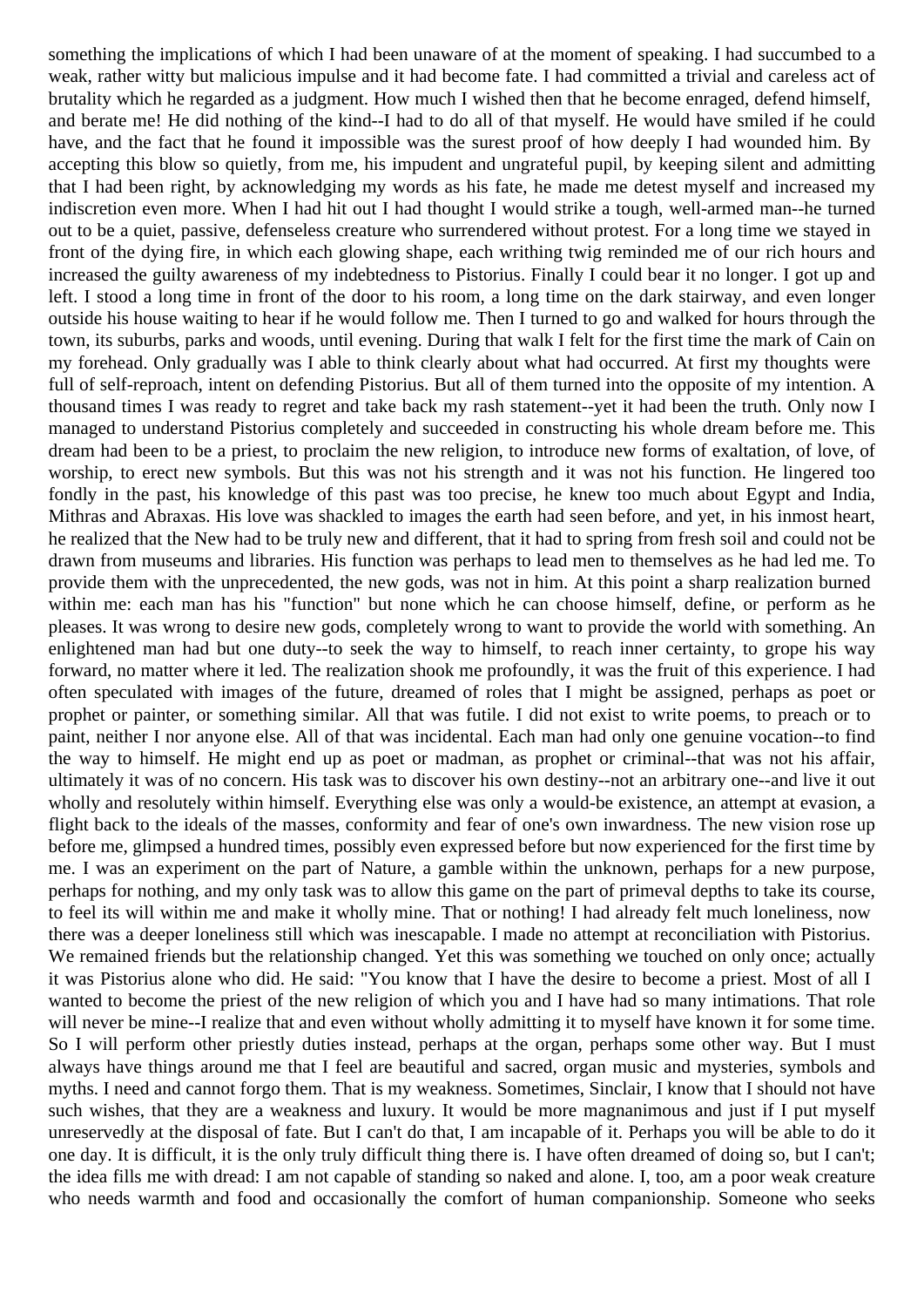nothing but his own fate no longer has any companions, he stands quite alone and has only cold universal space around him. That is Jesus in the Garden of Gethsemane, you know. There have been martyrs who gladly let themselves be nailed to the cross, but even these were no heroes, were not liberated, for even they wanted something that they had become fond of and accustomed to--they had models, they had ideals. But the man who only seeks his destiny has neither models nor ideals, has nothing dear and consoling! And actually this is the path one should follow. People like you and me are quite lonely really but we still have each other, we have the secret satisfaction of being different, of rebelling, of desiring the unusual. But you must shed that, too, if you want to go all the way to the end. You cannot allow yourself to become a revolutionary, an example, a martyr. It is beyond imagining --" Yes, it was beyond imagining. But it could be dreamed, anticipated, sensed. A few times I had a foretaste of it--in an hour of absolute stillness. Then I would gaze into myself and confront the image of my fate. Its eyes would be full of wisdom, full of madness, they would radiate love or deep malice, it was all the same. You were not allowed to choose or desire any one of them. You were only allowed to desireyourself, only your fate. Up to this point, Pistorius had been my guide. In those days I walked about as though I were blind. I felt frenzies--each step was a new danger. I saw nothing in front of me except the unfathomable darkness into which all paths I had taken until now had led and vanished. And within me I saw the image of the master, who resembled Demian, and in whose eyes my fate stood written. I wrote on a piece of paper: "A leader has left me. I am enveloped in darkness. I cannot take another step alone. Help me. " I wanted to mail it to Demian, but didn't. Each time I wanted to, it looked foolish and senseless. But I knew my little prayer by heart and often recited it to myself. It was with me every hour of the day. I had begun to understand it. My schooldays were over. I was to take a trip during my vacation--my father's idea--and then enter a university. But I did not know what I would major in. I had been granted my wish: one semester of philosophy. Any other subject would have done as well.

### 7) Eva

Once during my vacation I visited the house where years before Demian had lived with his mother. I saw an old woman strolling in the garden and, speaking with her, learned that it was her house. I inquired after the Demian family. She remembered them very well but could not tell me where they lived at present. Sensing my interest she took me into the house, brought out a leather album and showed me a photo of Demian's mother. I could hardly remember what she looked like, but now as I saw the small likeness my heart stood still: it was my dream image! That was she, the tall, almost masculine woman who resembled her son, with maternal traits, severity, passion; beautiful and alluring, beautiful and unapproachable, daemon and mother, fate and beloved. There was no mistaking her! To discover in this fashion that my dream image existed struck me as a miracle. So there was a woman who looked like that, who bore the features of my destiny! And to be Demian's mother. Where was she? Shortly afterwards I embarked on my trip. What a strange journey it was! I traveled restlessly from place to place, following every impulse, always searching for this woman. There were days when everyone I met reminded me of her, echoed her, seemed to resemble her, drew me through the streets of unfamiliar cities, through railroad stations and into trams, as in an intricate dream. There were other days when I realized the futility of my search. Then I would idly sit somewhere in a park or in some hotel garden, in a waiting room, trying to make the picture come alive within me. But it had become shy and elusive. I found it impossible to fall asleep. Only while traveling on the train could I catch an occasional brief nap. Once, in Zurich, a woman approached me, an impudent pretty creature. I took hardly any notice of her and walked past as though she didn't exist. I would rather have died on the spot than have paid attention to another woman, even for an hour. I felt my fate drawing me on, I felt the moment of my fulfillment coming near and I was sick with impatience at not being able to do anything. Once in a railroad station, in Innsbruck I think, I caught sight of a woman who reminded me of her--in a train just pulling away. I was miserable for days. And suddenly the form reappeared in a dream one night. I awoke humiliated and dejected by the futility of my hunt and I took the next train home. A few weeks later I enrolled at the university of H. I found everything disappointing. The lectures on the history of philosophy were just as uninspired and stereotyped as the activities of most of the students. Everything seemed to run according to an old pattern, everyone was doing the same thing, and the exaggerated gaiety on the boyish faces looked depressingly empty and ready-made. But at least I was free, I had the whole day to myself, lived quietly and peacefully in an old house near the town wall, and on my table lay a few volumes of Nietzsche. I lived with him, sensed the loneliness of his soul,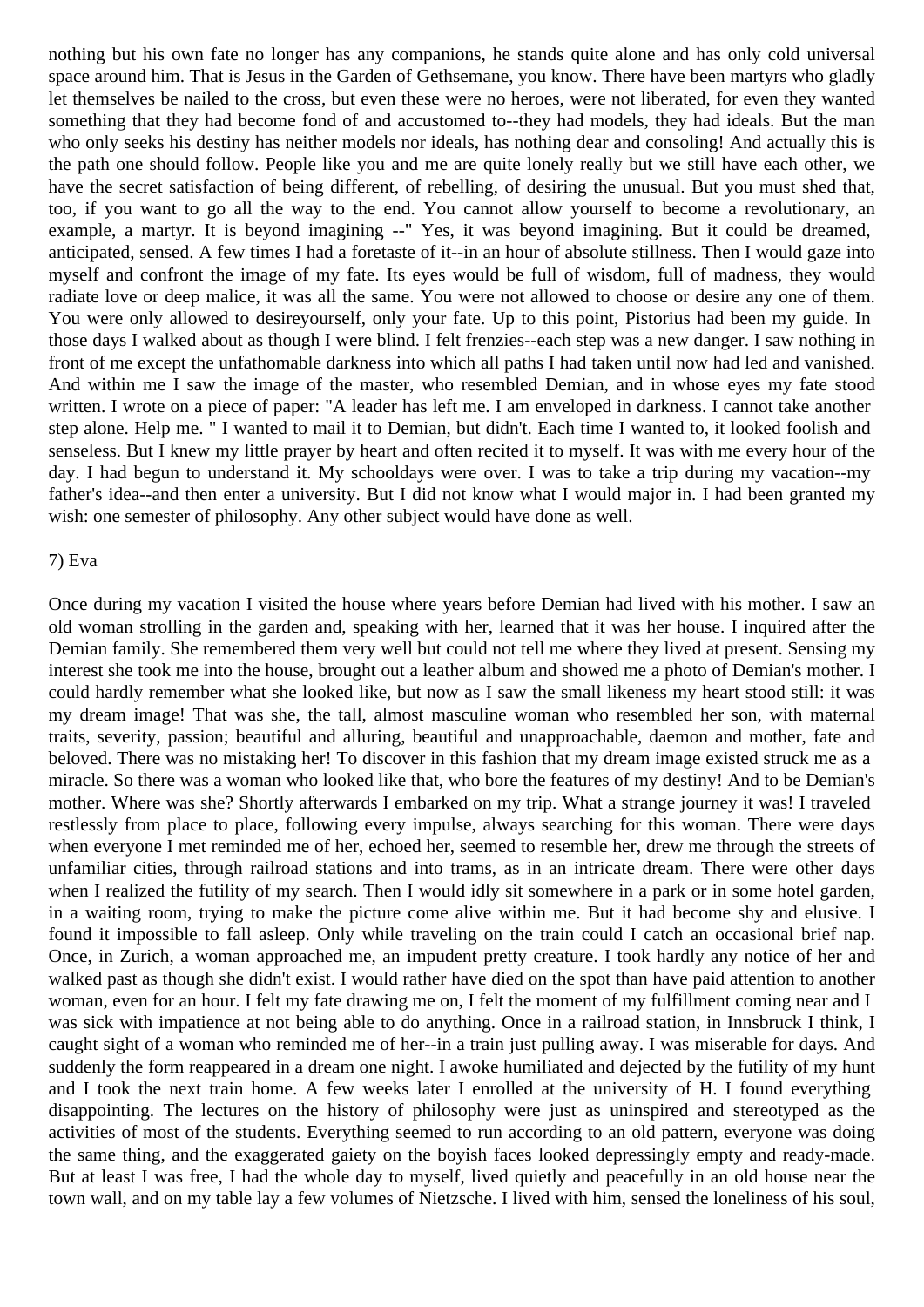perceived the fate that had propelled him on inexorably; I suffered with him, and rejoiced that there had been one man who had followed his destiny so relentlessly. Late one evening I was sauntering through town. An autumn wind was blowing and I could hear the fraternities frolic in the taverns. Clouds of tobacco smoke drifted out open windows with a profusion of song, loud, rhythmic yet uninspired, lifelessly uniform. I stood at a street corner and listened: out of two bars the methodically rehearsed gaiety of youth rang out against the night. False communion everywhere, everywhere shedding the responsibility of fate, flight to the herd for warmth. Two men slowly walked past behind me. I caught a few words of their conversation. "Isn't it just like the young men's house in a kraal?" said one of them. "Everything fits down to the tattooing which is in vogue again. Look, that's young Europe. " The voice sounded strangely and admonishingly familiar. I followed the two of them down the dark lane. One of them was a Japanese, small and elegant. Under a street lamp I saw his yellow face light up in a smile. The other was now speaking again. "I imagine it's just as bad where you come from, in Japan. People that don't follow the herd are rare everywhere. There are some here too. " I felt a mixture of alarm and joy at each word. I knew the speaker. It was Demian. I followed him and the Japanese through the wind-swept streets; listening to their conversation I relished the sound of Demian's voice. It still had its familiar ring; the same old beautiful certainty and calm had all their old power over me. Now all was well. I had found him. At the end of a street in the suburbs the Japanese took his leave and unlocked his house door. Demian retraced his steps, I had stopped and was waiting for him in the middle of the street. I became very agitated as I saw him approach, upright, with elastic step, in a brown rubber raincoat. He came closer without changing his pace until he stopped a few steps in front of me. Then he removed his hat and revealed his old light-skinned face with the decisive mouth and the peculiar brightness on his broad forehead. "Demian, " I called out. He stretched out his hand. "So, it's you, Sinclair! I was expecting you. " "Did you know I was here?" "I didn't exactly know it but I definitely wished you were. I didn't catch sight of you until this evening. You've been following us for quite some time. " "Did you recognize me at once?" "Of course. You've changed somewhat. But you have the sign. " "The sign. What kind of sign?" "We used to call it the mark of Cain earlier on--if you can still remember. It's our sign. You've always had it, that's why I became your friend. But now it has become more distinct. " "I wasn't aware of that. Or actually, yes, once I painted a picture of you, Demian, and was astonished that it also resembled myself. Was that the sign?" "That was it. It's good that you're here. My mother will be pleased, too. " Suddenly I was frightened. "Your mother? Is she here, too? But she doesn't know me. " "But she knows about you. She will recognize you even without my saying who you are. We've been in the dark about you for a long time. " "I often wanted to write you, but it was no use. I've known for some time that I would find you soon. I waited for it each day. " He thrust his arm under mine and walked along with me. An aura of calm surrounded him which affected me, too. Soon we were talking as we used to talk in the past. Our thoughts went back to our time in school, the Confirmation classes and also to that last unhappy meeting during my vacation. Only our earliest and closest bond, the Franz Kromer episode, was never mentioned. Suddenly we found ourselves in the midst of a strange conversation touching on many ominous topics. Picking up where Demian left off in his conversation with the Japanese, we had discussed the life most of the students led, then came to something else, something that seemed to lie far afield. Yet in Demian's words an intimate connection became evident. He spoke about the spirit of Europe and the signs of the times. Everywhere, he said, we could observe the reign of the herd instinct, nowhere freedom and love. All this false communion--from the fraternities to the choral societies and the nations themselves--was an inevitable development, was a community born of fear and dread, out of embarrassment, but inwardly rotten, outworn, close to collapsing. "Genuine communion, " said Demian, "is a beautiful thing. But what we see nourishing everywhere is nothing of the kind. The real spirit will come from the knowledge that separate individuals have of one another and for a time it will transform the world. The community spirit at present is only a manifestation of the herd instinct. Men fly into each other's arms because they are afraid of each other--the owners are for themselves, the workers for themselves, the scholars for themselves! And why are they afraid? You are only afraid if you are not in harmony with yourself. People are afraid because they have never owned up to themselves. A whole society composed of men afraid of the unknown within them! They all sense that the rules they live by are no longer valid, that they live according to archaic laws--neither their religion nor their morality is in any way suited to the needs of the present. For a hundred years or more Europe has done nothing but study and build factories! They know exactly how many ounces of powder it takes to kill a man but they don't know how to pray to God, they don't even know how to be happy for a single contented hour. Just take a look at a student dive! Or a resort where the rich congregate. It's hopeless. Dear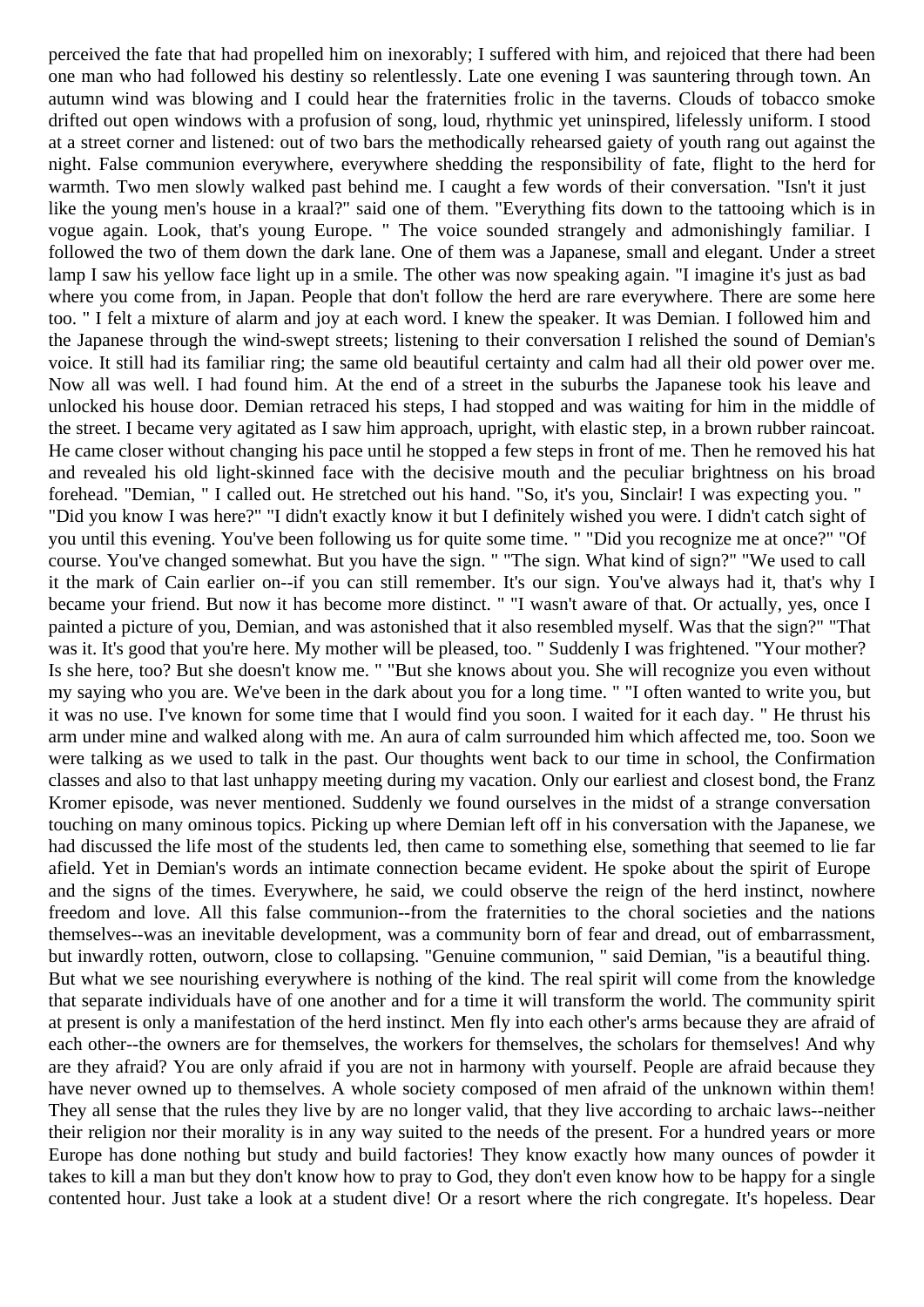Sinclair, nothing good can come of all of this. These people who huddle together in fear are filled with dread and malice, no one trusts the other. They hanker after ideals that are ideals no longer but they will hound the man to death who sets up a new one. I can feel the approaching conflict. It's coming, believe me, and soon. Of course it will not 'improve' the world. Whether the workers kill the manufacturers or whether Germany makes war on Russia will merely mean a change of ownership. But it won't have been entirely in vain. It will reveal the bankruptcy of present-day ideals, there will be a sweeping away of Stone Age gods. The world, as it is now, wants to die, wants to perish--and it will. " "And what will happen to us during this conflict?" "To us? Oh, perhaps we'll perish in it. Our kind can be shot, too. Only we aren't done away with as easily as all that. Around what remains of us, around those of us who survive, the will of the future will gather. The will of humanity, which our Europe has shouted down for a time with its frenzy of technology, will come to the fore again. And then it will become clear that the will of humanity is nowhere--and never was--identical with the will of present-day societies, states and peoples, clubs and churches. No, what Nature wants of man stands indelibly written in the individual, in you, in me. It stood written in Jesus, it stood written in Nietzsche. These tendencies--which are the only important ones and which, of course, can assume different forms every day--will have room to breathe once the present societies have collapsed. "It was late when we stopped in front of a garden by the river. 'This is where we live, " said Demian. "You must come visit us soon. We've been waiting for you. " Elated I walked the long way home through a night which had now turned chill. Here and there students were reeling noisily to their quarters. I had often marked the contrast between their almost ludicrous gaiety and my lonely existence, sometimes with scorn, sometimes with a feeling of deprivation. But never until today had I felt with as much calm and secret strength how little it mattered to me, how remote and dead this world was for me. I remembered civil servants in my home town, worthy old gentlemen who clung to the memories of their drunken university days as to keepsakes from paradise and fashioned a cult of their "vanished" student years as poets or other romantics fashion their childhood. It was the same everywhere! Everywhere they looked for "freedom" and "luck" in the past, out of sheer dread of their present responsibilities and future course. They drank and caroused for a few years and then they slunk away to become serious-minded gentlemen in the service of the state. Yes, our society was rotten, and these student stupidities were not so stupid, not so bad as a hundred other things. By the time I reached my distant house and was preparing for bed, all these thoughts had vanished and my entire being clung expectantly to the great promise that this day had brought me. As soon as I wished, even tomorrow, I was to see Demian's mother. Let the students have their drunken orgies and tattoo their faces; the rotten world could await its destruction--for all I cared. I was waiting for one thing--to see my fate step forth in a new guise. I slept deeply until late in the morning. The new day dawned for me like a solemn feast, the kind I had not experienced since childhood. I was full of a great restlessness, yet without fear of any kind. I felt that an important day had begun for me and I saw and experienced the changed world around me, expectant, meaningful, and solemn; even the gentle autumn rain had its beauty and a calm and festive air full of happy, sacred music. For the first time the outer world was perfectly attuned to the world within; it was a joy to be alive. No house, no shop window, no face disturbed me, everything was as it should be, without any of the flat, humdrum look of the everyday; everything was a part of Nature, expectant and ready to face its destiny with reverence. That was how the world had appeared to me in the mornings when I was a small boy, on the great feast days, at Christmas or Easter. I had forgotten that the world could still be so lovely. I had grown accustomed to living within myself. I was resigned to the knowledge that I had lost all appreciation of the outside world, that the loss of its bright colors was an inseparable part of the loss of my childhood, and that, in a certain sense, one had to pay for freedom and maturity of the soul with the renunciation of this cherished aura. But now, overjoyed, I saw that all this had only been buried or clouded over and that it was still possible--even if you had become liberated and had renounced your childhood happiness--to see the world shine and to savor the delicious thrill of the child's vision. The moment came when I found my way back to the garden at the edge of town where I had taken leave of Demian the night before. Hidden behind tall, wet trees stood a little house, bright and livable. Tall plants flowered behind plate glass; behind glistening windows dark walls shone with pictures and rows of books. The front door led straight into a small, warm hallway. A silent old maid, dressed in black with a white apron, showed me in and took my coat. She left me alone in the hallway. I looked around and at once was swept into the middle of my dream. High up on the dark wood-paneled wall, above a door, hung a familiar painting, my bird with the golden-yellow sparrow hawk's head, clambering out of the terrestrial shell. Deeply moved, I stood there motionless--I felt joy and pain as though at this moment everything I had ever done and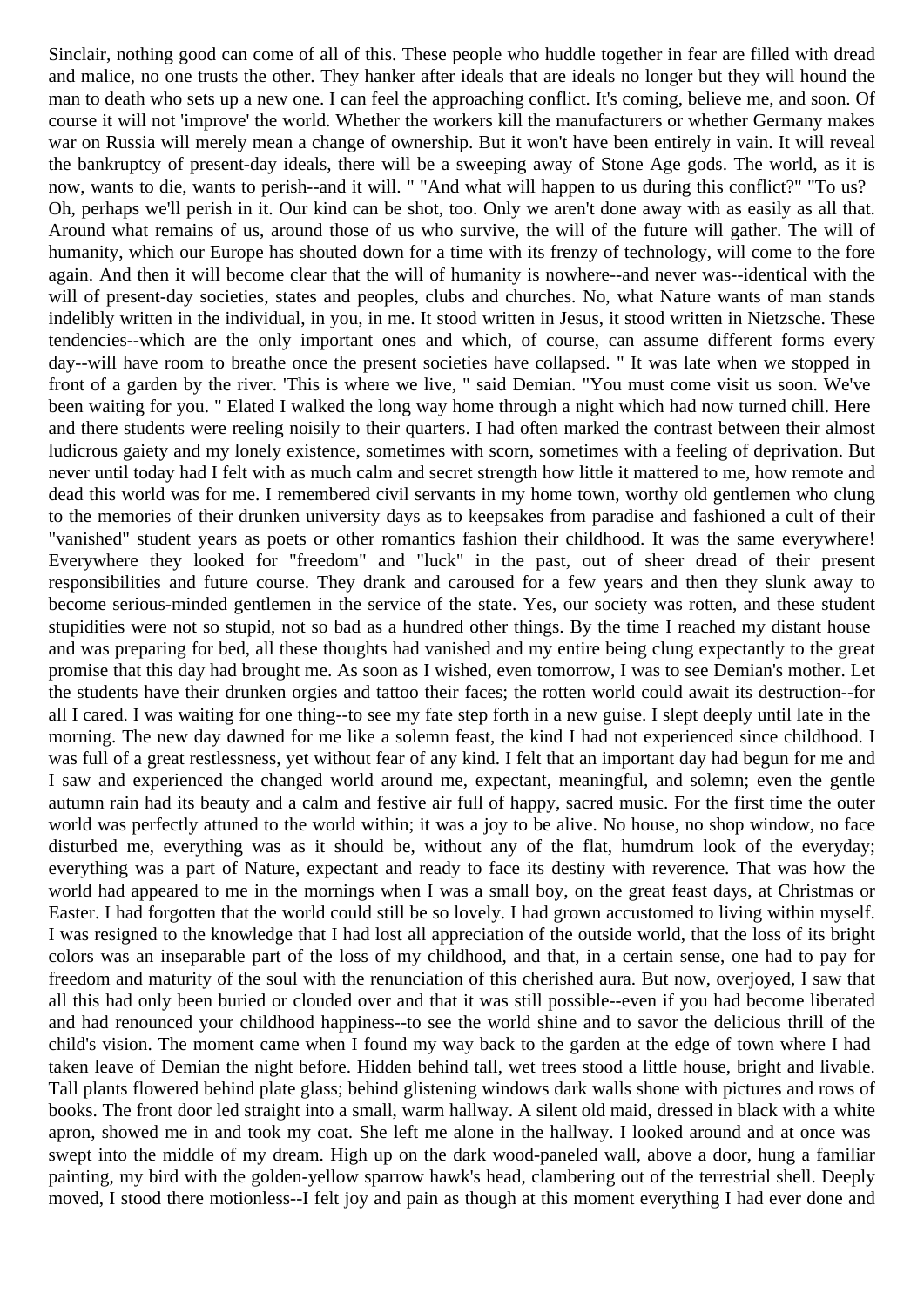experienced returned to me in the form of a reply and fulfillment. In a flash I saw hosts of images throng past my mind's eye: my parents' house with the old coat of arms above the doorway, the boy Demian sketching the emblem, myself as a boy under the fearful spell of my enemy Kromer, myself as an adolescent in my room at school painting my dream bird at a quiet table, the soul caught in the intricacies of its own threads--and everything, everything to this present moment resounded once more within me, was affirmed by me, answered, sanctioned. With tears in my eyes I stared at my picture and read within myself. Then I lowered my eyes: beneath the painting of the bird in the open door stood a tall woman in a dark dress. It was she. I was unable to utter a word. With a face that resembled her son's, timeless, ageless, and full of inner strength, the beautiful woman smiled with dignity. Her gaze was fulfillment, her greeting a homecoming. Silently I stretched my hands out to her. She took both of them in her firm, warm hands. "You are Sinclair. I recognized you at once. Welcome!" Her voice was deep and warm. I drank it up like sweet wine. And now I looked up and into her quiet face, the black unfathomable eyes, at her fresh, ripe lips, the clear, regal brow that bore the sign. "How glad I am, " I said and kissed her hands. "I believe I have been on my way my whole life --and now I have come home. " She smiled like a mother. "One never reaches home, " she said. "But where paths that have affinity for each other intersect the whole world looks like home, for a time. " She was expressing what I had felt on my way to her. Her voice and her words resembled her son's and yet were quite different. Everything was riper, warmer, more self-evident. But just as Max had never given anyone the impression of being a boy, so his mother did not appear at all like a woman who had a full-grown son, so young and sweet were her face and hair, so taut and smooth her golden skin, so fresh her mouth. More regal even than in my dreams she stood before me. This, then, was the new guise in which my fate revealed itself to me, no longer stern, no longer setting me apart, but fresh and joyful! I made no resolutions, took no vows--I had attained a goal, a high point on the road: from there the next stage of the journey appeared unhampered and marvelous, leading toward promised lands. Whatever might happen to me now, I was filled with ecstasy: that this woman existed in the world, that I could drink in her voice and breathe her presence. No matter whether she would become my mother, my beloved or a goddess--if she could just be here! if only my path would be close to hers! She pointed up to my painting. "You never made Max happier than with this picture, " she said thoughtfully. "And me, too. We were waiting for you and when the painting came we knew that you were on your way. When you were a little boy, Sinclair, my son one day came home from school and said to me: there is a boy in school, he has the sign on his brow, he has to become my friend. That was you. You have not had an easy time but we had confidence in you. You met Max again during one of your vacations. You must have been about sixteen at the time. Max told me about it --" I interrupted: "He told you about that? That was the most miserable period of my life!" "Yes, Max said to me: Sinclair has the most difficult part coming now. He's making one more attempt to take refuge among the others. He's even begun going to bars. But he won't succeed. His sign is obscured but it sears him secretly. Wasn't it like that?" "Yes, exactly. Then I found Beatrice and I finally found a master again. His name was Pistorius. Only then did it become clear to me why my boyhood had been so closely bound up with Max and why I could not free myself from him. Dear mother, at that time I often thought that I should have to take my life. Is the way as difficult as this for everybody?" She stroked my hair. The touch felt as light as a breeze. "It is always difficult to be born. You know the chick does not find it easy to break his way out of the shell. Think back and ask yourself: Was the way all that difficult? Was it only difficult? Wasn't it beautiful, too? Can you think of a more beautiful and easier way?" I shook my head. "It was difficult, " I said as though I were asleep, "it was hard until the dream came. " She nodded and pierced me with a glance. "Yes, you must find your dream, then the way becomes easy. But there is no dream that lasts forever, each dream is followed by another, and one should not cling to any particular one. " I was startled and frightened. Was that a warning, a defensive gesture, so soon? But it didn't matter: I was prepared to let her guide me and not to inquire into goals. "I do not know, "I said, "how long my dream is supposed to last. I wish it could be forever. My fate has received me under the picture of the bird like a lover and like a beloved. I belong to my fate and to no one else. " "As long as the dream is your fate you should remain faithful to it, " she confirmed in a serious tone of voice. I was overcome by sadness and a longing to die in this enchanted hour. I felt tears--what an infinity since I had last wept--well up irresistibly in my eyes and overwhelm me. I turned abruptly away from her, stepped to the window, and stared blindly into the distance. I heard her voice behind me, calm and yet brimful with tenderness as a beaker with wine. "Sinclair, you are a child! Your fate loves you. One day it will be entirely yours--just as you dream it--if you remain constant to it. " I had gained control of myself and turned toward her again. She gave me her hand. "I have a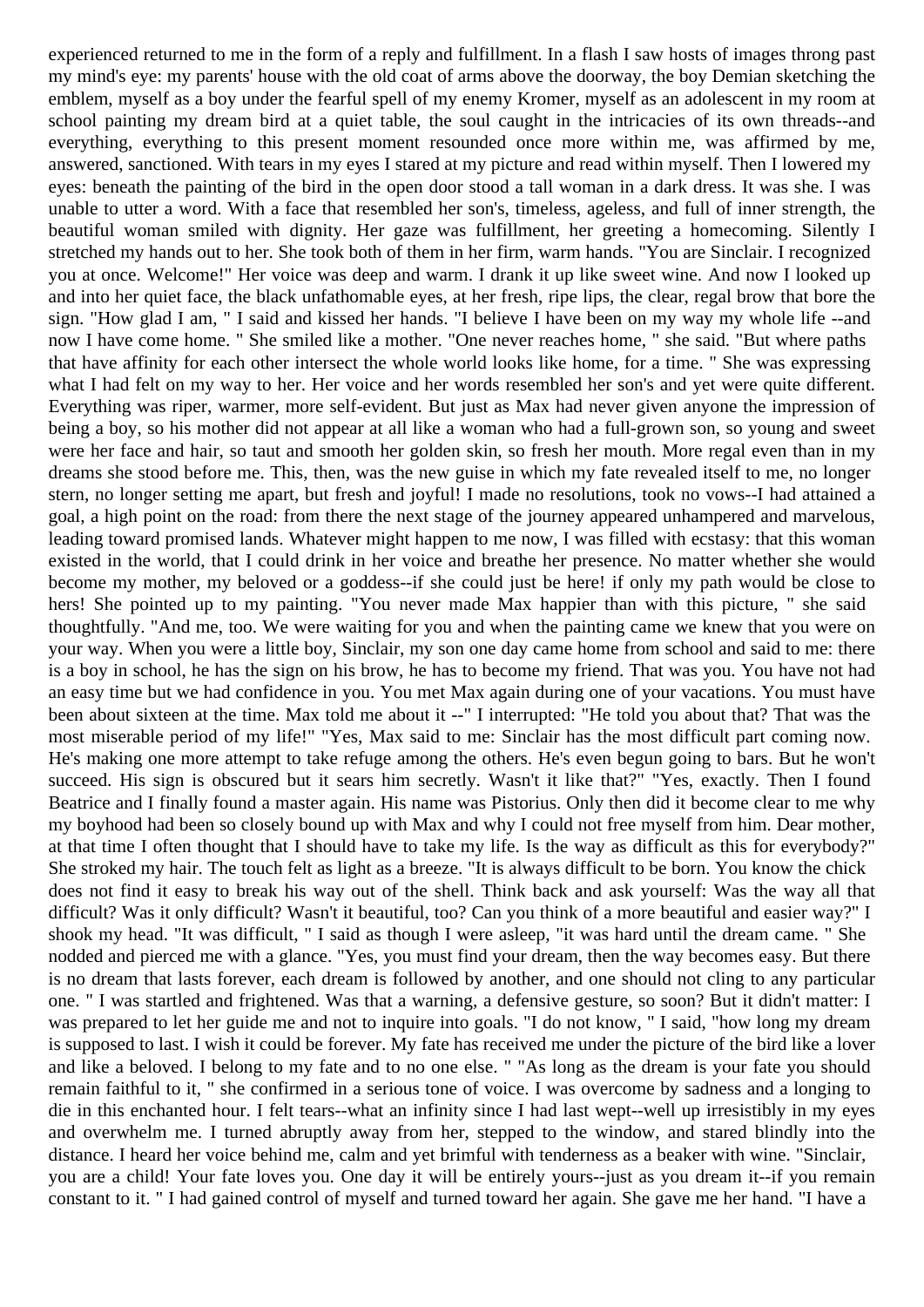few friends, " she said with a smile, "a few very close friends who call me Frau Eva. You shall be one of them if you wish. " She led me to the door, opened it, and pointed into the garden. "You'll find Max out there." I stood dazed and shaken under the tall trees, not knowing whether I was more awake or more in a dream than ever. The rain dripped gently from the branches. Slowly I walked out into the garden that extended some way along the river. Finally I found Demian. He was standing in an open summer house, stripped to the waist, punching a suspended sandbag. I stopped, astonished. Demian looked strikingly handsome with his broad chest, and firm, manly features; the raised arms with taut muscles were strong and capable, the movements sprang playfully and smoothly from hips, shoulders, and wrists. "Demian, " I called out. "What are you doing there?" He laughed happily. "Practicing. I've promised the Japanese a boxing match, the little fellow is as agile as a cat and, of course, just as sly, but he won't be able to beat me. There's a very slight humiliation for which I have to pay him back. " He put on his shirt and coat. "You've seen my mother?" he asked. "Yes, Demian, what a wonderful mother you have! Frau Eva! The name fits her perfectly. Sheis like a universal mother. " For a moment he looked thoughtfully into my face. "So you know her name already? You can be proud of yourself. You are the first person she has told it to during the first meeting. " From this day on I went in and out of the house like a son or brother--but also as someone in love. As soon as I opened the gate, as soon as I caught sight of the tall trees in the garden, I felt happy and rich. Outside was reality: streets and houses, people and institutions, libraries and lecture halls--but here inside was love; here lived the legend and the dream. And yet we lived in no way cut off from the outside world; in our thoughts and conversations we often lived in the midst of it, only on an entirely different plane. We were not separated from the majority of men by a boundary but simply by another mode of vision. Our task was to represent an island in the world, a prototype perhaps, or at least a prospect of a different way of life. I, who had been isolated for so long, learned about the companionship which is possible between people who have tasted complete loneliness. I never again hankered after the tables of the fortunate and the feasts of the blessed. Never again did envy or nostalgia overcome me when I witnessed the collective pleasures of others. And gradually I was initiated into the secret of those who wear the sign in their faces. We who wore the sign might justly be considered "odd" by the world; yes, even crazy, and dangerous. We wereaware or in the process of becoming aware and our striving was directed toward achieving a more and more complete state of awareness while the striving of the others was a quest aimed at binding their opinions, ideals, duties, their lives and fortunes more and more closely to those of the herd. There, too, was striving, there, too, were power and greatness. But whereas we, who were marked, believed that we represented the will of Nature to something new, to the individualism of the future, the others sought to perpetuate the status quo. Humanity--which they loved as we did--was for them something complete that must be maintained and protected. For us, humanity was a distant goal toward which all men were moving, whose image no one knew, whose laws were nowhere written down. Apart from Frau Eva, Max, and myself, various other seekers were more or less closely attached to the circle. Quite a few had set out on very individual paths, had set themselves quite unusual goals, and clung to specific ideas and duties. They included astrologers and cabalists, also a disciple of Count Tolstoi, and all kinds of delicate, shy, and vulnerable creatures, followers of new sects, devotees of Indian asceticism, vegetarians, and so forth. We actually had no mental bonds in common save the respect which each one accorded the ideals of the other. Those with whom we felt a close kinship were concerned with mankind's past search for gods and ideals--their studies often reminded me of Pistorius. They brought books with them, translated aloud texts in ancient languages, showed us illustrations of ancient symbols and rites and taught us to see how humanity's entire store of ideals so far consisted of dreams that had emanated from the unconscious, of dreams in which humanity groped after its intimations of future potentialities. Thus we became acquainted with the wonderful thousand-headed tangle of gods from prehistory to the dawn of the Christian conversion. We heard the creeds of solitary holy men, of the transformations religions undergo in their migrations from one people to another. Thus, from everything we collected in this manner, we gained a critical understanding of our time and of contemporary Europe: with prodigious efforts mighty new weapons had been created for mankind but the end was flagrant, deep desolation of the spirit. Europe had conquered the whole world only to lose her own soul. Our circle also included believers, adherents of certain hopes and healing faiths. There were Buddhists who sought to convert Europe, a disciple of Tolstoi who preached nonresistance to evil, as well as other sects. We in the inner circle listened but accepted none of these teachings as anything but metaphors. We, who bore the mark, felt no anxiety about the shape the future was to take. All of these faiths and teachings seemed to us already dead and useless. The only duty and destiny we acknowledged was that each one of us should become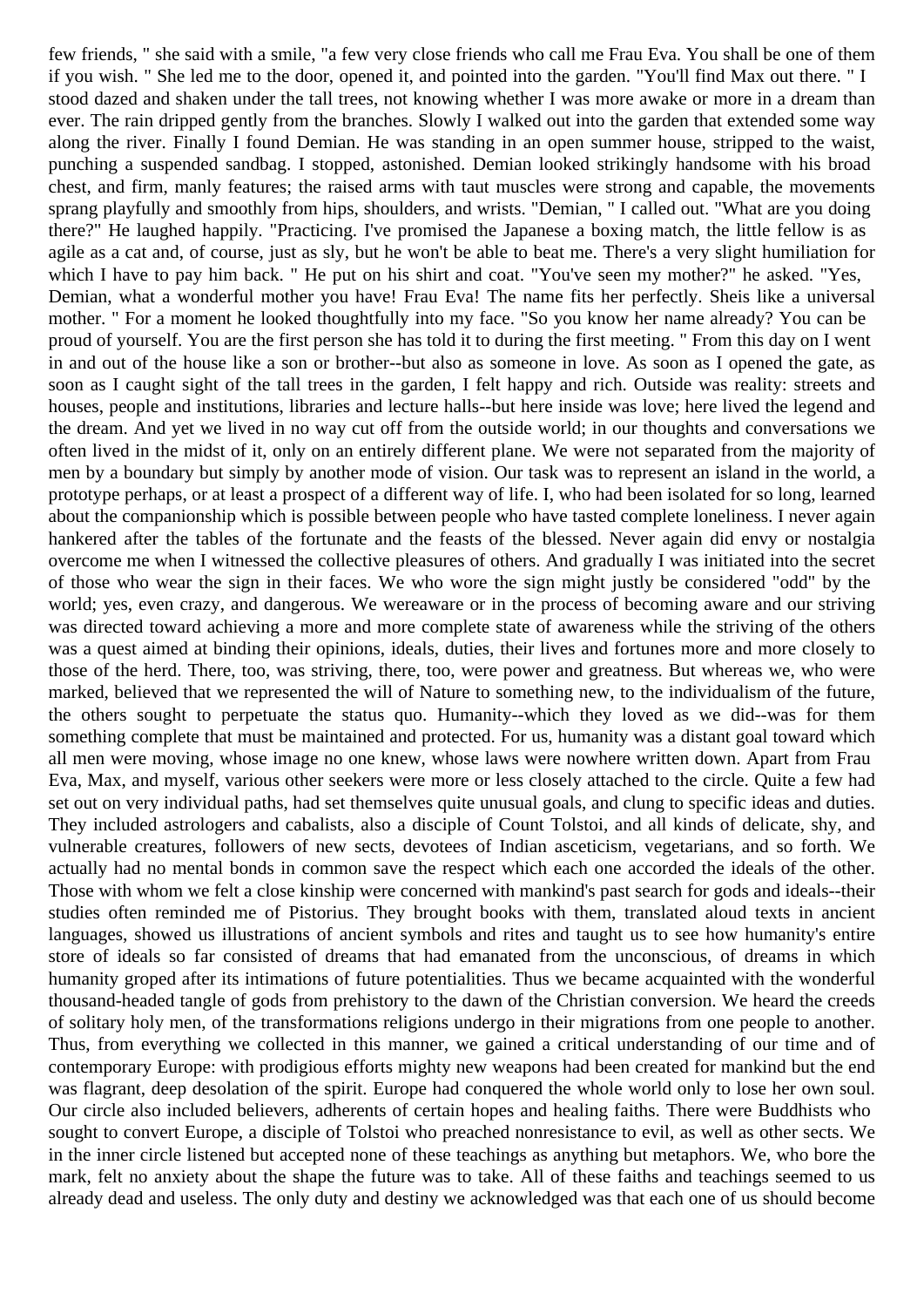so completely himself, so utterly faithful to the active seed which Nature planted within him, that in living out its growth he could be surprised by nothing unknown to come. Although we might not have been able to express it, we all felt distinctly that a new birth amid the collapse of this present world was imminent, already discernible. Demian often said to me: "What will come is beyond imagining. The soul of Europe is a beast that has lain fettered for an infinitely long time. And when it's free, its first movements won't be the gentlest. But the means are unimportant if only the real needs of the soul--which has for so long been repeatedly stunted and anesthetized--come to light. Then our day will come, then we will be needed. Not as leaders and lawgivers--we won't be there to see the new laws--but rather as those who are willing, as men who are ready to go forth and stand prepared wherever fate may need them. Look, all men are prepared to accomplish the incredibleif their ideals are threatened. But no one is ready when a new ideal, a new and perhaps dangerous and ominous impulse, makes itself felt. The few who will be ready at that time and who will go forth--will be us. That is why we are marked--as Cain was--to arouse fear and hatred and drive men out of a confining idyl into more dangerous reaches. All men who have had an effect on the course of human history, all of them without exception, were capable and effective only because they were ready to accept the inevitable. It is true of Moses and Buddha, of Napoleon and Bismarck. What particular movement one serves and what pole one is directed from are matters outside one's own choice. If Bismarck had understood the Social Democrats and compromised with them he would have merely been shrewd but no man of destiny. The same applies to Napoleon, Caesar, Loyola, all men of that species in fact. Always, you must think of these things in evolutionary, in historical terms! When the upheavals of the earth's surface flung the creatures of the sea onto the land and the land creatures into the sea, the specimens of the various orders that were ready to follow their destiny were the ones that accomplished the new and unprecedented; by making new biological adjustments they were able to save their species from destruction. We do not know whether these were the same specimens that had previously distinguished themselves among their fellows as conservative, upholders of the status quo, or rather as eccentrics, revolutionaries; but we do know they were ready, and could therefore lead their species into new phases of evolution. That is why we want to beready. " Frau Eva was often present during these conversations yet she did not participate in quite the same manner. She was a listener, full of trust and understanding, an echo for each one of us who explained his thoughts. It seemed as though all thinking emanated from her and in the end went back to her. My happiness consisted in sitting near her, hearing her voice occasionally and sharing the rich, soulful atmosphere surrounding her. She was immediately aware of any change, any unhappiness or new development within me. It even seemed to me that my dreams at night were inspired by her. I would often recount them to her and she found them comprehensible and natural; there was no unusual turn in them that she could not follow. For a time my dreams repeated patterns of our daytime conversations. I dreamed that the whole world was in turmoil and that by myself, or with Demian, I was tensely waiting for the great moment. The face of fate remained obscured but somehow bore the features of Frau Eva: to be chosen or spurned by her, that was fate. Sometimes she would say with a smile: "Your dream is incomplete, Sinclair. You've left out the best part. " And then I would remember the part I had left out and not understand how I could have forgotten it. At times I was dissatisfied with myself and tortured with desire: I believed I could no longer bear to have her near me without taking her in my arms. She sensed this, too, at once. Once when I had stayed away for several days and returned bewildered she took me aside and said: "You must not give way to desires which you don't believe in. I know what you desire. You should, however, either be capable of renouncing these desires or feel wholly justified in having them. Once you are able to make your request in such a way that you will be quite certain of its fulfillment, then the fulfillment will come. But at present you alternate between desire and renunciation and are afraid all the time. All that must be overcome. Let me tell you a story. " And she told me about a youth who had fallen in love with a planet. He stood by the sea, stretched out his arms and prayed to the planet, dreamed of it, and directed all his thoughts to it. But he knew, or felt he knew, that a star cannot be embraced by a human being. He considered it to be his fate to love a heavenly body without any hope of fulfillment and out of this insight he constructed an entire philosophy of renunciation and silent, faithful suffering that would improve and purify him. Yet all his dreams reached the planet. Once he stood again on the high cliff at night by the sea and gazed at the planet and burned with love for it. And at the height of his longing he leaped into the emptiness toward the planet, but at the instant of leaping "it's impossible" flashed once more through his mind. There he lay on the shore, shattered. He had not understood how to love. If at the instant of leaping he had had the strength of faith in the fulfillment of his love he would have soared into the heights and been united with the star. "Love must not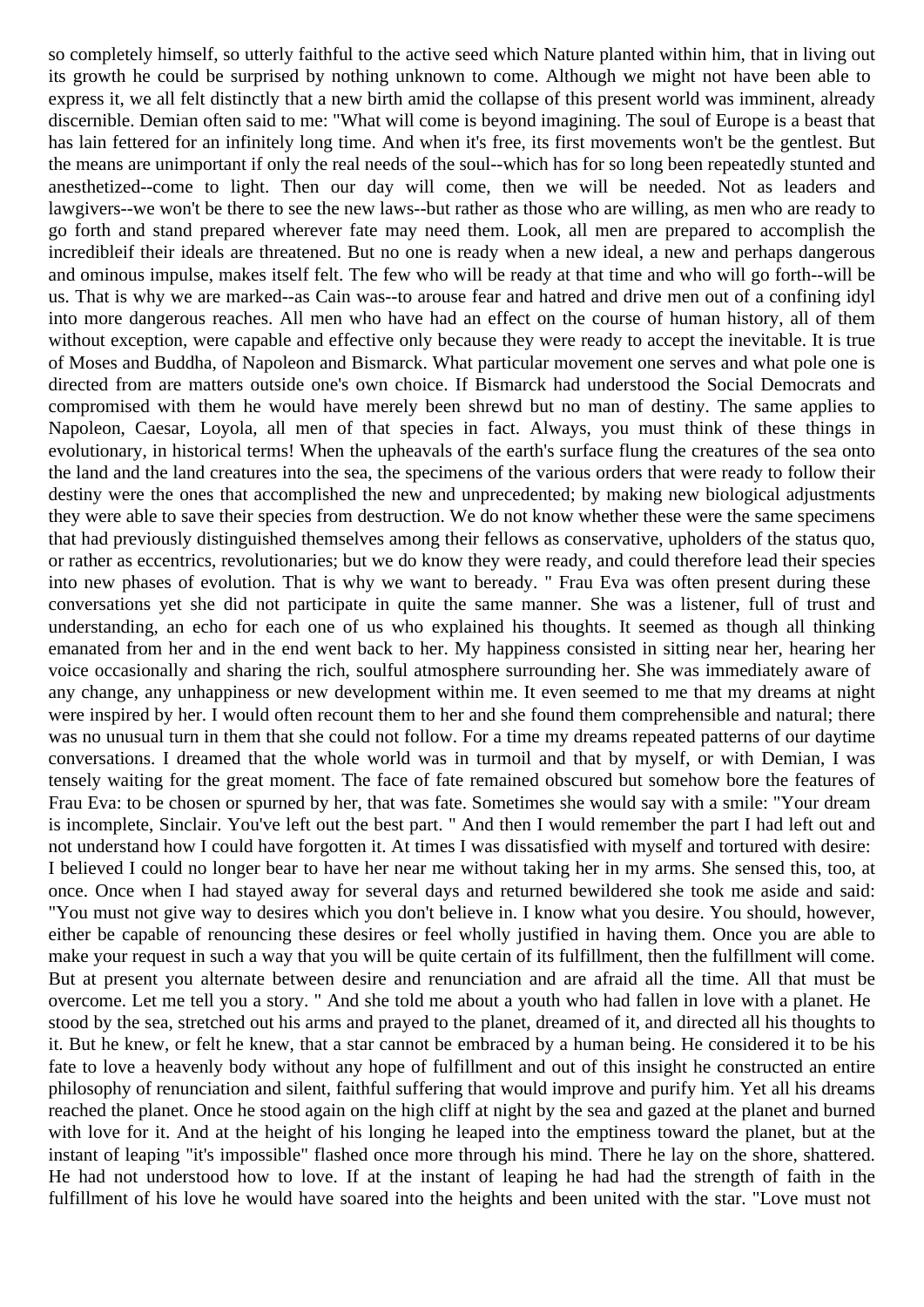entreat, " she added, "or demand. Love must have the strength to become certain within itself. Then it ceases merely to be attracted and begins to attract. Sinclair, your love is attracted to me. Once it begins to attract me, I will come. I will not make a gift of myself, I must be won. " Another time she told me a different story, concerning a lover whose love was unrequited. He withdrew completely within himself, believing his love would consume him. The world became lost to him, he no longer noticed blue sky and green woods, he no longer heard the brook murmur; his ears had turned deaf to the notes of the harp: nothing mattered any more; he had become poor and wretched. Yet his love increased and he would rather have died or been ruined than renounce possessing this beautiful woman. Then he felt that his passion had consumed everything else within him and become so strong, so magnetic that the beautiful woman must follow. She came to him and he stood with outstretched arms ready to draw her to him. As she stood before him she was completely transformed and with awe he felt and saw that he had won back all he had previously lost. She stood before him and surrendered herself to him and sky, forest, and brook all came toward him in new and resplendent colors, belonged to him, and spoke to him in his own language. And instead of merely winning a woman he embraced the entire world and every star in heaven glowed within him and sparkled with joy in his soul. He had loved and had found himself. But most people love to lose themselves. My love for Frau Eva seemed to fill my whole life. But every day it manifested itself differently. Sometimes I felt certain that it was not she as a person whom I was attracted to and yearned for with all my being, but that she existed only as a metaphor of my inner self, a metaphor whose sole purpose was to lead me more deeply into myself. Things she said often sounded like replies from my subconscious to questions that tormented me. There were other moments when I sat beside her and burned with sensual desire and kissed objects she had touched. And little by little, sensual and spiritual love, reality and symbol began to overlap. Then it would happen that as I thought about her in my room at home in tranquil intimacy I felt her hand in mine and her lips touching my lips. Or I would be at her house, would look into her face and hear her voice, yet not know whether she was real or a dream. I began to sense how one can possess a love constantly and eternally. I would have an insight while reading a book--and this would feel the same as Eva's kiss. She caressed my hair and smiled at me affectionately and this felt like taking a step forward within myself. Everything significant and full of fate for me adopted her form. She could transform herself into any of my thoughts and each of my thoughts could be transformed into her. I had been apprehensive about the Christmas vacation--to be spent at my parents' house --because I thought it would be agony to be away from Frau Eva for two whole weeks. But it did not turn out like that. It was wonderful to be at home and yet be able to think of her. When I arrived back in H. I waited two more days before going to see her, so as to savor this security, this being independent of her physical presence. I had dreams, too, in which my union with her was consummated in new symbolic acts. She was an ocean into which I streamed. She was a star and I another on my way to her, circling round each other. I told her this dream when I first visited her again. The dream is beautiful, " she said quietly. "Make it come true. " There came a day in early spring that I have never forgotten. I entered the hallway, a window was open and a stream of air let in the heavy fragrance of the hyacinths. As no one was about, I went upstairs to Max Demian's study. I tapped lightly on the door and, as was my custom, went in without waiting for a reply. The room was dark, all the curtains were drawn. The door to the small adjoining room stood open. There Max had set up a chemical laboratory. That's where the only light came from. I thought no one was in and drew back one of the curtains. Then I saw Max slumped on a stool by the curtained window, looking oddly changed, and it flashed through me: You've seen this before! His arms hung limp, hands in his lap, his head bent slightly forward, and his eyes, though open, were unseeing and dead; in one of his pupils as in a piece of glass a thin, harsh ray of light snapped the lens open and shut, open and shut. The wan face was absorbed in itself and without expression, except for its immense rigidity; he resembled an age-old animal mask at the portal of a temple. He did not seem to breathe. Overcome by dread I quietly left the room and walked downstairs. In the hallway I met Frau Eva, pale and seemingly tired, which I had never known her to be before. Just then a shadow passed over the window, the white glare of the sun suddenly fled. "I was in Max's room, "I whispered rapidly. "Has something happened? He's either asleep or lost within himself, I don't know which; I saw him look like that once before. " "You didn't wake him, did you?" she quickly asked. "No. He didn't hear me. I left the room immediately. Tell me, what is the matter with him?" She swept the back of her hand once across her brow. "Don't worry, Sinclair, nothing will happen to him. He has withdrawn. It will soon pass. " She stood up and went out into the garden--although it was beginning to rain. I felt that she did not want me to accompany her and so I walked up and down the hallway, inhaled the bewildering scent of the hyacinths, stared at my bird picture above the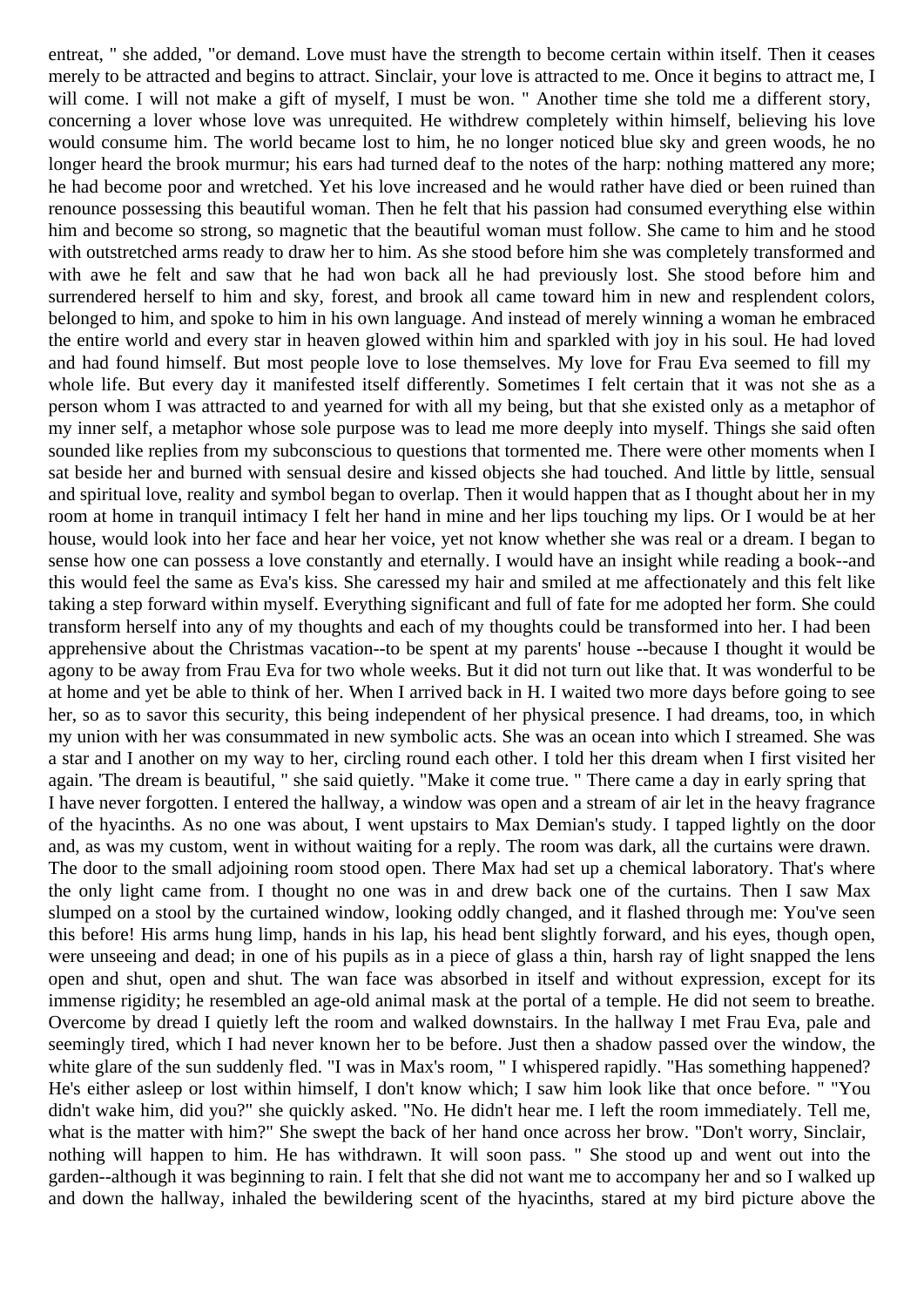doorway, and breathed the stifling atmosphere that filled the house that morning. What was it? What had happened? Frau Eva returned before long. Raindrops clung to her black hair. She sat down in her armchair. She seemed weary. I stepped up to her, bent over her head, and kissed the rain out of her hair. Her eyes were bright and calm but the raindrops tasted like tears. "Should I go and see how he is?" I asked in a whisper. She smiled weakly. "Don't be a little boy, Sinclair!" she admonished me, loudly as though trying to break a spell within herself. "Get along now and come back later. I can't talk to you now." I half walked, half ran from the house and the town, toward the mountains. The fine rain slanted into my face, low clouds swept by as though weighed down with fear. Near the ground there was hardly a breath of air but in the higher altitudes a storm seemed to rage. Several times the lurid sun broke briefly through harsh rifts in the steel-gray clouds. Then a loose, yellow cloud swept across the sky, collided with the other, gray bank of cloud. In a few seconds the wind had fashioned a shape out of this yellow and blue-gray mass, a gigantic bird that tore itself free of the steel-blue chaos and flew off into the sky with a great beating of wings. Then the storm became audible and rain rattled down mixed with hail. A brief, incredible, terrifying roar of thunder cracked across the rain-lashed landscape and immediately afterwards a gleam of sunshine burst through. On the nearby mountains the pale snow shone livid and unreal above the brown forest. When, hours later, I returned wet and wind-blown, Demian himself opened the door. He took me up to his room. A gas jet was burning in his laboratory and papers were strewn about the floor. He had evidently been working. "Sit down, " he invited, "you must be exhausted, it was horrible weather. One can see that you really were outside. There'll be tea in a moment. " "Something is the matter today, " I began hesitantly. "It can't only be a thunderstorm. " He looked at me inquiringly. "Did you see something?" "Yes. I saw a picture in the clouds, quite clearly for a moment. " "What kind of picture?" "It was a bird. " "The sparrow hawk? Your dream bird?" "Yes, it was my sparrow hawk. It was yellow and gigantic and it flew off into the blue-black clouds. " Demian heaved a great sigh. There was a knock on the door. The old servant brought in the tea. "Help yourself, Sinclair, please. I don't believe you saw the bird just by chance. " "By chance? Does one get to see such things by chance?" "Quite right. No, one doesn't. The bird has a significance. Do you know what?" "No. I only feel that it signifies some shattering event, a move on the part of destiny. I believe that it concerns all of us. " He was pacing excitedly back and forth. "A move on the part of destiny!" he shouted. "I dreamed the same kind of thing last night and my mother had a presentiment yesterday which conveyed the same message. I dreamed I was climbing up a ladder placed against a tree trunk or tower. When I reached the top I saw the whole landscape ablaze --a vast plain with innumerable towns and villages. I can't tell you the whole dream yet, everything is still somewhat confused. " "Do you feel that the dream concerns you personally?" "Of course. No one dreams anything that doesn't 'concern him personally. ' But it doesn't concern me only, you're right. I differentiate quite sharply between dreams that reveal movements within my own soul and the other, far rarer dreams in which the fate of all mankind suggests itself. I have rarely had such dreams and never before one of which I could say that it was a prophecy which was fulfilled. The interpretations are too uncertain. But I know for sure that I have dreamed something that doesn't concern me alone. For this dream links up with others, previous dreams I have had, to which it is a sequel. These are the dreams, Sinclair, which fill me with the forebodings I've spoken of to you. We both know that the world is quite rotten but that wouldn't be any reason to predict its imminent collapse or something of the kind. But for several years I have had dreams from which I conclude, or which make me feel, that the collapse of an old world is indeed Imminent. At first these were weak and remote intimations but they have become increasingly stronger and more distinct. I still know nothing except thatsomething is going to happen on a vast scale, something dreadful in which I myself will be involved. Sinclair, we will take part in this event that we have discussed so often. The world wants to renew itself. There's a smell of death in the air. Nothing can be born without first dying. But it is far more terrible than I had thought. " I stared at him aghast. "Can't you tell me the rest of your dream?" I asked shyly. He shook his head. "No. " The door opened to let in Frau Eva. "You're not feeling sad, I hope." She looked refreshed, all trace of fatigue had vanished. Demian smiled at her and she came up to us as a mother approaches frightened children. "No, we are not sad, mother. We've merely tried to puzzle out these new omens. But it's no use anyway. Whatever happens will suddenly be here; then we shall learn soon enough what we need to know. " But I felt dispirited, and when I took my leave and walked alone through the hallway, the stale scent of the hyacinths seemed cadaverous. A shadow had fallen over us.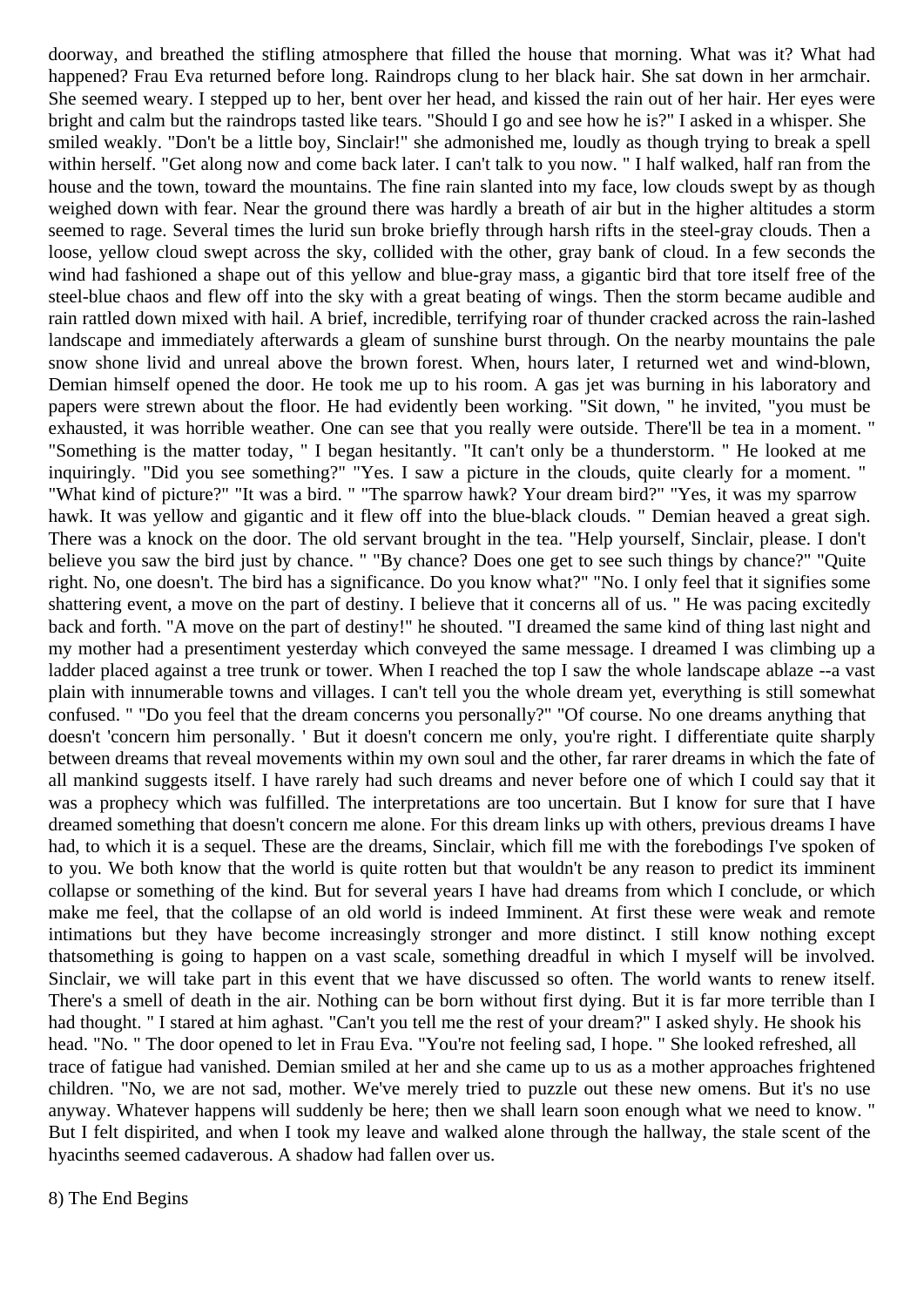I had persuaded my parents to allow me the summer semester in H. My friends and I now spent almost all our time in the garden by the river instead of the house. The Japanese, who had been duly beaten in the boxing match, had departed; the disciple of Tolstoi had gone, too. Demian kept a horse and went for long rides day after day. I was frequently alone with his mother. There were times when I was simply astonished how peaceful my life had become. I had so long been accustomed to being alone, to leading a life of self-denial, to battling strenuously with my agonizing difficulties, that these months in H. Seemed to me altogether like a magic dream island on which I was allowed to lead a comfortable, enchanted existence among beautiful and agreeable surroundings. I had a presentiment that this was a foretaste of that new and higher community which we speculated about so much. Yet at any moment this happiness could produce in me the deepest melancholy, for I knew very well that it could not last. It was not my lot to breathe fullness and comfort, I needed the spur of tormented haste. I felt that one day I would waken from these beloved images of beauty and stand, alone again, in the cold world where there was nothing for me but solitude and struggle--neither peace nor relaxation, no easy living together. At those moments I would nestle with redoubled affection close to Frau Eva, glad that my fate still bore these beautiful calm features. The summer weeks passed quickly and uneventfully, the semester was nearly over and it would soon be time for me to leave. I dared not think of it, but clung to each beautiful day as the butterfly clings to his honeyed flower. This had been my happy time, life's first fulfillment, my acceptance into this intimate, elect circle--what was to follow? I would battle through again, suffer the old longings, dream dreams, be alone. One day foreboding came over me with such force that my love for Frau Eva suddenly flared up painful within me. My God, how soon I must leave here, see her no more, no longer hear her dear assured steps throughout the house, no longer find her flowers on my table! And what had I achieved? I had dreamed, had luxuriated in dreams and contentment, instead of winning her, instead of struggling to clasp her forever to myself! Everything she had told me about genuine love came back to me, a hundred delicate admonitions, as many gentle enticements, promises perhaps--what had I made of them? Nothing. Absolutely nothing! I went to the center of my room and stood still, endeavoring to concentrate the whole of my consciousness on Frau Eva, summoning all the strength in my soul to let her feel my love and draw her to me. She must come, she must long for my embrace, my kiss must tremble insatiably on her ripe lips. I stood and concentrated every energy until I could feel cold creeping up my fingers and toes. I felt strength radiating from me. For a few moments I felt something contract within me, something bright and cool which felt like a crystal in my heart--I knew it was my ego. The chill crept up to my chest. Relaxed from this terrible tension I felt that something was about to happen. I was mortally exhausted but I was ready to behold Eva step into the room, radiant and ecstatic. The clattering of hooves could be heard approaching along the street. It sounded near and metallic, . Then suddenly stopped. I leaped to the window and saw Demian dismounting below. I ran down. "What is it, Demian?" He paid no attention to my words. He was very pale and sweat poured down his cheeks. He tied the bridle of bis steaming horse to the garden fence and took my arm and walked down the street with me. "Have you heard about it?" I had heard nothing. Demian squeezed my arm and turned his face toward me, with a strangely somber yet sympathetic look in his eyes. "Yes, it's starting. You've heard about the difficulties with Russia. " "What? Is it war?" He spoke very softly although no one was anywhere near us. "It hasn't been declared yet. But there will be war. You can take my word for that. I didn't want to worry you but I have seen omens on three different occasions since that time. So it won't be the end of the world, no earthquake, no revolution, but war. You'll see what a sensation that will be! People will love it. Even now they can hardly wait for the killing to begin--their lives are that dull! But you will see, Sinclair, that this is only the beginning. Perhaps it will be a very big war, a war on a gigantic scale. But that, too, will only be the beginning. The new world has begun and the new world will be terrible for those clinging to the old. What will you do?" I was dumfounded, it all sounded so strange, so improbable. "I don't know--and you?" He shrugged his shoulders. "I'll be called up as soon as the mobilization order comes through. I'm a lieutenant. " "You, a lieutenant! I had no idea. " "Yes, that was one of the ways I compromised. You know I dislike calling attention to myself so much I almost always went to the other extreme, just to give a correct impression. I believe I'll be on the front in a week. " "My God. " "Now don't get sentimental. Of course it's not going to be any fun ordering men to fire on living beings, but that will be incidental. Each of us will be caught up in the great chain of events. You, too, you'll be drafted, for sure. " "And what about your mother, Demian?" Only now my thoughts turned back to what had happened a quarter of an hour before. How the world had changed in the meantime! I had summoned all my strength to conjure up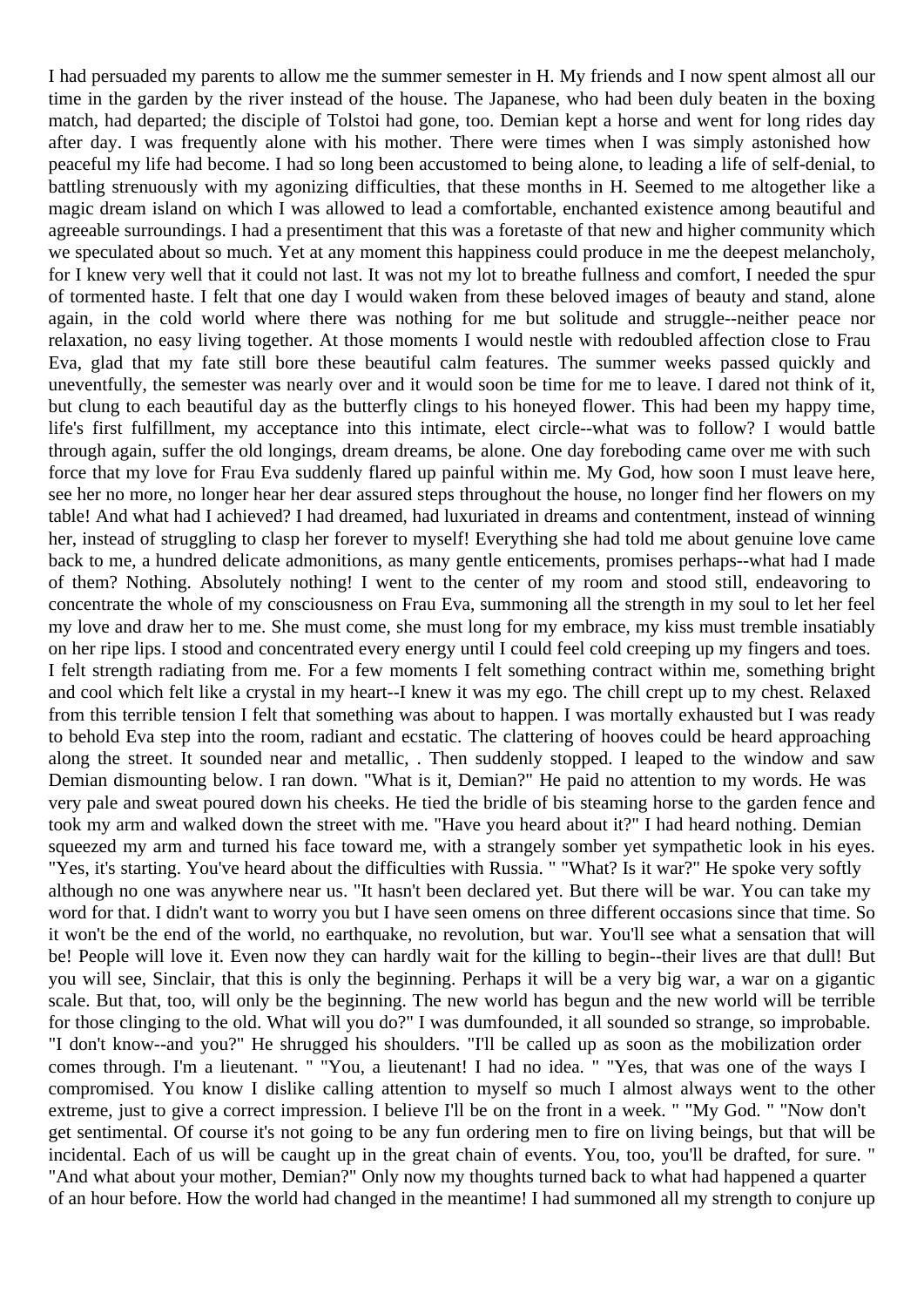the sweetest of images and now fate looked at me suddenly with a threatening and horrible mask. "My mother? We don't have to worry about her. She is safe, safer than anyone else in the world today. Do you love her that much?" "Didn't you know?" He laughed lightly, relieved. "Of course I knew. No one has called my mother Frau Eva who hasn't been in love with her. You either called me or her today. " "Yes, I called her. " "She felt it. She sent me away all of a sudden, saying I would have to go see you. I had just told her the news about Russia. " We turned around and exchanged a few words more. Demian untied his horse and mounted. Only upstairs in my room did I realize how much Demian's news, and still more the previous strain, had exhausted me. But Frau Eva had heard me! My thoughts had reached her heart. She would have come herself--if... How curious all this was, and, fundamentally, how beautiful! And now there was to be war. What we had talked about so often was to begin. Demian had known so much about it ahead of time. How strange that the stream of the world was not to bypass us any more, that it now went straight through our hearts, and that now or very soon the moment would come when the world would need us, when it would seek to transform itself. Demian was right, one could not be sentimental about that. The only remarkable thing was that I was to share the very personal matter of my fate with so many others, with the whole world in fact. Well, so be it! I was prepared. When I walked through town in the evening every street corner was buzzing, everywhere the word waswar. I went to Frau Eva's. We ate supper in the summer house. I was the only guest. No one said a word about the war. Only later on, shortly before I was to leave, Frau Eva said: "Dear Sinclair, you called me today. You know why I didn't come myself. But don't forget: you know the call now and whenever you need someone who bears the sign, you can appeal to me. " She rose to her feet and preceded me into the garden twilight. Tall and regal she strode between the silent trees. I am coming to the end of my story. Everything went very rapidly from then on. Soon there was war, and Demian, strangely unfamiliar in his uniform, left us. I accompanied his mother home. It was not long before I, too, took my leave of her. She kissed me on the mouth and clasped me for a moment to her breast. Her great eyes burned close and firmly into mine. All men seemed to have become brothers--overnight. They talked of "the fatherland" and of "honor, " but what lay behind it was their own fate whose unveiled face they had now all beheld for one brief moment. Young men left their barracks, were packed into trains, and on many faces I saw a sign --not ours--but a beautiful, dignified sign nonetheless that meant love and death. I, too, was embraced by people whom I had never seen before and I understood this gesture and responded to it. Intoxication made them do it, not a hankering after their destiny. But this intoxication was sacred, for it was the result of their all having thrown that brief and terribly disquieting glance into the eyes of their fate. It was nearly winter when I was sent to the front. Despite the excitement of being under fire for the first time, in the beginning everything disappointed me. At one time I had given much thought to why men were so very rarely capable of living for an ideal. Now I saw that many, no, all men were capable of dying for one. Yet it could not be a personal, a freely chosen ideal; it had to be one mutually accepted. As time went on though I realized I had underestimated these men. However much mutual service and danger made a uniform mass of them, I still saw many approach the will of fate with great dignity. Many, very many, not only during the attack but at every moment of the day, wore in their eyes the remote, resolute, somewhat possessed look which knows nothing of aims and signified complete surrender to the incredible. Whatever they might think or believe, they were ready, they could be used, they were the clay of which the future could be shaped. The more single-mindedly the world concentrated on war and heroism, on honor and other old ideals, the more remote and improbable any whisper of genuine humanity sounded--that was all just surface, in the same way that the question of the war's external and political objectives remained superficial. Deep down, underneath, something was taking shape. Something akin to a new humanity. For I could see many men--and many died beside me--who had begun to feel acutely that hatred and rage, slaughter and annihilation, were not bound up with these objectives. No, these objectives and aims were completely fortuitous. The most primitive, even the wildest feelings were not directed at the enemy; their bloody task was merely an irradiation of the soul, of the soul divided within itself, which filled them with the lust to rage and kill, annihilate and die so that they might be born anew. One night in early spring I stood guard in front of a farm that we had occupied. A listless wind was blowing fitfully; across the Flemish sky cloud armies rode on high, somewhere behind them the suggestion of a moon. I had been uneasy the entire day--something was worrying me deeply. Now on my dark guard post I fervently recalled the images of my life and thought of Frau Eva and of Demian. I stood braced against a poplar tree staring into the drifting clouds whose mysteriously writhing patches of light soon metamorphosed into huge series of swirling images. From the strange weakness of my pulse, the insensitiveness of my skin to wind and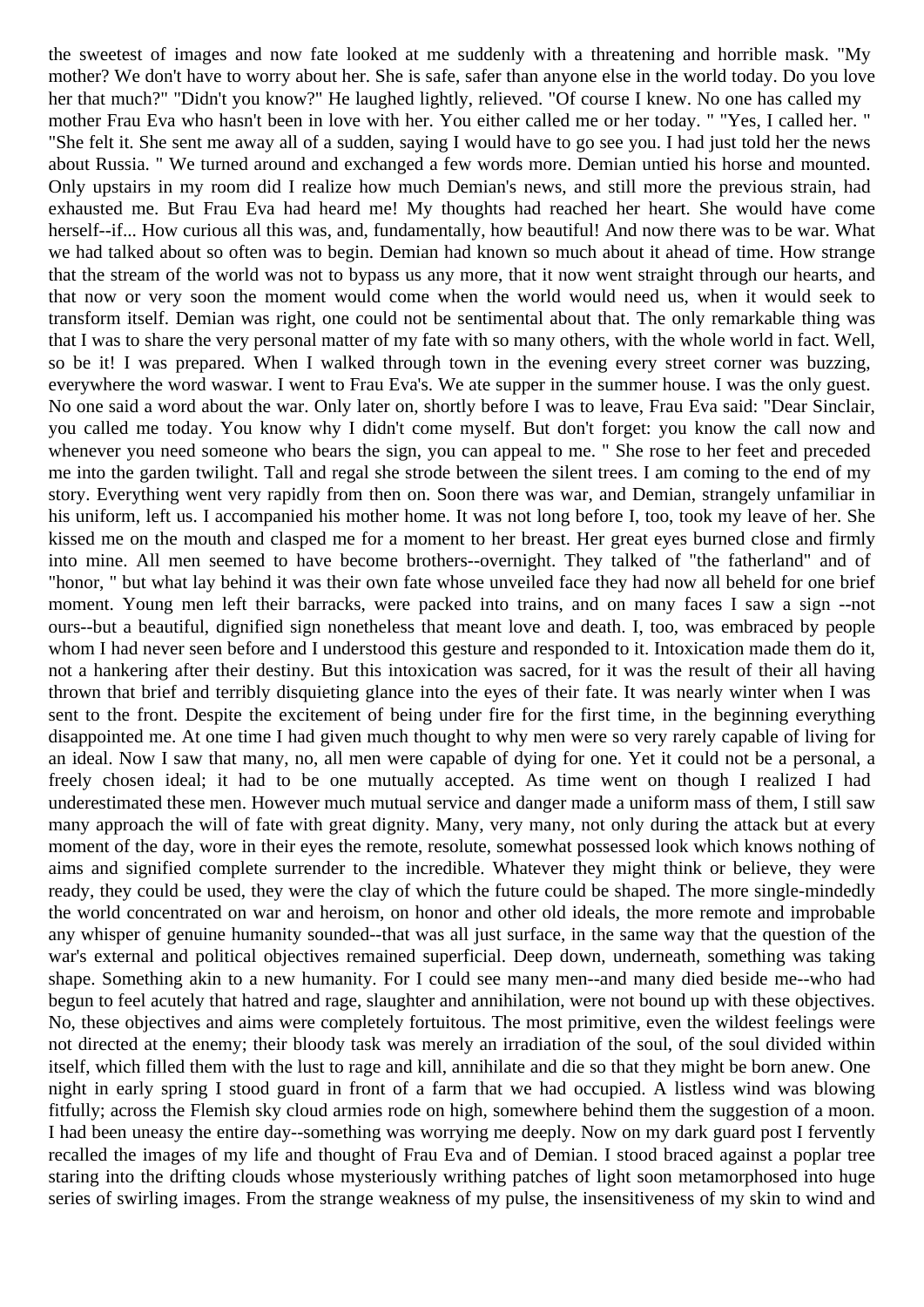rain, and my intense state of consciousness I could sense that a master was near me. A huge city could be seen in the clouds out of which millions of people streamed in a host over vast landscapes. Into their midst stepped a mighty, godlike figure, as huge as a mountain range, with sparkling stars in her hair, bearing the features of Frau Eva. The ranks of the people were swallowed up into her as into a giant cave and vanished from sight. The goddess cowered on the ground, the mark luminous on her forehead. A dream seemed to hold sway over her: she closed her eyes and her countenance became twisted with pain. Suddenly she cried out and from her forehead sprang stars, many thousands of shining stars that leaped in marvelous arches and semicircles across the black sky. One of these stars shot straight toward me with a clear ringing sound and it seemed to seek me out. Then it burst asunder with a roar into a thousand sparks, tore me aloft and smashed me back to the ground again, the world shattered above me with a thunderous roar. They found me near the poplar tree, covered with earth and with many wounds. I lay in a cellar, guns roared above me. I lay in a wagon and jolted across the empty fields. Mostly I was asleep or unconscious. But the more deeply I slept the more strongly I felt that something was drawing me on, that I was following a force that had mastery over me. I lay in a stable, on straw. It was dark and someone had stepped on my hand. But something inside me wanted to keep going and I was drawn on more forcefully than ever, Again I lay in a wagon and later on a stretcher or ladder. More strongly than ever I felt myself being summoned somewhere, felt nothing but this urge that I must finally get there. Then I reached my goal. It was night and I was fully conscious. I had just felt the urge pulling mightily within me: now I was in a long hall, bedded down on the floor. I felt I had reached the destination which had summoned me. I turned my head: close to my mattress lay another; someone on it bent forward and looked at me. He had the sign on his forehead. It was Max Demian. I was unable to speak and he could not or did not want to either. He just looked at me. The light from a bulb strung on the wall above him played down on his face. He smiled. He gazed into my eyes for what seemed an endless time. Slowly he brought his face closer to mine: we almost touched. "Sinclair, " he said in a whisper. I told him with a glance that I heard. He smiled again, almost as with pity. "Little fellow, " he said, smiling. His lips lay very close to mine. Quietly he continued to speak. "Can you remember Franz Kromer?" he asked, I blinked at him and smiled, too. "Little Sinclair, listen: I will have to go away. Perhaps you'll need me again sometime, against Kromer or something. If you call me then I won't come crudely, on horseback or by train. You'll have to listen within yourself, then you will notice that I am within you. Do you understand? And something else. Frau Eva said that if ever you were in a bad way I was to give you a kiss from her that she sends by me... Close your eyes, Sinclair!" I closed my eyes in obedience. I felt a light kiss on my lips where there was always a little fresh blood which never would go away. And then I fell asleep. Next morning someone woke me: I had to have my wounds dressed. When I was finally wide awake I turned quickly to the mattress next to mine. On it lay a stranger I'd never seen before. Dressing the wound hurt. Everything that has happened to me since has hurt. But sometimes when I find the key and climb deep into myself where the images of fate lie aslumber in the dark mirror, I need only bend over that dark mirror to behold my own image, now completely resembling him, my brother, my master.

The End.

### ABOUT THE AUTHOR

Born in 1877 in Calw, on the edge of the Black Forest, Hermann Hessewas brought up in a missionary household where it was assumed that he would study for the ministry. Hesse's religious crisis (which is often recorded in his novels) led to his fleeing from the Maulbronn seminary in 1891, an unsuccessful cure by a well-known theologian and faith healer, and an attempted suicide. After being expelled from high school, he worked in bookshops for several years--a usual occupation for budding German authors. His first novel, Peter Camenzind (1904), describes a youth who leaves his Swiss mountain village to become a poet. This was followed by Beneath the Wheel (1906), the tale of a schoolboy totally out of touch with his contemporaries, who flees through different cities after his escape from school. World War I came as a terrific shock, and Hesse joined the pacifist Romain Rolland in antiwar activities--not only writing antiwar tracts and novels, but editing two newspapers for German prisoners of war. During this period, Hesse's first marriage broke up (reflected or discussed outright in Knulp and Rosshalde), he studied the works of Freud, eventually underwent analysis with Jung, and was for a time a patient in a sanatorium. In 1919 he moved permanently to